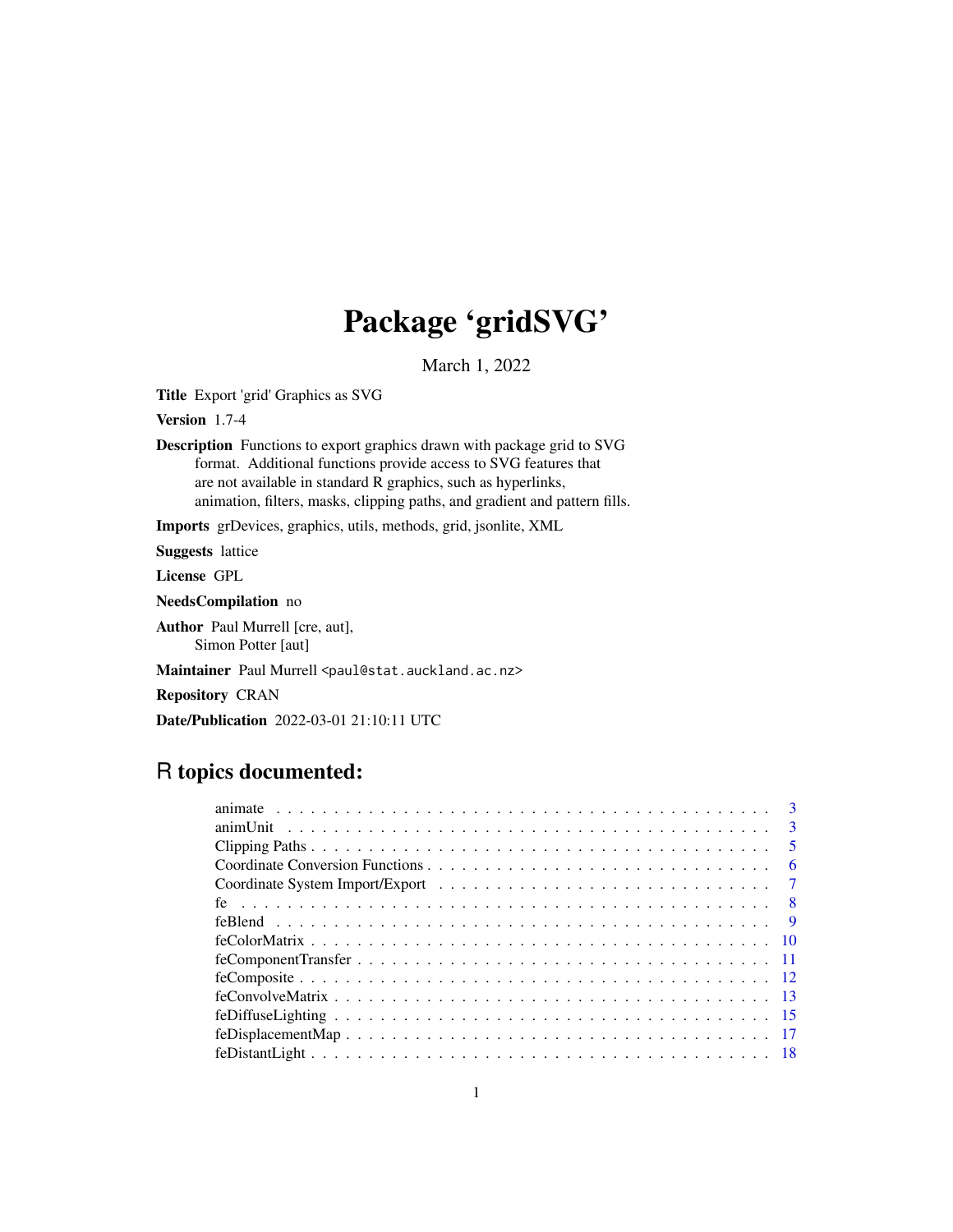| feFlood                                                               | 19       |
|-----------------------------------------------------------------------|----------|
|                                                                       | 20       |
|                                                                       | 21       |
|                                                                       | 22       |
|                                                                       | 23       |
|                                                                       | 24       |
|                                                                       | 25       |
|                                                                       | 26       |
|                                                                       | 27       |
| feTile                                                                | 28       |
|                                                                       | 29       |
|                                                                       | 30       |
|                                                                       | 32       |
|                                                                       | 33       |
|                                                                       | 34       |
|                                                                       | 35       |
|                                                                       | 35       |
|                                                                       | 37       |
|                                                                       | 38       |
|                                                                       | 39       |
|                                                                       | 40       |
|                                                                       | 41       |
|                                                                       | 44       |
|                                                                       | 45       |
|                                                                       | 46       |
|                                                                       | 48       |
|                                                                       | 49       |
|                                                                       | 50       |
|                                                                       | 51       |
| gridsvg                                                               | 52       |
|                                                                       | 53       |
|                                                                       | 54       |
|                                                                       | 54       |
|                                                                       | 55       |
|                                                                       | 56       |
|                                                                       | 56       |
|                                                                       |          |
|                                                                       | 57       |
| Pattern Fills                                                         | 59       |
| popContext                                                            | 60       |
| primToDev                                                             | 61       |
|                                                                       | 62       |
| $pushMask \dots$                                                      | 63       |
|                                                                       | 64       |
| Retrieve Names Mapped to SVG IDs, CSS Selectors and XPath Expressions |          |
|                                                                       | 64       |
| setSVGoptions<br>viewportCreate                                       | 65<br>66 |

**Index**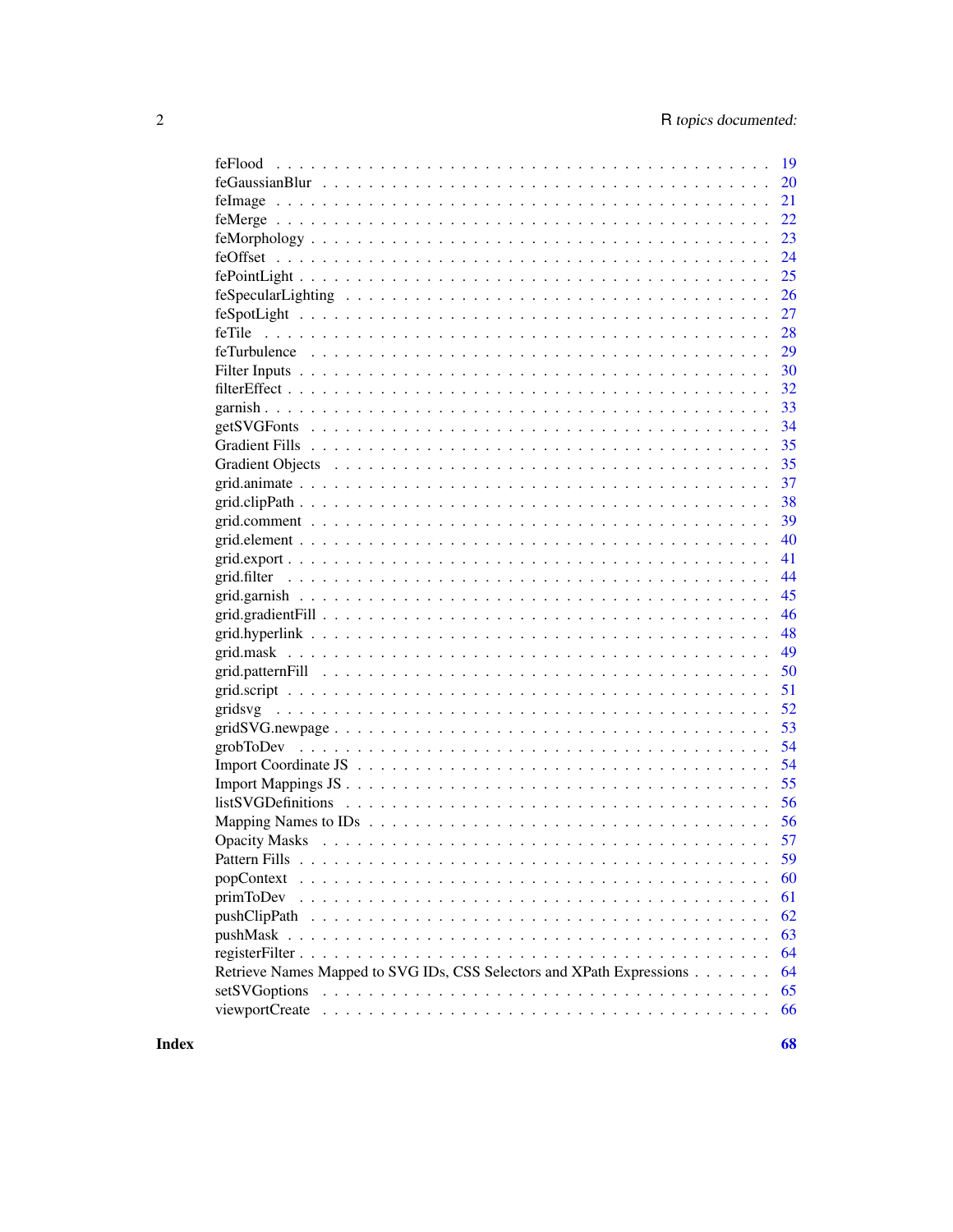<span id="page-2-0"></span>

This function is used to generate <animate> elements based on animation information on a grob. It is generic so new grob classes can write their own methods.

#### Usage

animate(x, dev)

# Arguments

| X   | A grob.            |
|-----|--------------------|
| dev | A graphics device. |

#### Details

This function is not called directly by the user. It is exposed so that new grob classes can easily write their own methods which call existing methods for standard grobs.

# Author(s)

Paul Murrell

animUnit *Generate a set of animation values.*

# Description

These functions can be used to generate a set of values for use with grid.animate() to animate some feature of a grob.

# Usage

```
animUnit(x, timeid = NULL, id = NULL)animValue(x, timeid = NULL, id = NULL)as.animUnit(x, ...)
as.animValue(x, ...)
```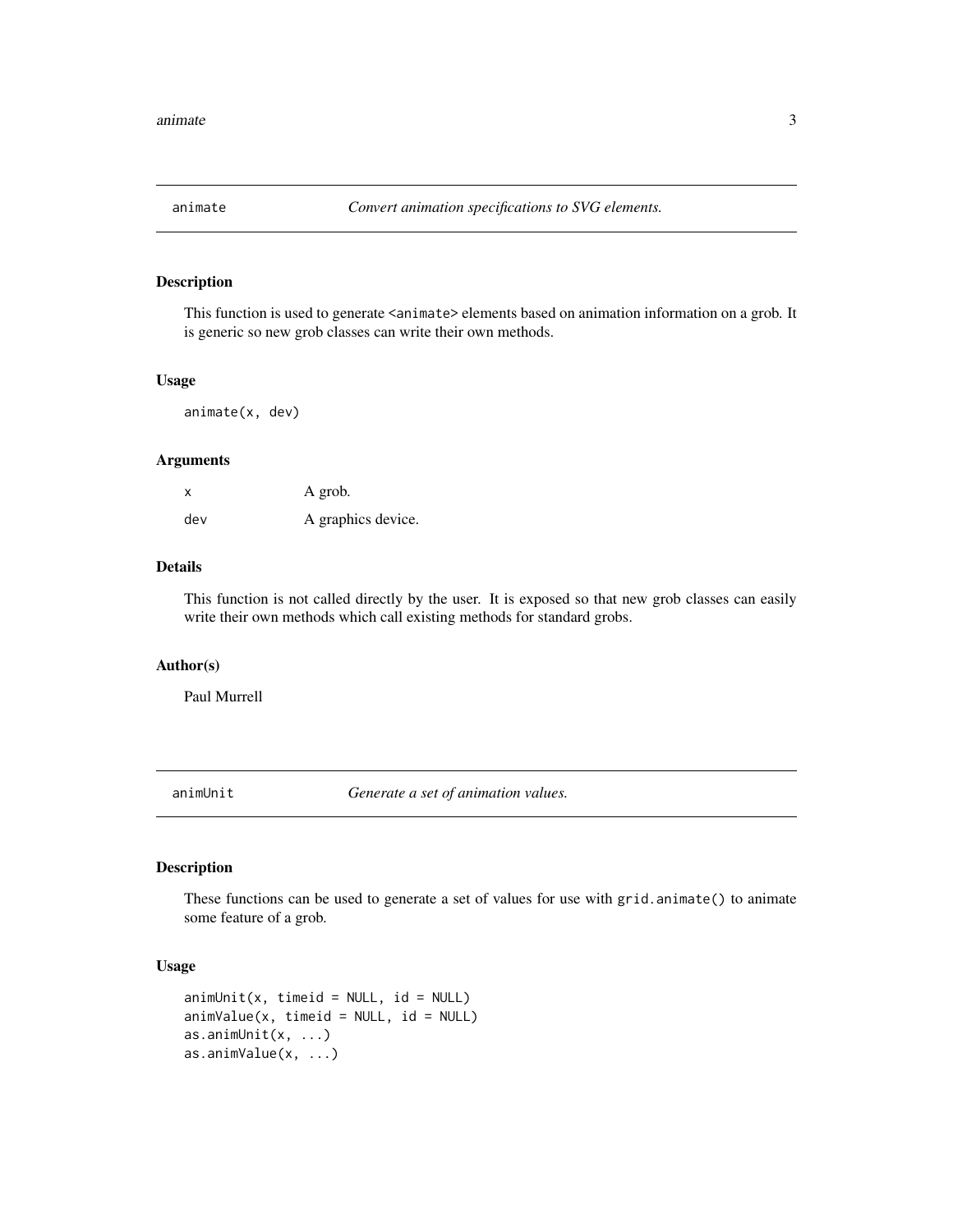# <span id="page-3-0"></span>Arguments

| x      | A set of animation values. Could be a numeric vector, a character vector, a unit<br>vector, a matrix, a list of units. |
|--------|------------------------------------------------------------------------------------------------------------------------|
| timeid | A vector that associates each value of x with a time point.                                                            |
| id     | A vector that associates each value of x with a different (numeric) identifier.                                        |
| .      | For future use.                                                                                                        |
|        |                                                                                                                        |

#### Details

A set of animation values is ultimately either a numeric or character vector OR a unit vector. Subsets of the animation values can be defined per time point, or per identifier, or both.

The as functions allow animation values to be specified as matrices or lists, which are converted to formal animation value sets. The grid.animate() function calls these functions so the conversion typically happens automatically.

These functions should only have to be called directly in relatively complex cases where multiple values need to be specified per time point AND per identifier.

#### Value

An animUnit or animValue object.

# Author(s)

Paul Murrell

# See Also

[grid.animate](#page-36-1)

# Examples

```
require(grid)
```

```
animValue(c("visible", "hidden"))
animUnit(unit(1:24, "in"),
        timeid=rep(1:3, each=8),
        id=rep(1:2, 12))
```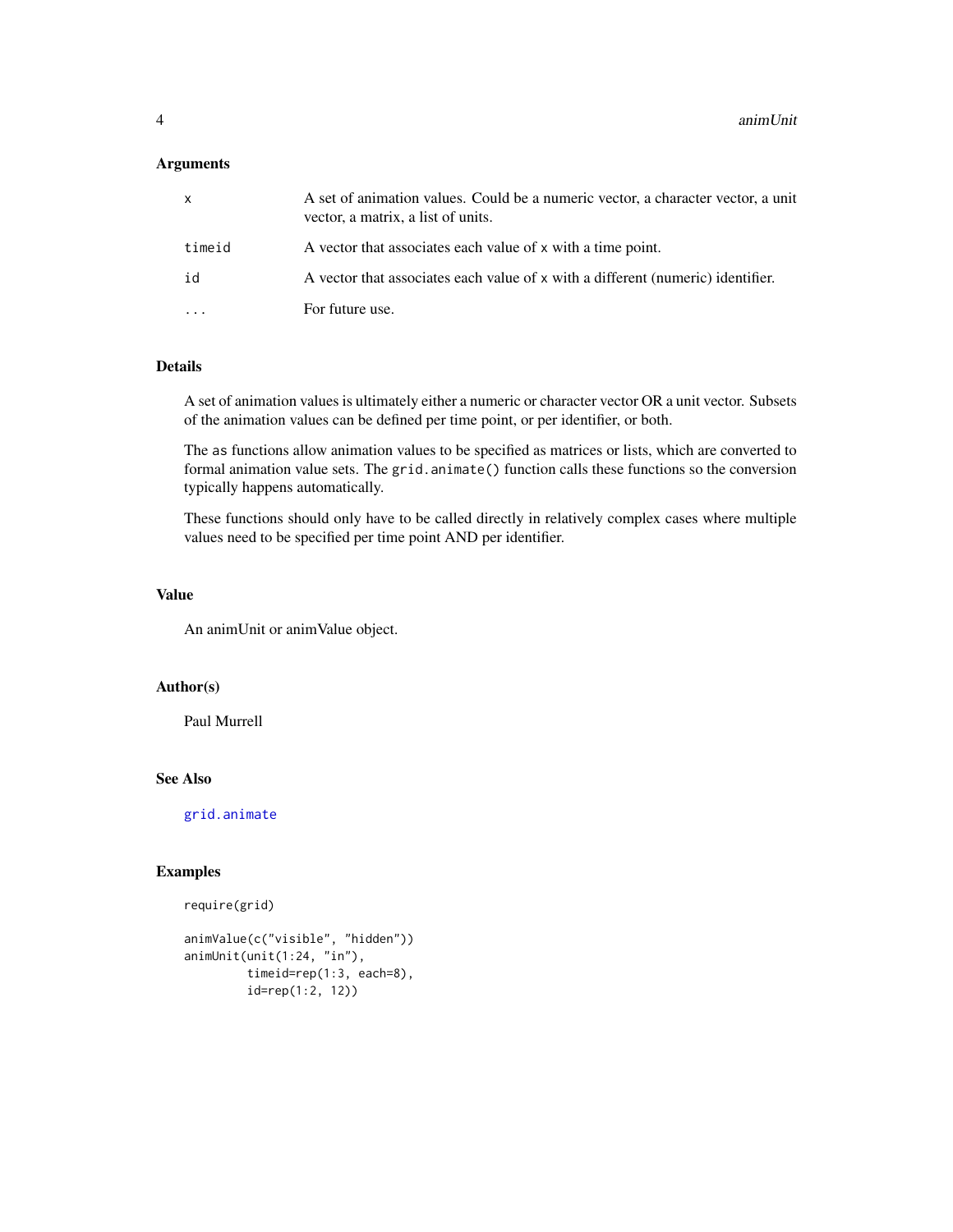<span id="page-4-1"></span><span id="page-4-0"></span>A feature of SVG is that elements can be clipped to by more than just a rectangular region. Most graphical elements can be drawn. The purpose of these functions is to define a more sophisticated clipping path that will be applied until the current viewport (or context, see [popContext](#page-59-1)) is popped.

#### Usage

clipPath(grob) registerClipPath(label, clippath)

#### Arguments

| grob     | A grid grob.                                                                |
|----------|-----------------------------------------------------------------------------|
| label    | A character identifier that will be used to reference this definition.      |
| clippath | A clipPath object produced by clipPath that defines a clipping path region. |

#### Details

A clipping path will be drawn within the current viewport at the time of definition (if the grob has no vp specified).

Most grobs can be used for clipping but there are some limitations on what will actually be used for clipping. In general though, anything that is drawn as the clipping path will have the union of its drawn regions become the new region that the current viewport (or grob) will clip to.

The limitations are as follows:

- Any viewport pushed by the clipping path grob will no longer clip to its contents. However, its clipping region will remain. This means that the clipping region for a pushed viewport will become the union of its contents and the viewport clipping region itself, instead of just the pushed viewport's clipping region.
- When drawing a textGrob, only character labels will be used, no plotmath expressions will be used.
- No pointGrobs are able to be used for clipping.
- Any operations that apply to containers (e.g. gpars, garnishing, animation), will no longer work. Any operations that are not applied to groups are unaffected. This affects in particular viewports, gTrees, and the familiar gridSVG grob grouping that occurs.

#### Value

None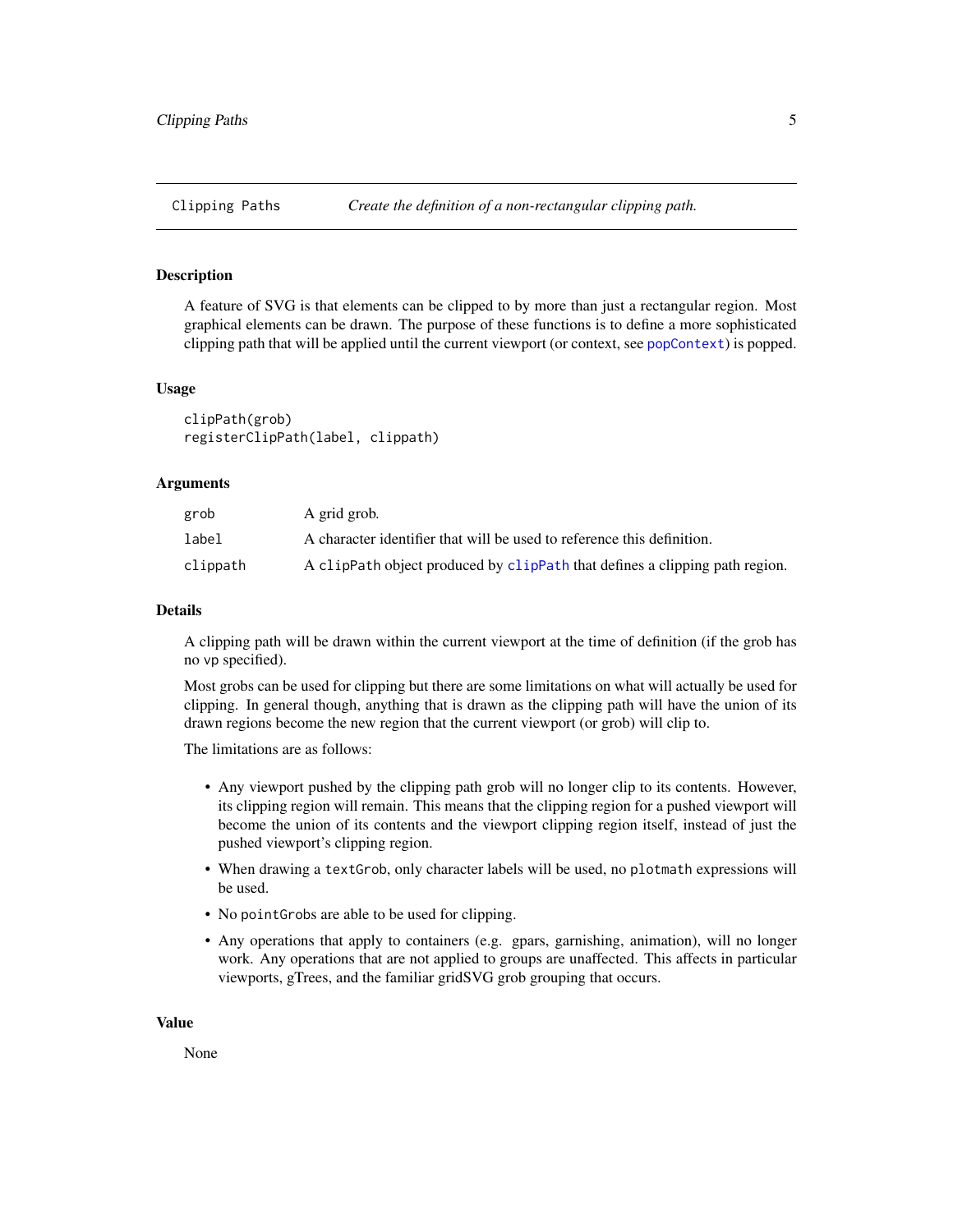#### <span id="page-5-0"></span>Author(s)

Simon Potter

#### See Also

[popContext](#page-59-1), [grid.clipPath](#page-37-1), [pushClipPath](#page-61-1), [grid.clip](#page-0-0)

Coordinate Conversion Functions

*Functions for using an imported coordinate system*

# **Description**

These functions convert between different units. The conversion occurs within viewports unknown to grid, but imported to R via [gridSVGCoords](#page-6-1).

#### Usage

```
viewportConvertX(vpname, x, from, to = "svg")
viewportConvertY(vpname, x, from, to = "svg")
viewportConvertPos(vpname, x, y, from, to = "svg")
viewportConvertWidth(vpname, x, from, to)
viewportConvertHeight(vpname, x, from, to)
viewportConvertDim(vpname, w, h, from, to)
```
#### Arguments

| vpname     | The name of the viewport that the unit belongs within. |
|------------|--------------------------------------------------------|
| x, y, w, h | The size of the unit in from units.                    |
| from       | The type of unit that x is.                            |
| to         | The unit that x is being converted to.                 |

#### Details

Although grid has conversion functions available, it only converts units relative to the current viewport. After writing out to SVG, we no longer have actual grid viewports to convert units within.

These functions are designed so that once coordinate information is loaded into gridSVG via [gridSVGCoords](#page-6-1), we can translate units within each of these viewports. Note: this requires that a gridSVG plot has had viewport information exported.

These functions can be used in much the same way as grid's unit conversion functions, the only difference being that we have a new unit, svg, which represents the size of a unit in SVG pixels.

The viewportConvertPos() and viewportConvertDim() functions are for use with a viewport that has a non-zero rotation (both viewportConvertX() and viewportConvertY() will fail in that situation and viewportConvertWidth() and viewportConvertHeight() will give a not very useful answer).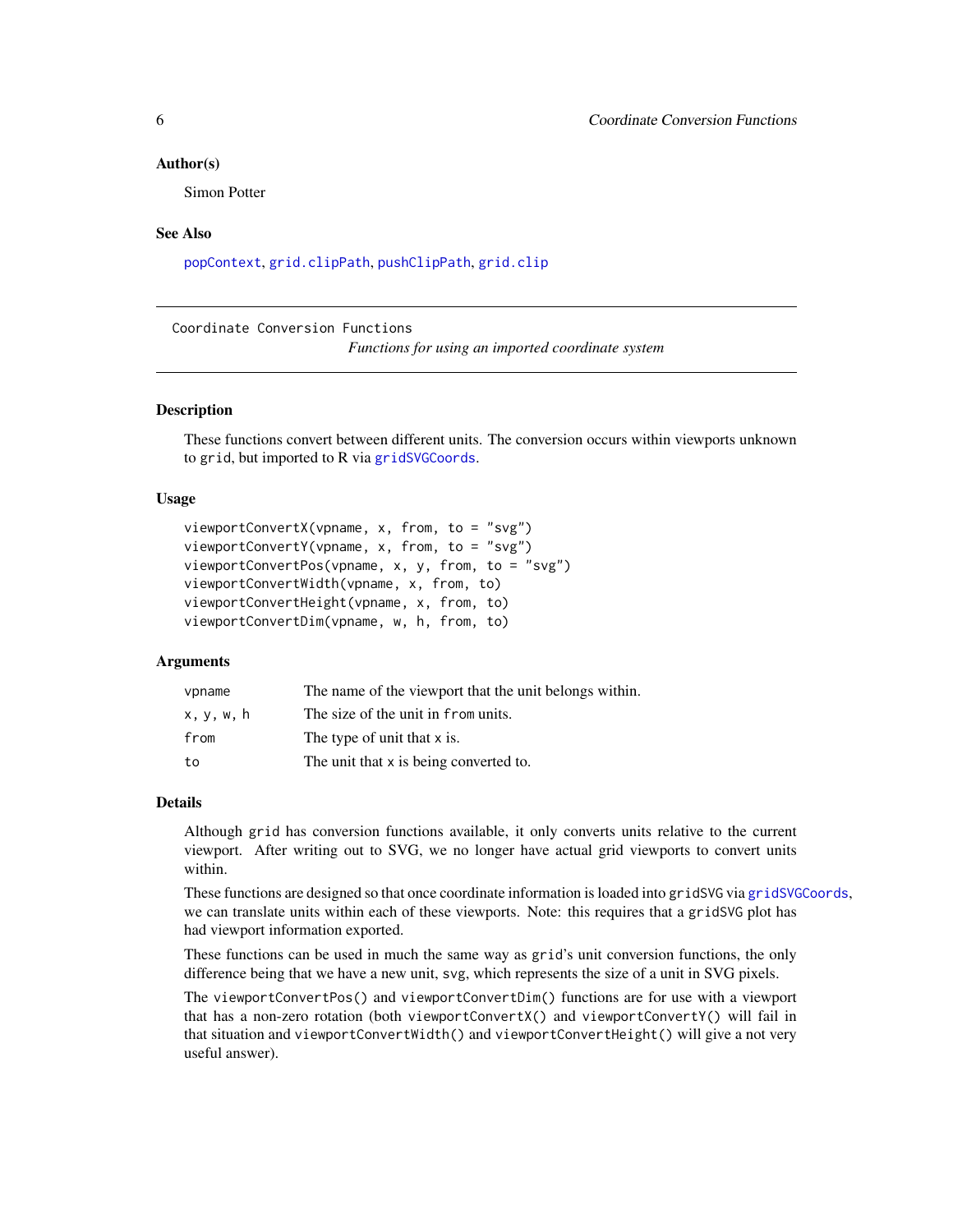# <span id="page-6-0"></span>Value

A numeric vector containing a single value, the value of the new unit, or a list with components x and y for viewportConvertPos(), or a list with components w and h for viewportConvertDim().

In the case of the viewportConvertX and viewportConvertY functions, we always return a value that is in terms of SVG pixels.

#### Author(s)

Simon Potter

Coordinate System Import/Export *Importing an external coordinate system*

#### <span id="page-6-1"></span>Description

This function is both a getter and a setter function for coordinate information imported from a plot unknown to the current R session.

#### Usage

gridSVGCoords(newcoords = NULL)

#### Arguments

newcoords A named list (names are viewport names) of coordinate information, produced by [grid.export](#page-40-1).

#### Details

In order to translate between SVG coordinates and the coordinate system that grid understands, we first need to import the coordinate information exported from [grid.export](#page-40-1). We can then take the JSON representation of this coordinate information and import it as a named list via fromJSON. This can then initialise a coordinate system by passing that named list into gridSVGCoords.

We can supply new definitions of a viewport's coordinate system by simply passing in an appropriate list with information for that viewport.

All viewport coordinate system information can be wiped if a single NA value is passed in.

#### Value

If newcoords is NULL, then we get back a named list representing coordinate system information.

If we pass the named list representing a coordinate system into the function, we get no output. We also get no output if we pass in a single NA value.

#### Author(s)

Simon Potter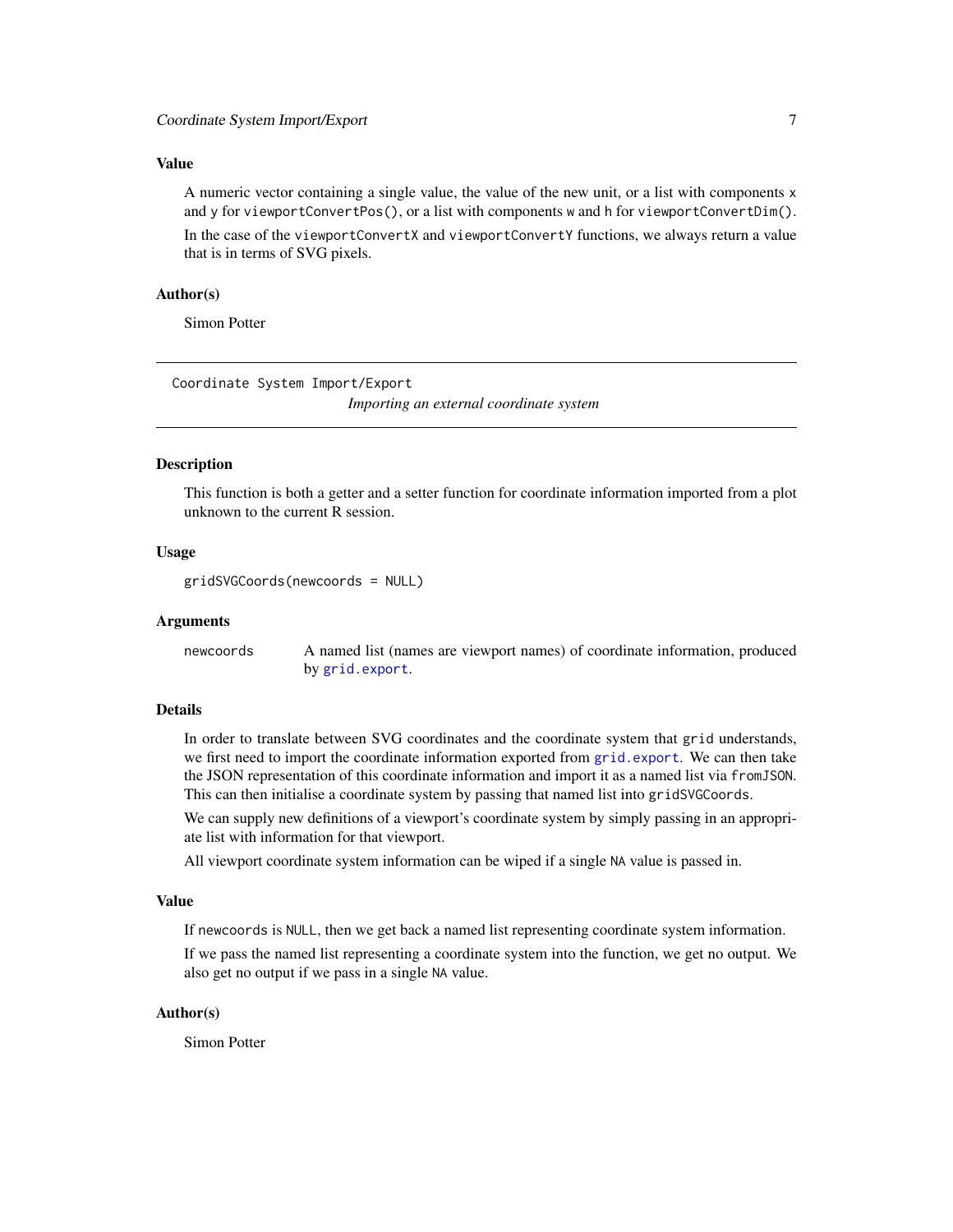<span id="page-7-1"></span><span id="page-7-0"></span>This function creates an object that contains all of the basic attributes that each filter effect inherits from. This is not intended to be used directly, instead it is to be used as a convenience function for building up filter effect objects.

# Usage

```
fe(\ldots,x = unit(0.5, "npc"), y = unit(0.5, "npc"),width = unit(1, "npc"), height = unit(1, "npc"),
  just = "centre", hjust = NULL, vjust = NULL,
  default.units = "npc", result = NULL)
```
# Arguments

| $\ddots$      | Further attributes to add to the object.                                                                                                                                                                                                                                                                                                                                         |
|---------------|----------------------------------------------------------------------------------------------------------------------------------------------------------------------------------------------------------------------------------------------------------------------------------------------------------------------------------------------------------------------------------|
| X             | A numeric vector or unit object specifying x-location.                                                                                                                                                                                                                                                                                                                           |
| У             | A numeric vector or unit object specifying y-location.                                                                                                                                                                                                                                                                                                                           |
| width         | A numeric vector or unit object specifying width.                                                                                                                                                                                                                                                                                                                                |
| height        | A numeric vector or unit object specifying height.                                                                                                                                                                                                                                                                                                                               |
| just          | The justification of the pattern relative to its $(x, y)$ location. If there are two<br>values, the first value specifies horizontal justification and the second value<br>specifies vertical justification. Possible string values are: "left", "right",<br>"centre", "center", "bottom", and "top". For numeric values, 0 means left<br>alignment and 1 means right alignment. |
| hjust         | A numeric vector specifying horizontal justification. If specified, overrides the<br>just setting.                                                                                                                                                                                                                                                                               |
| vjust         | A numeric vector specifying vertical justification. If specified, overrides the<br>just setting.                                                                                                                                                                                                                                                                                 |
| default.units | A string indicating the default units to use if x, y, width, or height are only<br>given as numeric vectors.                                                                                                                                                                                                                                                                     |
| result        | A character identifier, naming the result of the filter operation. The result can be<br>used an an input to some filter effects.                                                                                                                                                                                                                                                 |

# Value

A filter.effect object.

# Author(s)

Simon Potter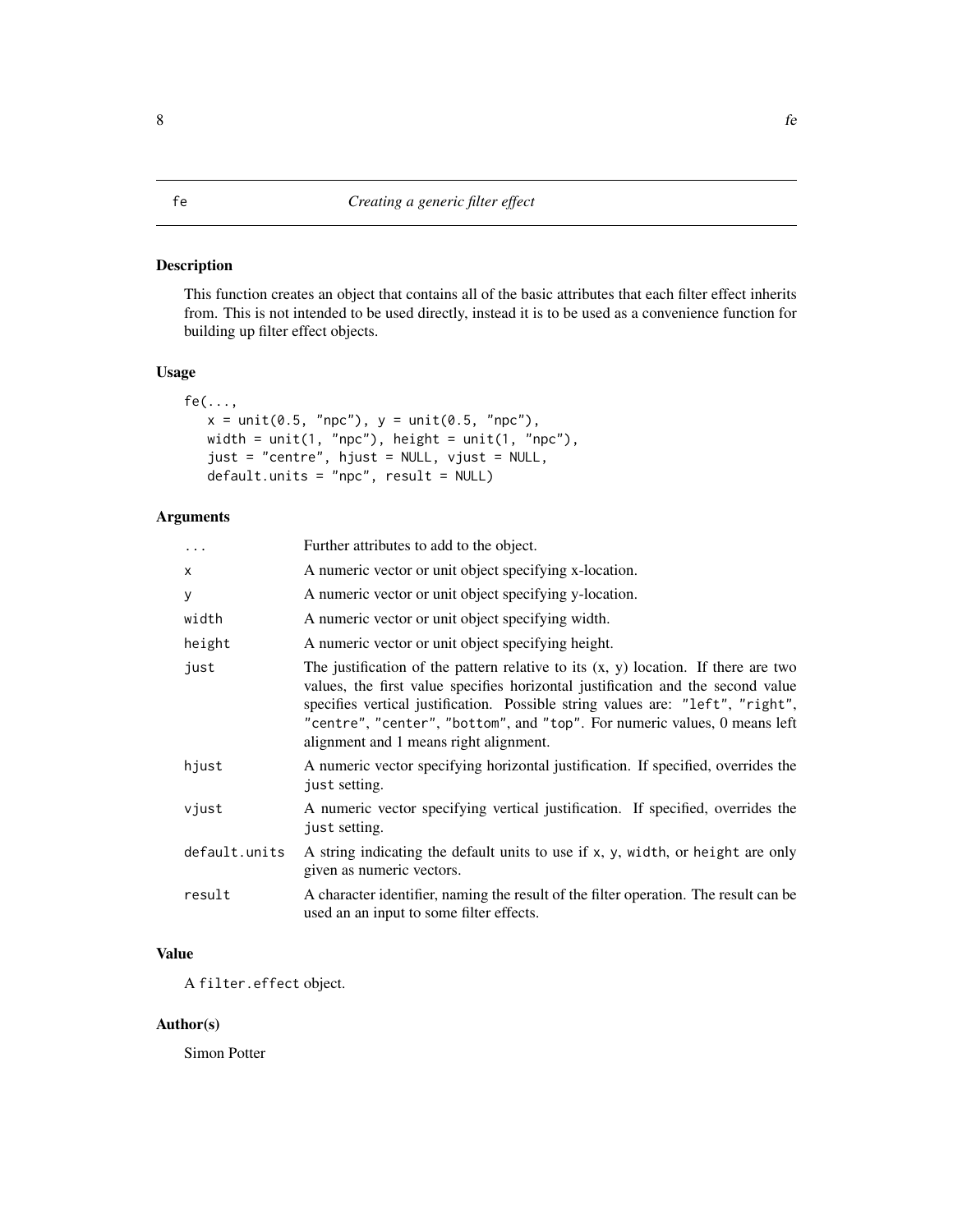#### <span id="page-8-0"></span>feBlend 9

# See Also

[filterEffect](#page-31-1)

# feBlend *Blend two objects together.*

# Description

This filter composites two objects together using commonly used imaging software blending modes. It performs a pixel-wise combination of two input images.

# Usage

 $f eBlend(input1 = NA, input2 = NA,$ mode = c("normal", "multiply", "screen", "darken", "lighten"), ...)

# Arguments

| input1   | Identifies an input for this filter primitive. See filter Inputs.      |
|----------|------------------------------------------------------------------------|
| input2   | Identifies a second input for this filter primitive. See filterInputs. |
| mode     | An image blending mode.                                                |
| $\cdots$ | Further arguments to be passed onto fe.                                |

# Details

For more information about this primitive, consult the reference to the SVG specification.

# Value

An fe.blend object.

# Author(s)

Simon Potter

# References

<http://www.w3.org/TR/SVG/filters.html#feBlendElement>

# See Also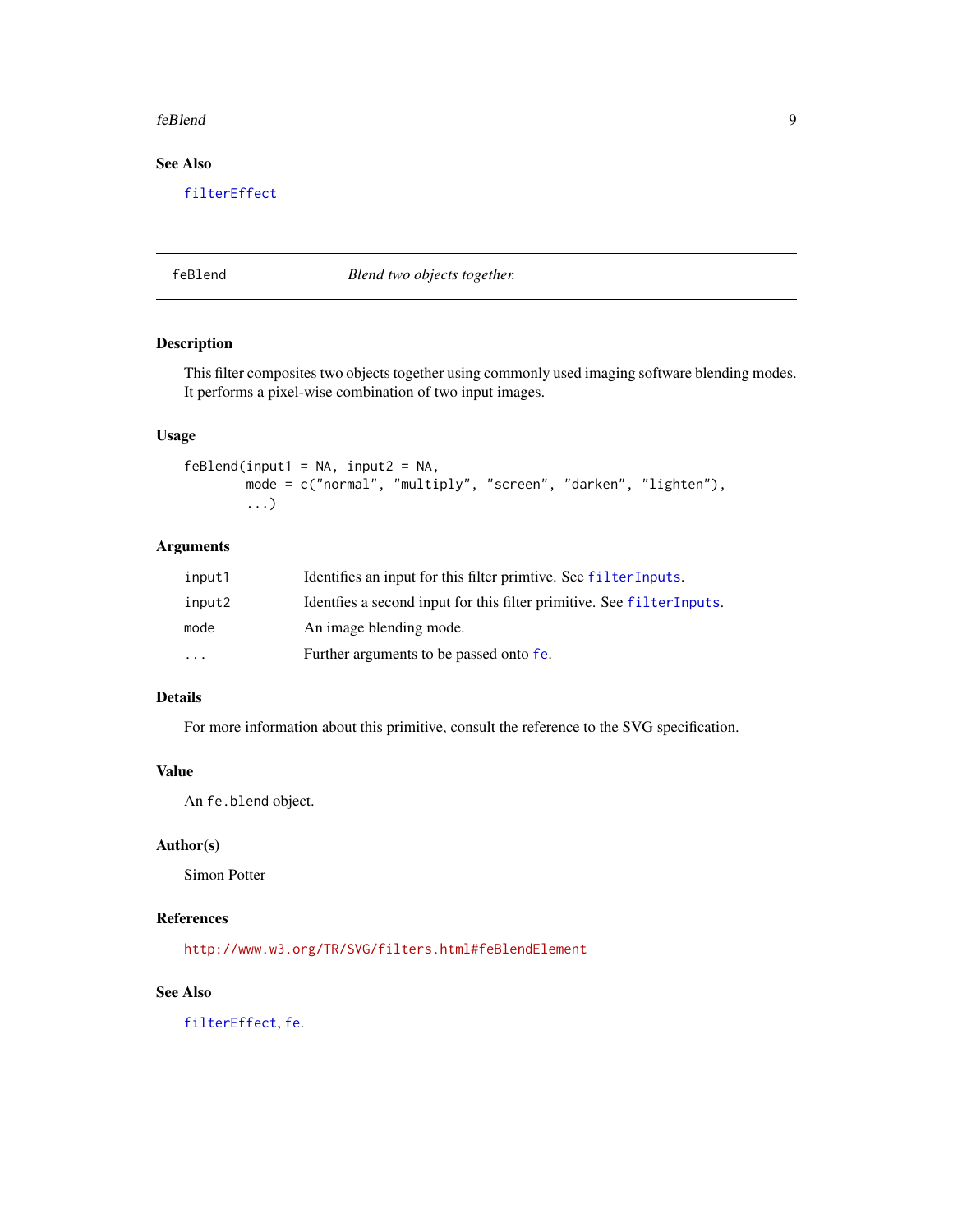<span id="page-9-0"></span>

This filter applies a matrix transformation on the RGBA colour and alpha values of every pixel on the input graphics to produce a result with a new set of RGBA colour and alpha values.

# Usage

```
feColorMatrix(input = NA,
              type = c("matrix", "saturate",
                       "hueRotate", "luminanceToAlpha"),
              values = NULL, ...)
```
# Arguments

| input  | Identifies an input for this filter primitive. See filter Inputs.                                                                                                                                                                                                                                       |
|--------|---------------------------------------------------------------------------------------------------------------------------------------------------------------------------------------------------------------------------------------------------------------------------------------------------------|
| type   | Indicates the type of matrix operation. The keyword "matrix" indicates that<br>a full 5x4 matrix of values will be provided. The other keywords represent<br>convenience shortcuts to allow commonly used color operations to be performed<br>without specifying a complete matrix.                     |
| values | The contents of values depend on what type is:                                                                                                                                                                                                                                                          |
|        | • matrix $A$ 5x4 matrix of numeric values.<br>• saturate A single element numeric vector whose value is between 0 and<br>1.<br>• hue Rotate A single element numeric vector whose value represents de-<br>grees.<br>• luminance To Alpha Should be left as NULL as there are no applicable val-<br>ues. |
| .      | Further arguments to be passed onto fe.                                                                                                                                                                                                                                                                 |

# Details

For more information about this primitive, consult the reference to the SVG specification.

#### Value

An fe.color.matrix object.

# Author(s)

Simon Potter

### References

<http://www.w3.org/TR/SVG/filters.html#feColorMatrixElement>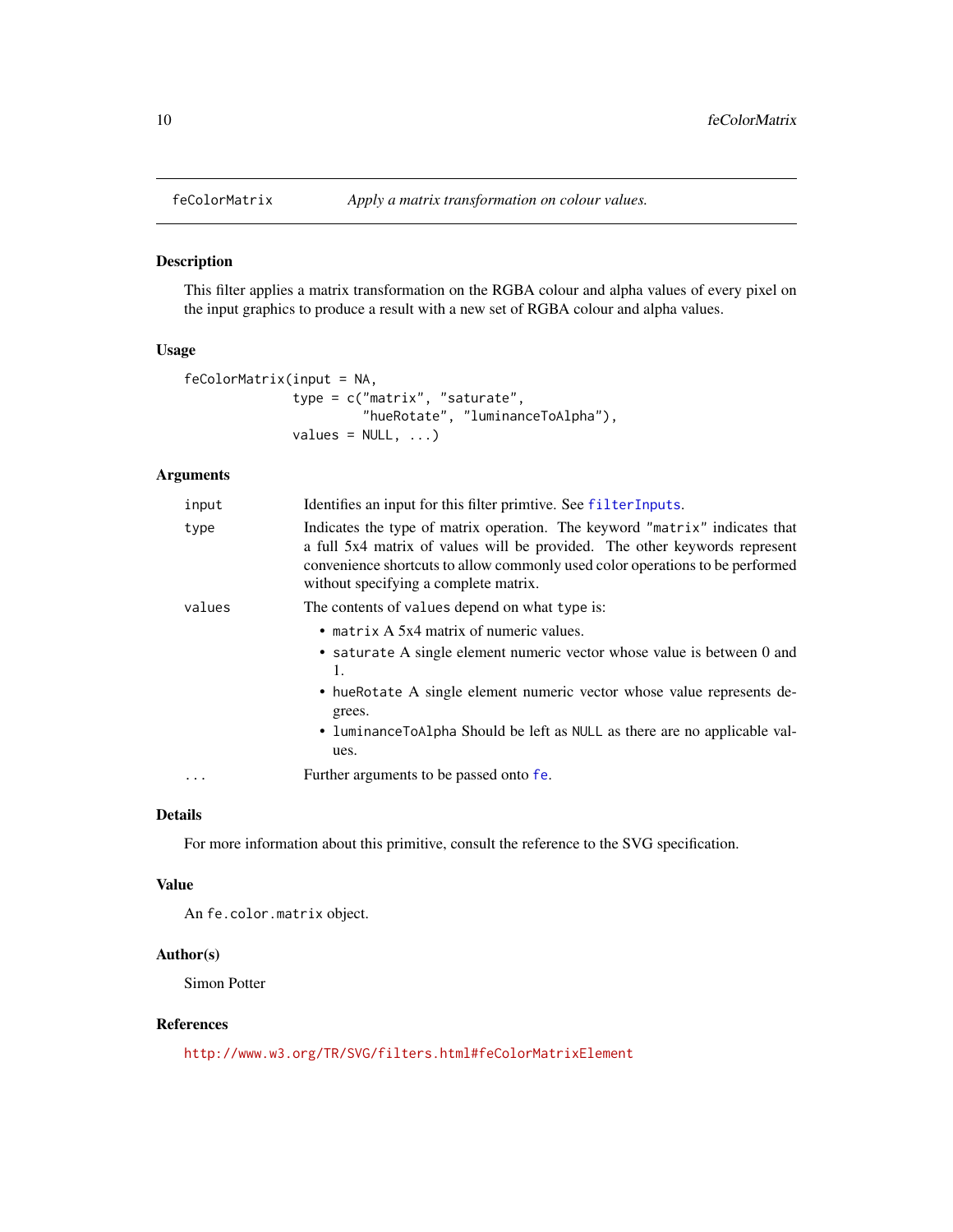# <span id="page-10-0"></span>feComponentTransfer 11

# See Also

[filterEffect](#page-31-1), [fe](#page-7-1).

<span id="page-10-2"></span>feComponentTransfer *Perform Colour Component-wise Remapping.*

# <span id="page-10-1"></span>**Description**

This filter primitive performs component-wise remapping of data by taking a colour transfer function, and applying that to the set of RGBA colour components.

It allows operations like brightness adjustment, contrast adjustment, colour balance or thresholding.

The calculations are performed on non-premultiplied colour values. If the input graphics consists of premultiplied colour values, those values are automatically converted into non-premultiplied colour values for this operation. (Note that the undoing and redoing of the premultiplication can be avoided if alpha transfer function is the identity transform and all alpha values on the source graphic are set to 1.)

#### Usage

```
feComponentTransfer(input = NA, transfers = NULL, ...)
addComponentFunction(ct, channel = c("R", "G", "B", "A"), func)transferFunction(type = c("identity", "table", "discrete",
                          "linear", "gamma"),
                 tableValues = numeric(),
                 slope = 1, intercept = 0,
                 amplitude = 1, exponent = 1, offset = 0)
```

| input       | Identifies an input for this filter primitive. See filterInputs.                                                                                   |
|-------------|----------------------------------------------------------------------------------------------------------------------------------------------------|
| transfers   | A named list of transfer. function objects (produced by transferFunction).<br>The name for each element of the list should be one of R, G, B or A. |
| $\cdots$    | Further arguments to be passed onto fe.                                                                                                            |
| ct          | An fe. component. transfer object, produced by feComponentTransfer.                                                                                |
| channel     | The colour channel that func will be applied to.                                                                                                   |
| func        | A transfer. function object, produced by transferFunction.                                                                                         |
| type        | Indicates the type of component transfer function. The type of function deter-<br>mines the applicability of the other arguments.                  |
| tableValues | When type is "table", this is a list of values which define the lookup table.                                                                      |
| slope       | When type is "linear", the slope of the linear function.                                                                                           |
| intercept   | When type is "linear", the intercept of the linear function.                                                                                       |
| amplitude   | When type is "gamma", the amplitude of the gamma function.                                                                                         |
| exponent    | When type is "gamma", the exponent of the gamma function.                                                                                          |
| offset      | When type is "gamma", the offset of the gamma function.                                                                                            |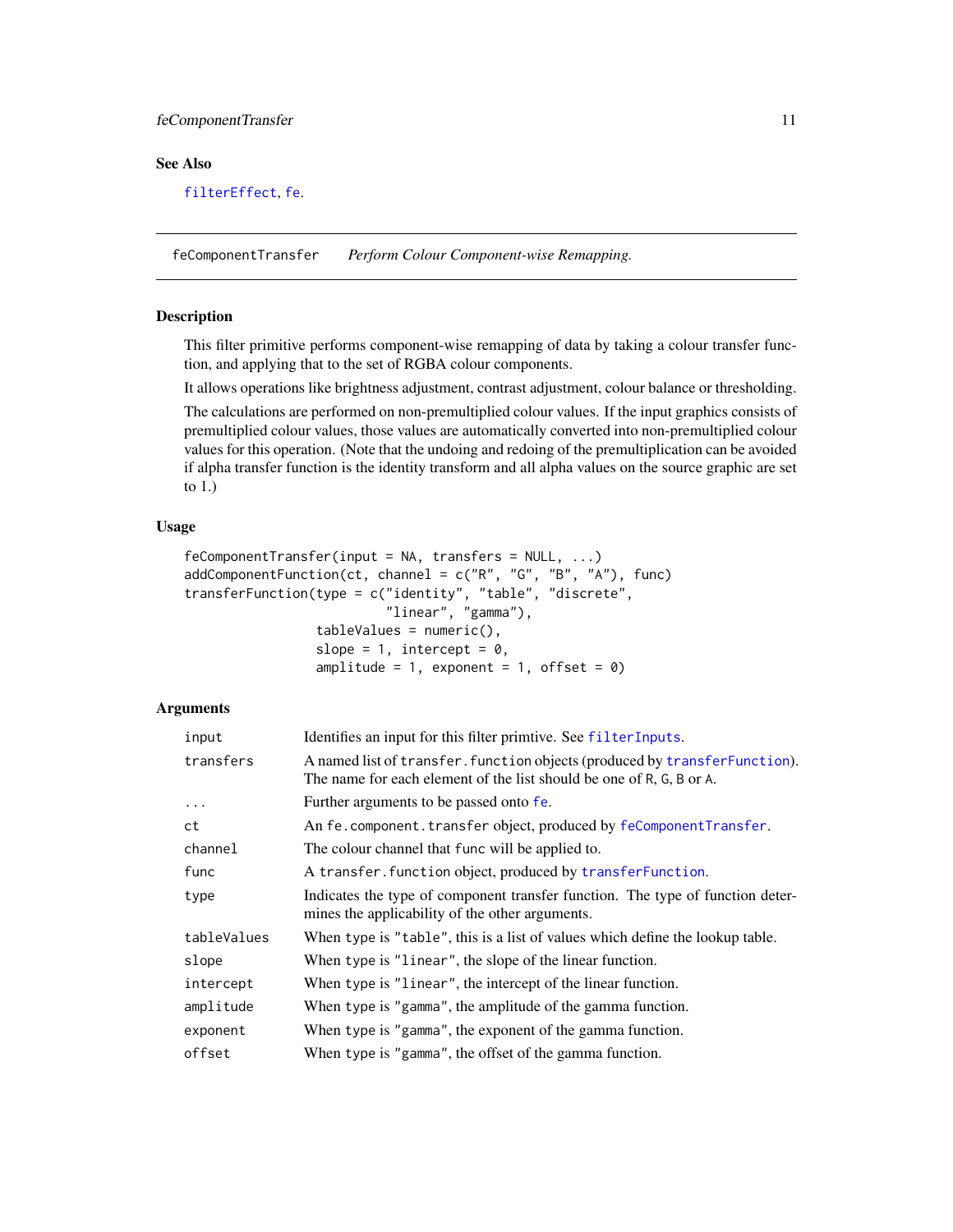# Details

For more information about this primitive, consult the references to the SVG specification.

#### Value

For feComponentTransfer, an fe.component.transfer object.

For addComponentFunction, none.

For transferFunction, a transfer. function object.

# Author(s)

Simon Potter

# References

<http://www.w3.org/TR/SVG/filters.html#feComponentTransferElement>, [http://www.w3.](http://www.w3.org/TR/SVG/filters.html#feFuncRElement) [org/TR/SVG/filters.html#feFuncRElement](http://www.w3.org/TR/SVG/filters.html#feFuncRElement)

#### See Also

[filterEffect](#page-31-1), [fe](#page-7-1).

<span id="page-11-1"></span>

| feComposite |  |  | Combine images using Porter-Duff operations. |
|-------------|--|--|----------------------------------------------|
|             |  |  |                                              |

#### Description

This filter performs the combination of the two input images pixel-wise in image space using one of the Porter-Duff compositing operations.

The arithmetic operation is useful for combining the output from the [feDiffuseLighting](#page-14-1) and [feSpecularLighting](#page-25-1) filter effects with texture data. It is also useful for implementing dissolve.

# Usage

```
feComposite(input1 = NA, input2 = NA,operator = c("over", "in", "out", "atop",
                            "\times , \cdots, \cdots, \cdots, ", "\timesk1 = 0, k2 = 0, k3 = 0, k4 = 0, ...)
```

| input1   | Identifies an input for this filter primtive. See filterInputs.                                                                                                                                                                                                          |
|----------|--------------------------------------------------------------------------------------------------------------------------------------------------------------------------------------------------------------------------------------------------------------------------|
| input2   | Identifies a second input for this filter primitive. See filter Inputs.                                                                                                                                                                                                  |
| operator | The compositing operation that is to be performed. All of the operator types<br>except "arithmetic" match the corresponding operation as described in the ref-<br>erenced Porter-Duff text. The arithmetic operator is described in the referenced<br>SVG specification. |

<span id="page-11-0"></span>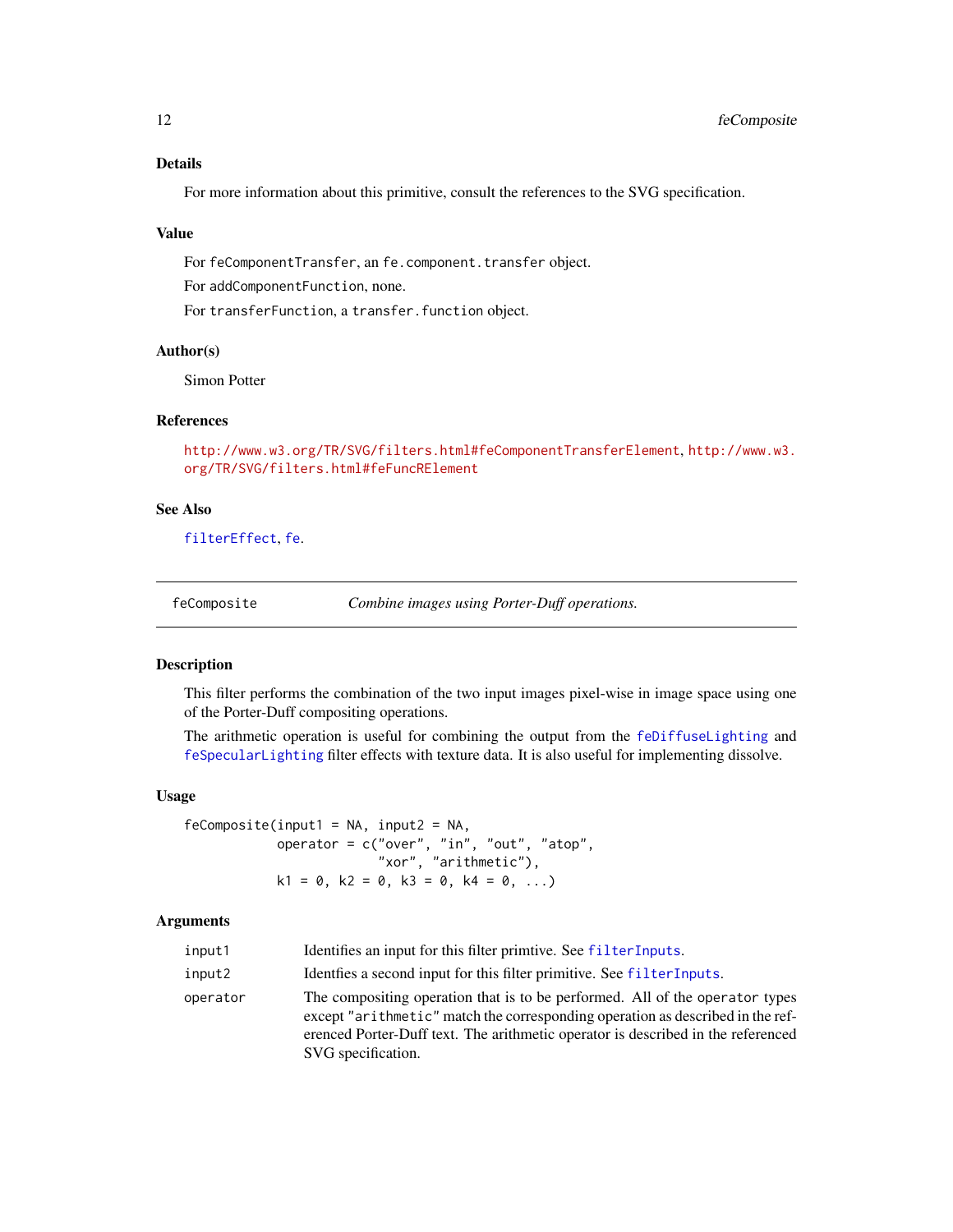<span id="page-12-0"></span>

| k <sub>1</sub> | A numeric value. Only applicable if operator is "arithmetic". |
|----------------|---------------------------------------------------------------|
| k <sub>2</sub> | A numeric value. Only applicable if operator is "arithmetic". |
| k <sub>3</sub> | A numeric value. Only applicable if operator is "arithmetic". |
| k4             | A numeric value. Only applicable if operator is "arithmetic". |
|                | Further arguments to be passed onto fe.                       |

# Details

For more information about this primitive, consult the reference to the SVG specification.

# Value

An fe.composite object.

#### Author(s)

Simon Potter

#### References

# <http://www.w3.org/TR/SVG/filters.html#feCompositeElement>

Compositing Digital Images, T. Porter and T. Duff. SIGGRAPH '84 Conference Proceedings, Association for Computing Machinery, Volume 18, Number 3, July 1984.

# See Also

[filterEffect](#page-31-1), [fe](#page-7-1).

feConvolveMatrix *Apply a matrix convolution filter effect.*

# Description

A convolution combines pixels in the input image with neighbouring pixels to produce a resulting image. A wide variety of imaging operations can be achieved through convolutions, including blurring, edge detection, sharpening, embossing and beveling.

#### Usage

```
feConvolveMatrix(input = NA, order = 3,kernelMatrix = matrix(),
                 divisor = 1, bias = 0,
                 targetX = 1, targetY = 1,
                 edgeMode = c("duplicate", "wrap", "none"),
                 kernelUnitLength = NA, preserveAlpha = FALSE,
                 ...)
```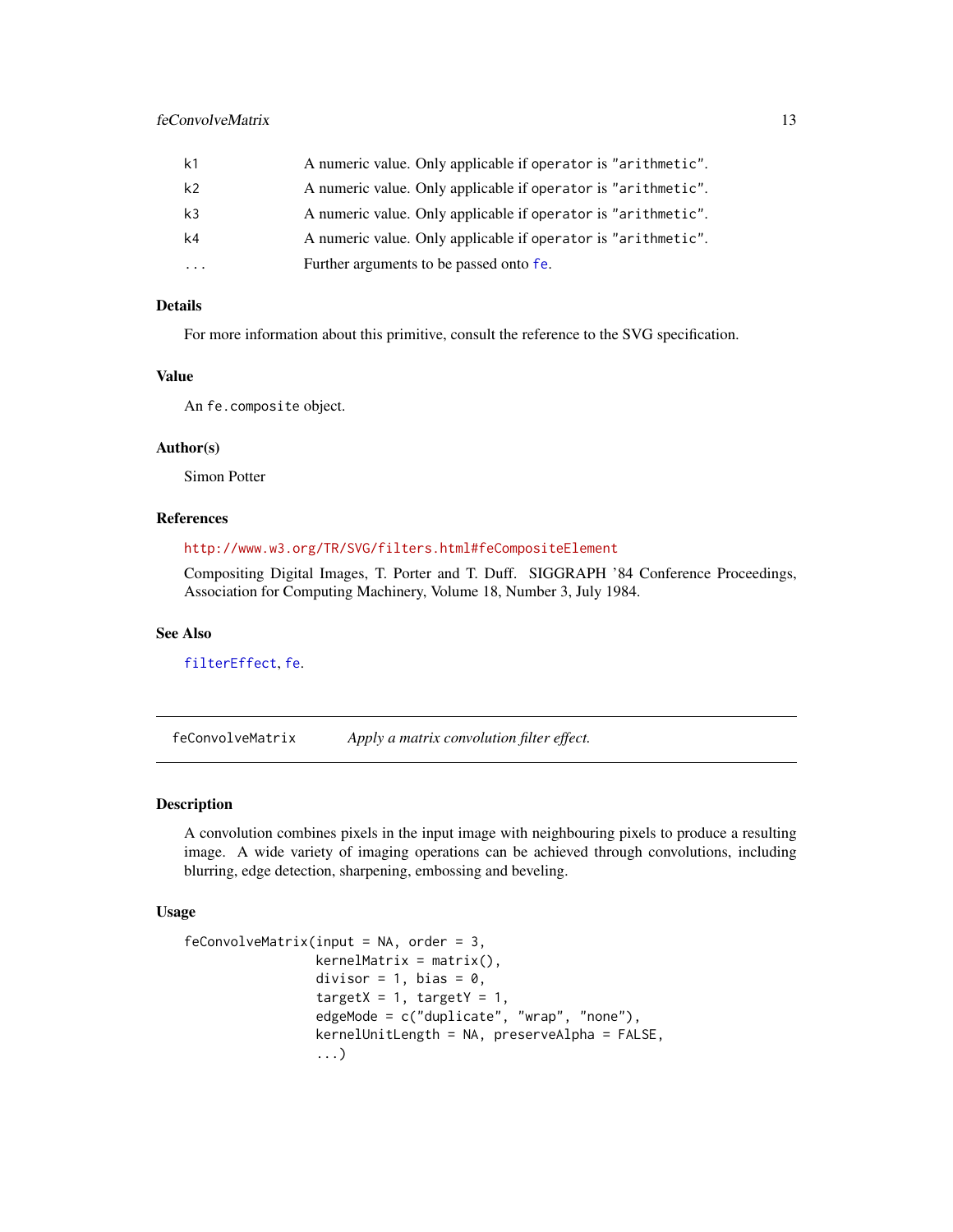<span id="page-13-0"></span>

| input            | Identifies an input for this filter primtive. See filterInputs.                                                                                                                                                                                                                                                                                                                                                                                                                          |  |
|------------------|------------------------------------------------------------------------------------------------------------------------------------------------------------------------------------------------------------------------------------------------------------------------------------------------------------------------------------------------------------------------------------------------------------------------------------------------------------------------------------------|--|
| order            | A numeric vector of length 1 or 2. Indicates the number of cells in each dimen-<br>sion for kernelMatrix. The values provided must be integers greater than zero.<br>The first number (orderX), indicates the number of columns in the matrix. The<br>second number (orderY), indicates the number of rows in the matrix. If this is<br>a vector of length one then the number of rows is assumed to be same as the<br>number of columns specified.                                      |  |
| kernelMatrix     | The kernel matrix for the convolution. The number of entries must correspond<br>with the values given by order.                                                                                                                                                                                                                                                                                                                                                                          |  |
| divisor          | After applying the kernelMatrix to the input image to yield a number, that<br>number is divided by divisor to yield the final destination colour value. A<br>divisor that is the sum of all the matrix values tends to have an evening effect<br>on the overall colour intensity of the result. It is an error to specify a divisor<br>of zero. The default value is the sum of all values in kernelMatrix, with the<br>exception that if the sum is zero, then the divisor is set to 1. |  |
| bias             | After applying the kernelMatrix to the input image to yield a number and<br>applying the divisor, the bias attribute is added to each component. One<br>application of bias is when it is desirable to have 0.5 gray value be the zero<br>response of the filter. The bias property shifts the range of the filter. This allows<br>representation of values that would otherwise be clamped to 0 or 1.                                                                                   |  |
| targetX          | Determines the positioning in $X$ of the convolution matrix relative to a given<br>target pixel in the input image. The leftmost column of the matrix is column<br>number zero. The value must be such that: $0 \leq t \arget{X} \leq \text{order } X$ . By<br>default, the convolution matrix is centered in X over each pixel of the input<br>image (i.e., $targetX =  order X/2 $ .                                                                                                   |  |
| targetY          | Determines the positioning in Y of the convolution matrix relative to a given<br>target pixel in the input image. The topmost row of the matrix is row number<br>zero. The value must be such that: $0 \leq z$ <i>targetY</i> < <i>orderY</i> . By default,<br>the convolution matrix is centered in Y over each pixel of the input image (i.e.,<br>$targetY =  orderY/2 .$                                                                                                              |  |
| edgeMode         | Determines how to extend the input image as necessary with colour values so<br>that the matrix operations can be applied when the kernel is positioned at or near<br>the edge of the input image.                                                                                                                                                                                                                                                                                        |  |
|                  | • "duplicate" indicates that the input image is extended along each of its<br>borders as necessary by duplicating the colour values at the given edge of<br>the input image.                                                                                                                                                                                                                                                                                                             |  |
|                  | • "wrap" indicates that the input image is extended by taking the colour val-<br>ues from the opposite edge of the image.                                                                                                                                                                                                                                                                                                                                                                |  |
|                  | • "none" indicates that the input image is extended with pixel values of zero<br>for R, G, B and A.                                                                                                                                                                                                                                                                                                                                                                                      |  |
| kernelUnitLength |                                                                                                                                                                                                                                                                                                                                                                                                                                                                                          |  |
|                  | The first number is the dx value. The second number is the dy value. If the dy<br>value is not specified, it defaults to the same value as dx. Indicates the intended<br>distance in current filter units (i.e., units as determined by the value of the filter                                                                                                                                                                                                                          |  |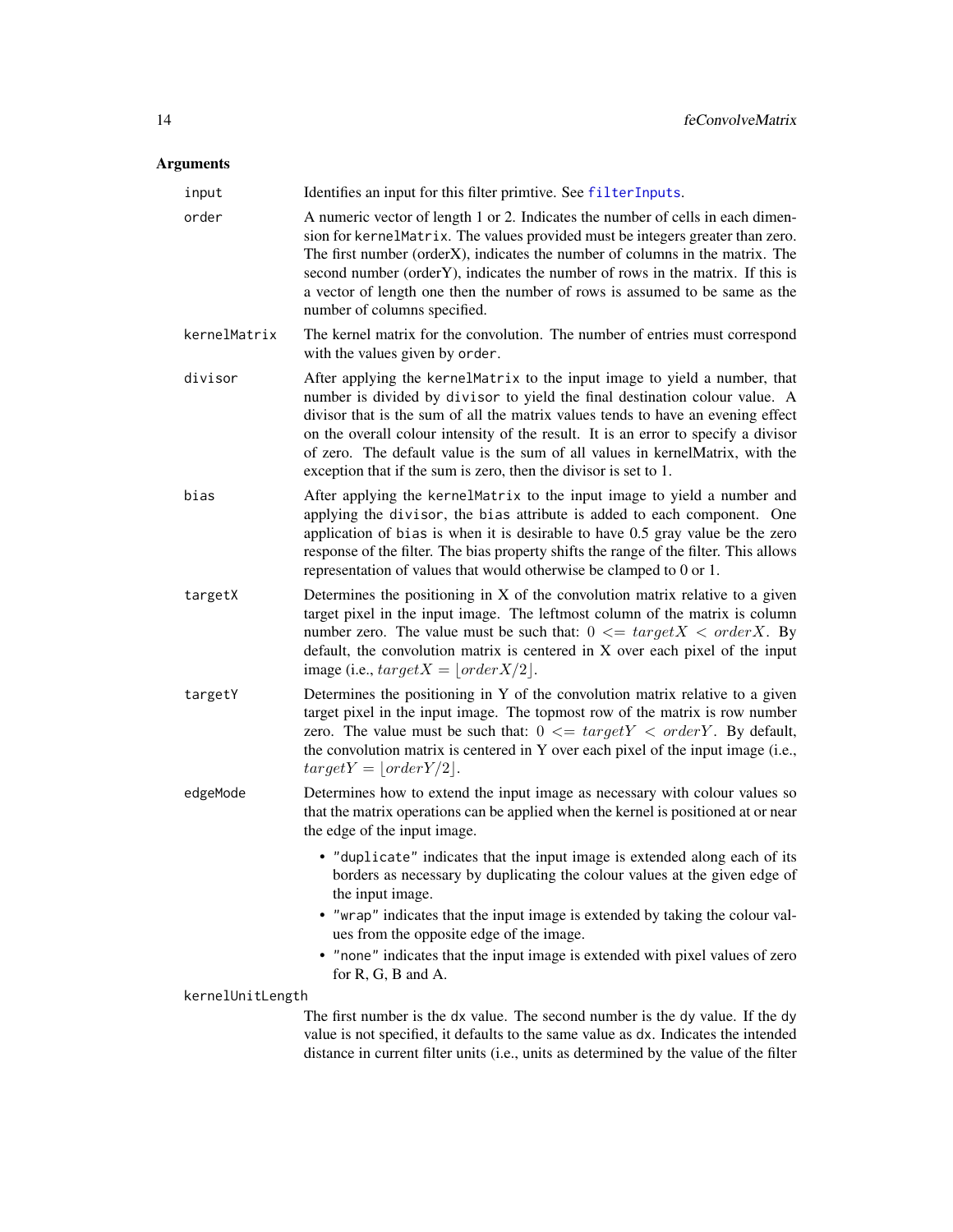<span id="page-14-0"></span>

|               | effect container's primitiveUnits) between successive columns and rows, re-<br>spectively, in the kernelMatrix. By specifying value(s) for kernelUnitLength,<br>the kernel becomes defined in a scalable, abstract coordinate system. If kernel UnitLength<br>is not specified, the default value is one pixel in the offscreen bitmap, which is a<br>pixel-based coordinate system, and thus potentially not scalable. |
|---------------|-------------------------------------------------------------------------------------------------------------------------------------------------------------------------------------------------------------------------------------------------------------------------------------------------------------------------------------------------------------------------------------------------------------------------|
| preserveAlpha | A value of FALSE indicates that the convolution will apply to all channels, in-<br>cluding the alpha channel.                                                                                                                                                                                                                                                                                                           |
|               | A value of TRUE indicates that the convolution will only apply to the colour chan-<br>nels. In this case, the filter will temporarily unpremultiply the colour component<br>values, apply the kernel, and then re-premultiply at the end.                                                                                                                                                                               |
| $\ddotsc$     | Further arguments to be passed onto fe.                                                                                                                                                                                                                                                                                                                                                                                 |

# Details

For more information about this primitive, consult the reference to the SVG specification.

#### Value

An fe.convolve.matrix object.

# Author(s)

Simon Potter

#### References

<http://www.w3.org/TR/SVG/filters.html#feConvolveMatrixElement>

#### See Also

[filterEffect](#page-31-1), [fe](#page-7-1).

<span id="page-14-1"></span>feDiffuseLighting *Light an image using the alpha channel as a bump map.*

#### Description

This filter primitive lights an image using the alpha channel as a bump map. The resulting image is an RGBA opaque image based on the light colour with alpha = 1 everywhere. The lighting calculation follows the standard diffuse component of the Phong lighting model. The resulting image depends on the light colour, light position and surface geometry of the input bump map.

#### Usage

```
feDiffuseLighting(input = NA,
                surfaceScale = 1, diffuseConstant = 1,
                kernelUnitLength = NA, col = "white",
                lightharpoonup
```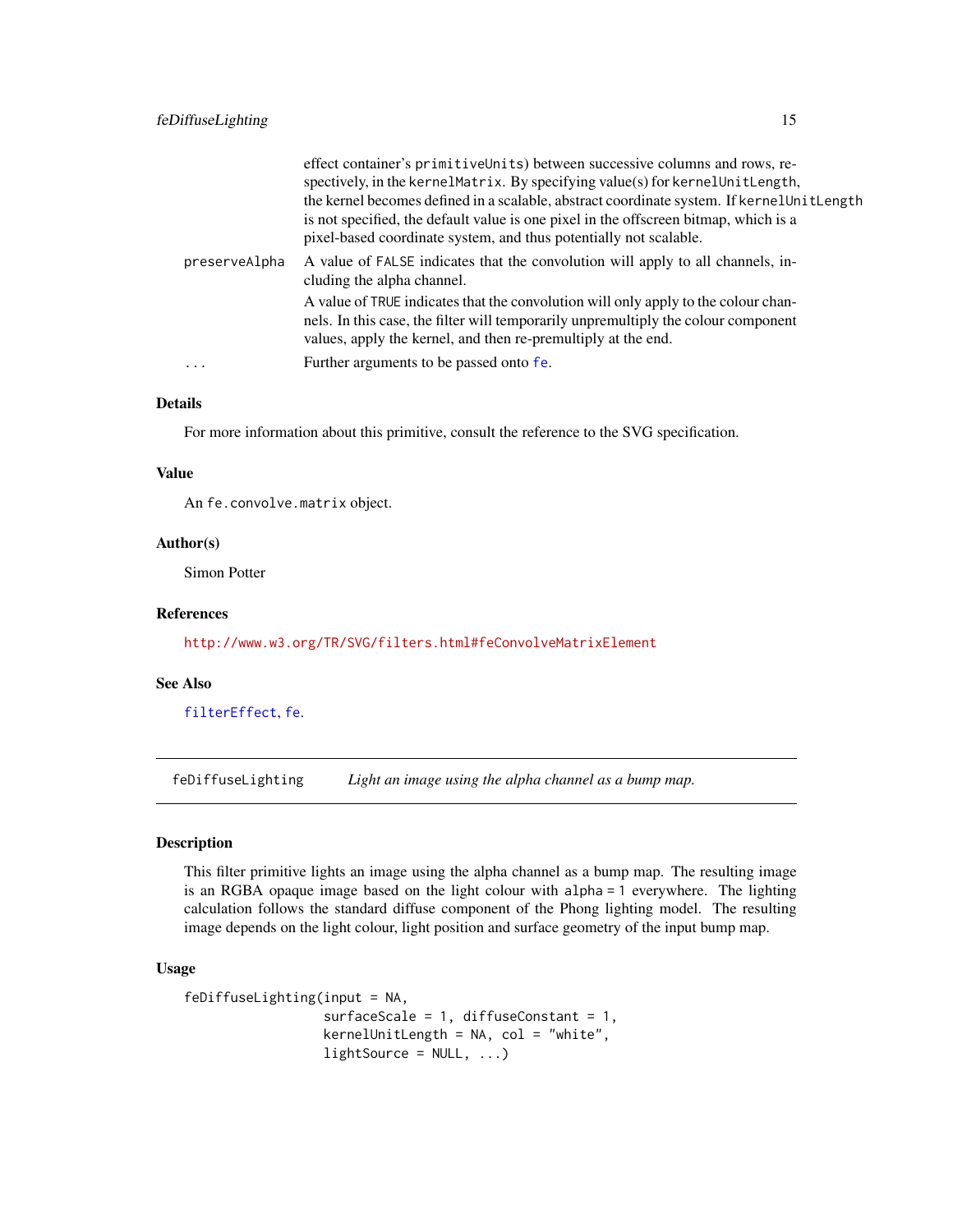# <span id="page-15-0"></span>Arguments

| input            | Identifies an input for this filter primtive. See filterInputs.                                                                                                                                                                                                                                                                                                                                                                                                                                                                                                                                                                                                                                                                                                                                                                           |
|------------------|-------------------------------------------------------------------------------------------------------------------------------------------------------------------------------------------------------------------------------------------------------------------------------------------------------------------------------------------------------------------------------------------------------------------------------------------------------------------------------------------------------------------------------------------------------------------------------------------------------------------------------------------------------------------------------------------------------------------------------------------------------------------------------------------------------------------------------------------|
| surfaceScale     | Scale applied to the input alpha surface.                                                                                                                                                                                                                                                                                                                                                                                                                                                                                                                                                                                                                                                                                                                                                                                                 |
| diffuseConstant  |                                                                                                                                                                                                                                                                                                                                                                                                                                                                                                                                                                                                                                                                                                                                                                                                                                           |
|                  | kd in the Phong lighting model. Must be non-negative.                                                                                                                                                                                                                                                                                                                                                                                                                                                                                                                                                                                                                                                                                                                                                                                     |
| kernelUnitLength |                                                                                                                                                                                                                                                                                                                                                                                                                                                                                                                                                                                                                                                                                                                                                                                                                                           |
|                  | The first number is the dx value. The second number is the dy value. If the dy<br>value is not specified, it defaults to the same value as dx. Indicates the intended<br>distance in current filter units (i.e., units as determined by the value of parent fil-<br>ter container's primitiveUnits) for dx and dy, respectively, in the surface nor-<br>mal calculation formulas. By specifying value(s) for kernelUnitLength, the<br>kernel becomes defined in a scalable, abstract coordinate system. If kernel Unit Length<br>is not specified, the dx and dy values should represent very small deltas relative<br>to a given $(x, y)$ position, which might be implemented in some cases as one pixel<br>in the intermediate image offscreen bitmap, which is a pixel-based coordinate<br>system, and thus potentially not scalable. |
| col              | The colour to apply to the light from light Source.                                                                                                                                                                                                                                                                                                                                                                                                                                                                                                                                                                                                                                                                                                                                                                                       |
| lightSource      | A light source object, produced by one of feDistantLight, fePointLight, or<br>feSpotLight.                                                                                                                                                                                                                                                                                                                                                                                                                                                                                                                                                                                                                                                                                                                                                |
| .                | Further arguments to be passed onto fe.                                                                                                                                                                                                                                                                                                                                                                                                                                                                                                                                                                                                                                                                                                                                                                                                   |

# Details

For more information about this primitive, consult the reference to the SVG specification.

# Value

An fe.diffuse.lighting object.

# Author(s)

Simon Potter

#### References

<http://www.w3.org/TR/SVG/filters.html#feDiffuseLightingElement>

# See Also

[filterEffect](#page-31-1) [fe](#page-7-1), [feDistantLight](#page-17-1), [fePointLight](#page-24-1), [feSpotLight](#page-26-1).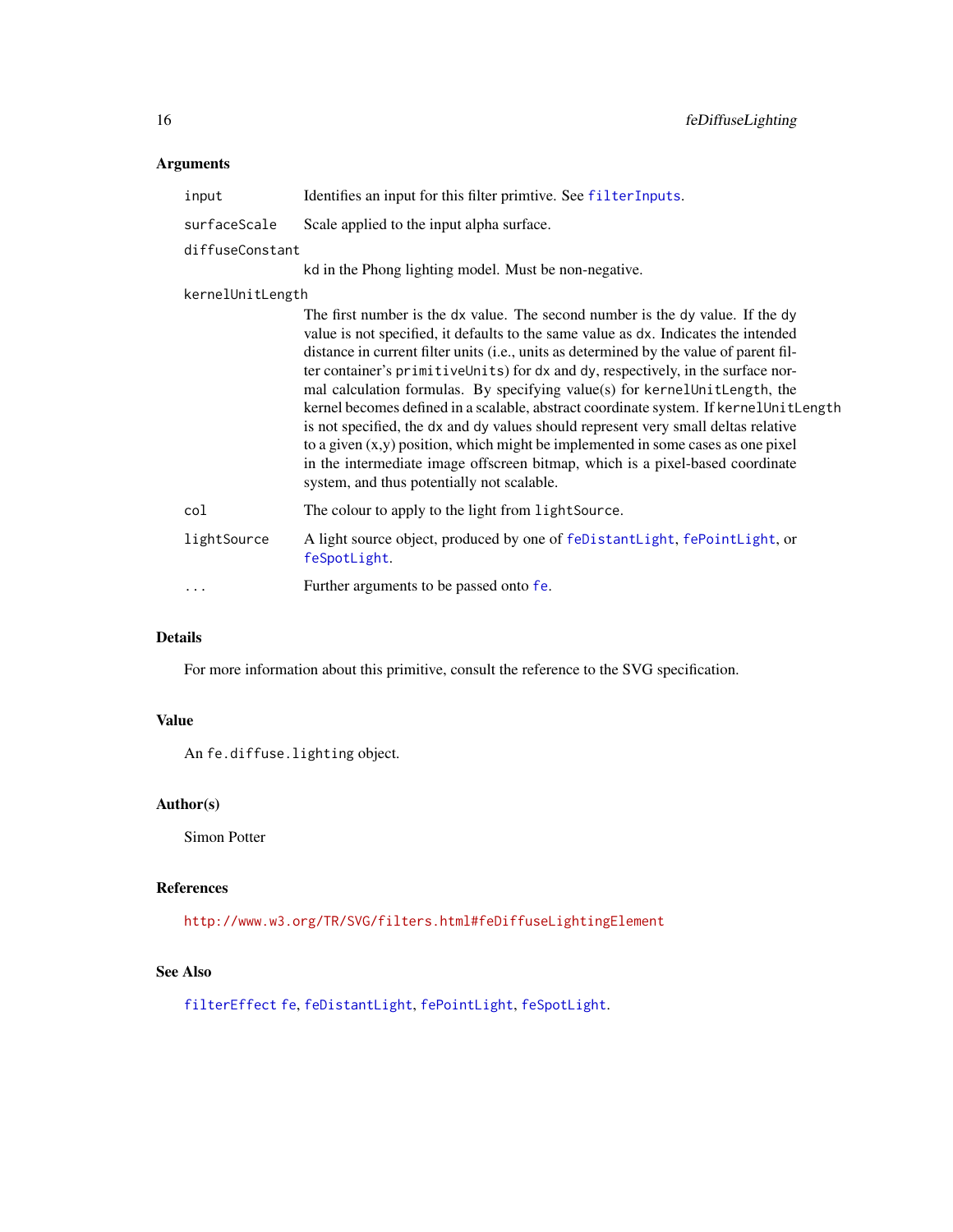<span id="page-16-0"></span>feDisplacementMap *Displace pixel values from a filter input.*

# Description

This filter primitive uses the pixels values from the image from input2 to spatially displace the image from input1.

# Usage

```
feDisplacementMap(input1 = NA, input2 = NA,
                  scale = 0,
                  xChannelSelector = c("A", "R", "G", "B"),
                  yChannelSelection = c("A", "R", "G", "B"),...)
```
# Arguments

| input1           | Identifies an input for this filter primtive. See filterInputs.                                                                                                                                                                            |  |
|------------------|--------------------------------------------------------------------------------------------------------------------------------------------------------------------------------------------------------------------------------------------|--|
| input2           | Identifies a second input for this filter primitive. See filterInputs.                                                                                                                                                                     |  |
| scale            | Displacement scale factor. The amount is expressed in the coordinate system<br>established by attribute primitive Units on the parent filter container. When<br>the value of scale is 0, this operation has no effect on the source image. |  |
| xChannelSelector |                                                                                                                                                                                                                                            |  |
|                  | Indicates which channel from input <sub>2</sub> to use to displace the pixels in input<br>along the x-axis.                                                                                                                                |  |
| yChannelSelector |                                                                                                                                                                                                                                            |  |
|                  | Indicates which channel from input2 to use to displace the pixels in input<br>along the y-axis.                                                                                                                                            |  |
| .                | Further arguments to be passed onto fe.                                                                                                                                                                                                    |  |

#### Details

For more information about this primitive, consult the reference to the SVG specification.

#### Value

An fe.displacement.map object.

# Author(s)

Simon Potter

# References

<http://www.w3.org/TR/SVG/filters.html#feDisplacementMapElement>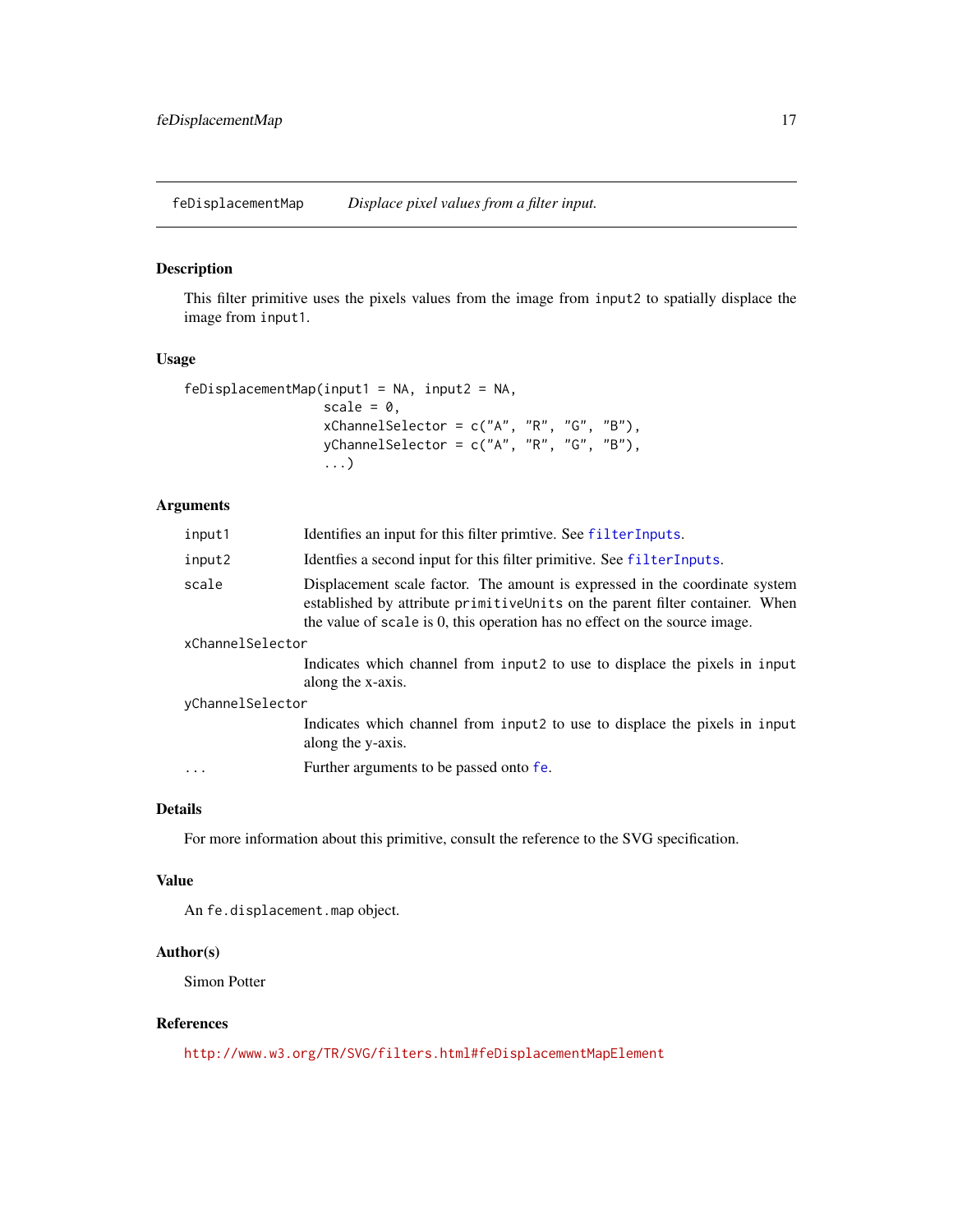# See Also

[filterEffect](#page-31-1), [fe](#page-7-1).

<span id="page-17-1"></span>feDistantLight *Create a Distant Light Source*

# Description

This filter primitive defines a distant light source that can be used within a lighting filter primitive: [feDiffuseLighting](#page-14-1) or [feSpecularLighting](#page-25-1).

# Usage

```
feDistantLight(azimuth = 0, elevation = 0, ...)
```
#### Arguments

| azimuth                 | Direction angle for the light source on the x-y plane (clockwise), in degrees from<br>the x axis.                                                             |
|-------------------------|---------------------------------------------------------------------------------------------------------------------------------------------------------------|
| elevation               | Direction angle for the light source from the x-y plane towards the z axis, in<br>degrees. Note the positive z-axis points towards the viewer of the content. |
| $\cdot$ $\cdot$ $\cdot$ | Further arguments to be passed onto fe.                                                                                                                       |

# Details

For more information about this primitive, consult the reference to the SVG specification.

# Value

An fe.distant.light object.

# Author(s)

Simon Potter

# References

<http://www.w3.org/TR/SVG/filters.html#feDistantLightElement>

# See Also

[filterEffect](#page-31-1), [fe](#page-7-1), [feDiffuseLighting](#page-14-1), [feSpecularLighting](#page-25-1).

<span id="page-17-0"></span>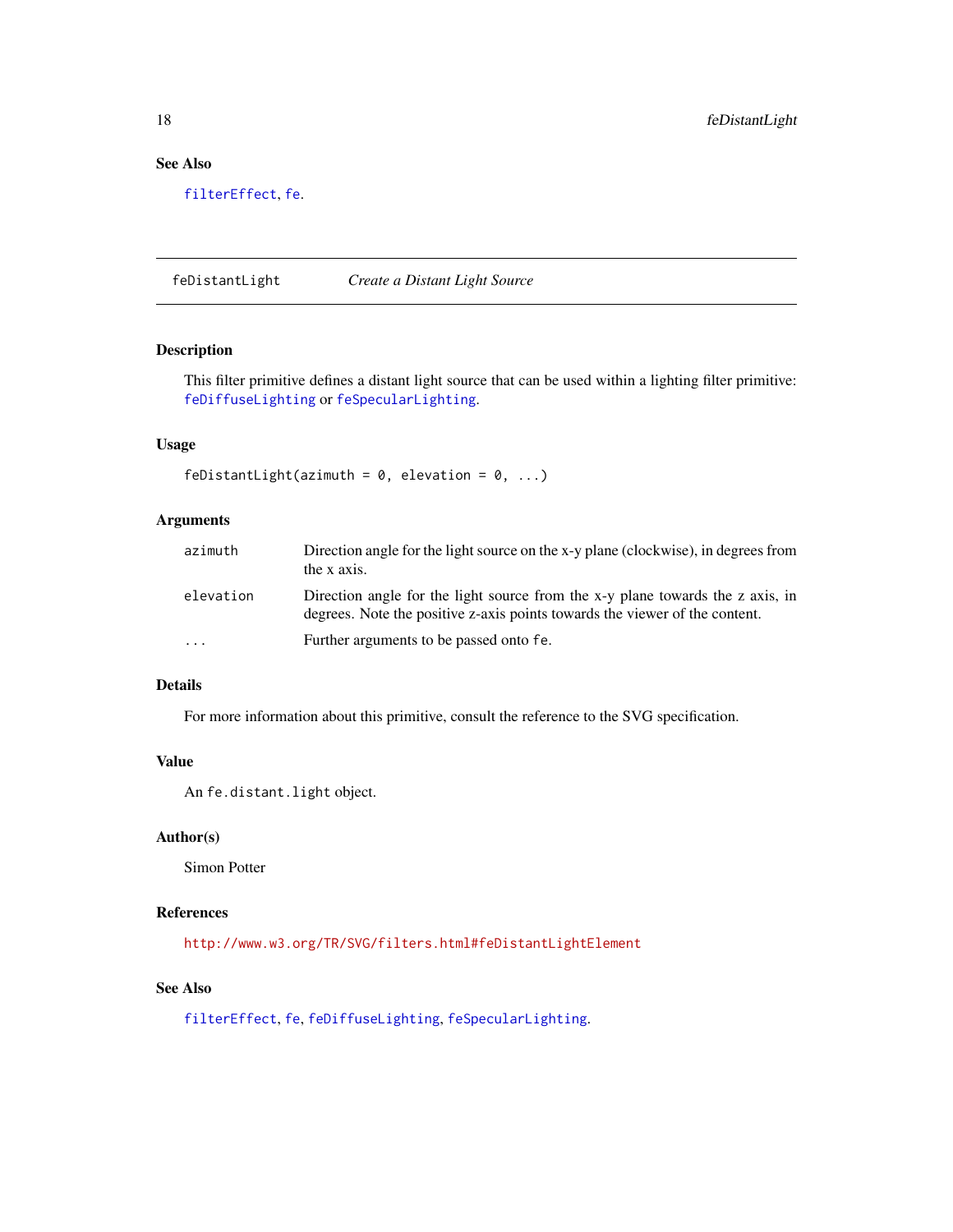<span id="page-18-0"></span>

This filter primitive creates a rectangle filled with a specified colour. The rectangle is as large as the filter primitive subregion established by the x, y, width and height attributes passed onto [fe](#page-7-1) via ....

# Usage

 $feflood(col = "black", ...)$ 

# Arguments

| col      | A colour that will be used to fill the filter region. |
|----------|-------------------------------------------------------|
| $\cdots$ | Further arguments to be passed onto fe.               |

# Details

For more information about this primitive, consult the reference to the SVG specification.

# Value

An fe.flood object.

# Author(s)

Simon Potter

#### References

<http://www.w3.org/TR/SVG/filters.html#feFloodElement>

# See Also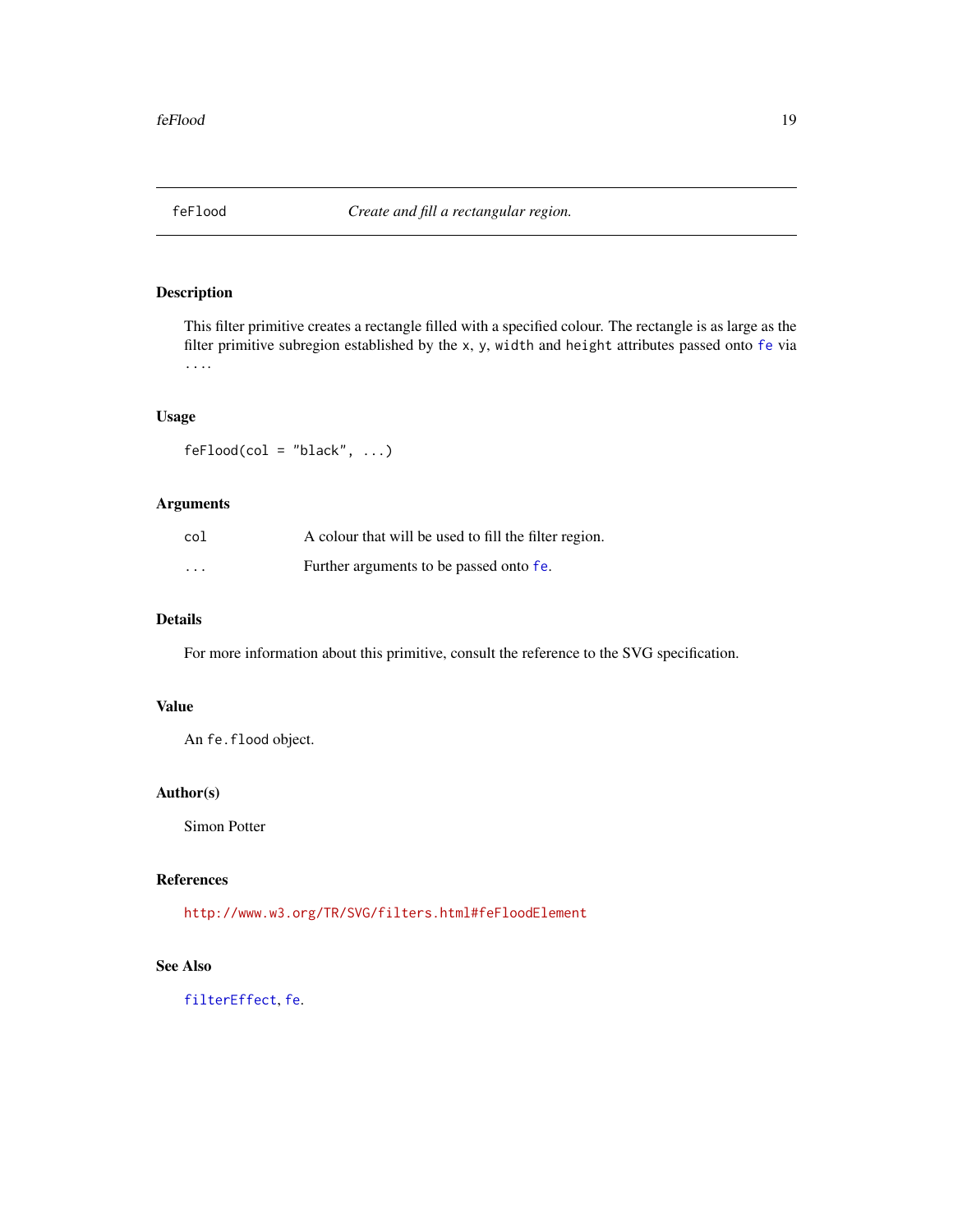<span id="page-19-1"></span><span id="page-19-0"></span>

This filter effect primitive performs a Gaussian blur on the input image.

#### Usage

 $f$ eGaussianBlur(input = NA, sd = 0, ...)

# Arguments

| input    | Identifies an input for this filter primitive. See filter Inputs.                                                                                                                                                                                                                                                                                          |
|----------|------------------------------------------------------------------------------------------------------------------------------------------------------------------------------------------------------------------------------------------------------------------------------------------------------------------------------------------------------------|
| sd       | The value of sd can be a numeric vector with either one or two elements. If<br>two numbers are provided, the first number represents a standard deviation value<br>along the x-axis of the current coordinate system and the second value represents<br>a standard deviation in Y. If one number is provided, then that value is used for<br>both X and Y. |
| $\cdots$ | Further arguments to be passed onto fe.                                                                                                                                                                                                                                                                                                                    |

# Details

For more information about this primitive, consult the reference to the SVG specification.

# Value

An fe.gaussian.blur object.

# Author(s)

Simon Potter

# References

<http://www.w3.org/TR/SVG/filters.html#feGaussianBlurElement>

#### See Also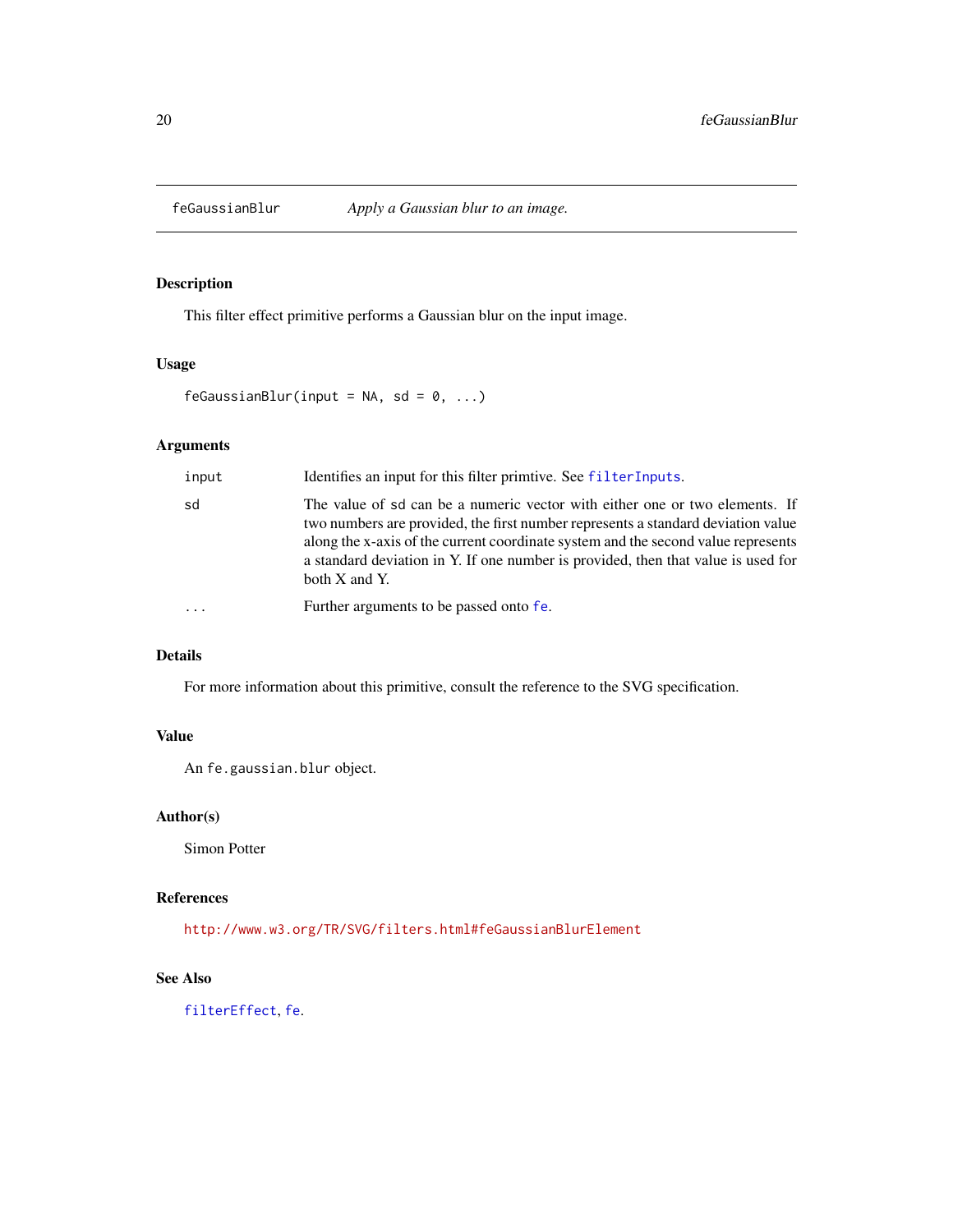<span id="page-20-0"></span>

This filter effect primitive refers to a graphic external to this filter container, which is loaded or rendered into an RGBA raster and becomes the result of the filter effect primitive.

# Usage

```
feImage(preserveAspectRatio = "xMidYMid meet", href = "", ...)
```
# Arguments

| preserveAspectRatio |                                                                                                                     |
|---------------------|---------------------------------------------------------------------------------------------------------------------|
|                     | See references for appropriate values and behaviour.                                                                |
| href                | A URL reference to a stand-alone image resource such as a JPEG, PNG or SVG<br>file. e.g. http://example.com/img.jpg |
| $\ddotsc$           | Further arguments to be passed onto fe.                                                                             |

# Details

For more information about this primitive, consult the reference to the SVG specification.

# Value

An fe.image object.

#### Author(s)

Simon Potter

#### References

<http://www.w3.org/TR/SVG/filters.html#feImageElement> [http://www.w3.org/TR/SVG/co](http://www.w3.org/TR/SVG/coords.html#PreserveAspectRatioAttribute)ords. [html#PreserveAspectRatioAttribute](http://www.w3.org/TR/SVG/coords.html#PreserveAspectRatioAttribute)

#### See Also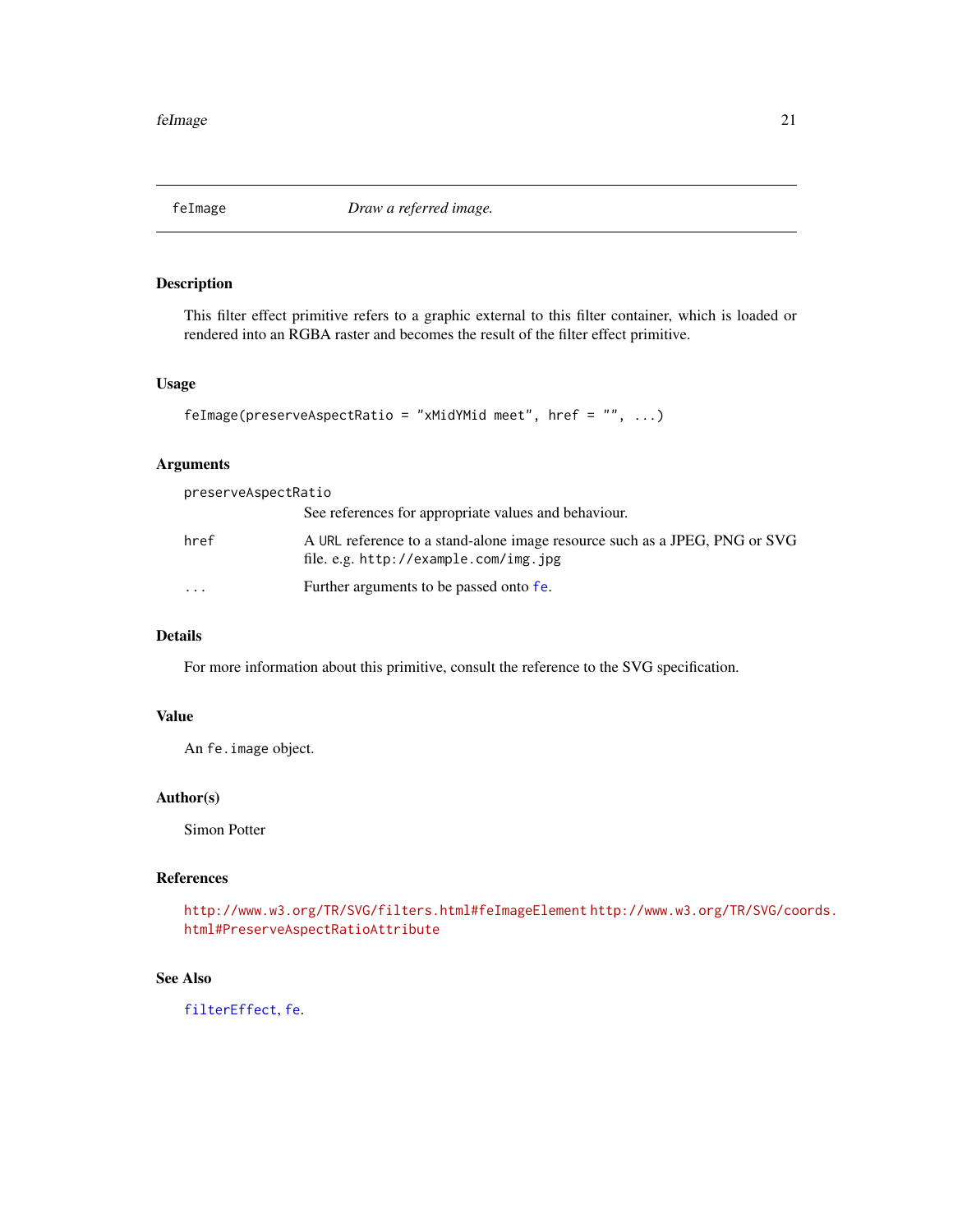<span id="page-21-2"></span><span id="page-21-1"></span><span id="page-21-0"></span>

This filter primitive composites input image layers on top of each other using the "over" operator with "input1" (corresponding to the first child merge node) on the bottom and the last specified input, "inputN" (corresponding to the last child merge node), on top.

#### Usage

```
feMerge(mergeNodes = NULL, ...)
addMergeNode(fe, mergeNode, after = NA)
feMergeNode(input = NA)
```
#### Arguments

| mergeNodes | A list of fe. merge. node objects, produced by femerge Node.                                                           |
|------------|------------------------------------------------------------------------------------------------------------------------|
| $\cdots$   | Further arguments to be passed onto fe.                                                                                |
| fe         | An fe merge object, created by femerge.                                                                                |
| mergeNode  | An fe.merge.node object, created by feMerge.                                                                           |
| after      | The position to add mergeNode to in the list of fe's children. When NA, appends<br>to the end of the list of children. |
| input      | Identifies an input for this filter primtive. See filterInputs.                                                        |

#### Details

If you wish to add more merge nodes after an fe.merge object has been created, use [addMergeNode](#page-21-1) to add merge nodes to the filter primitive.

For more information about the feMerge primitive, consult the reference to the SVG specification.

#### Value

For feMerge, an fe.merge object.

For addMergeNode, an fe.merge object.

For feMergeNode, an fe.merge.node object.

# Author(s)

Simon Potter

# References

<http://www.w3.org/TR/SVG/filters.html#feMergeElement>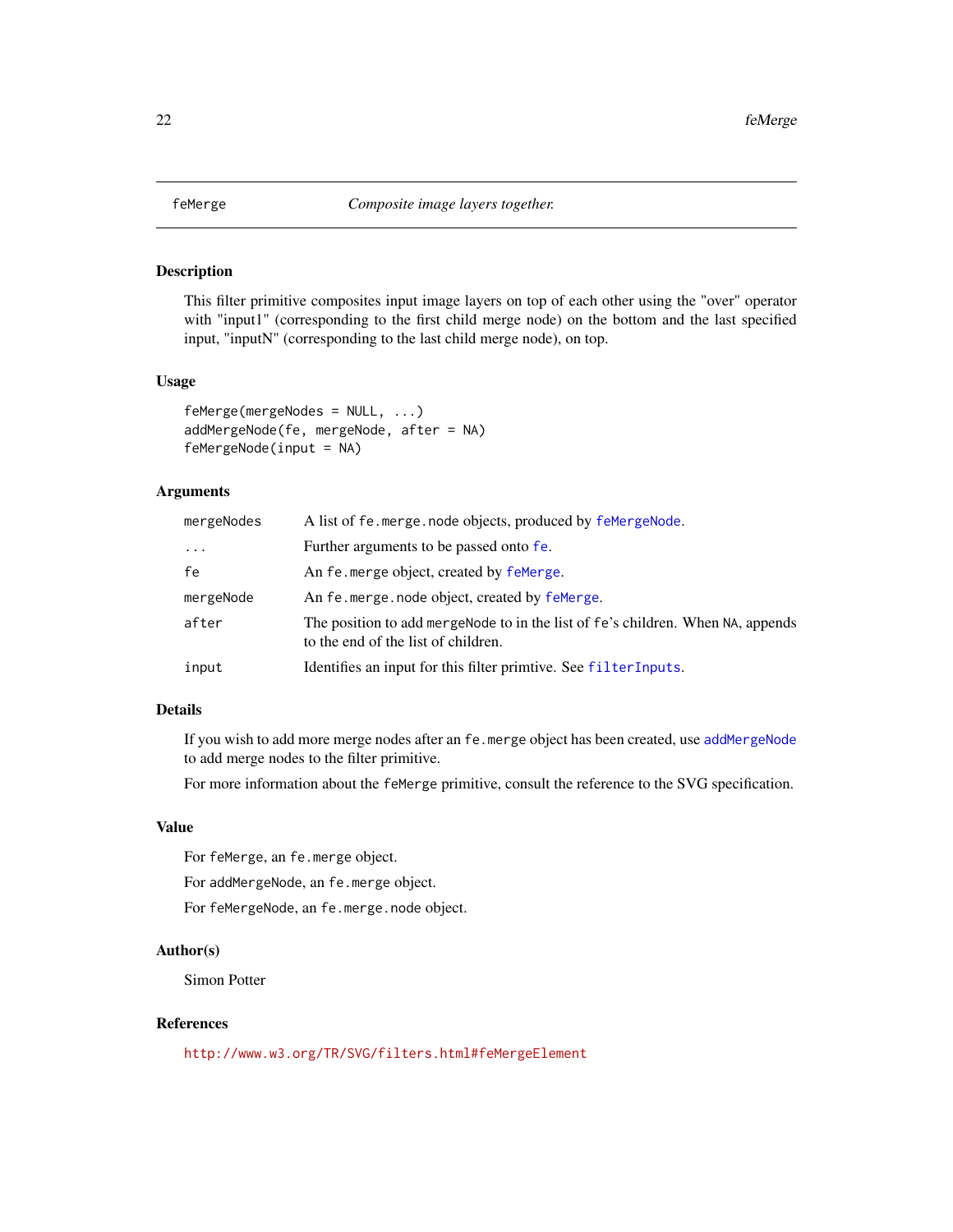# <span id="page-22-0"></span>feMorphology 23

# See Also

[filterEffect](#page-31-1), [fe](#page-7-1).

feMorphology *"Fatten" or "thin" artwork.*

# Description

This filter primitive performs "fattening" or "thinning" of artwork. It is particularly useful for fattening or thinning an alpha channel.

#### Usage

```
feMorphology(input = NA, operator = c("erode", "dilate"),
            radius = unit(0, "npc"), default.units = "npc", ...)
```
# Arguments

| input         | Identifies an input for this filter primtive. See filterInputs.                                                                                                                                                                  |
|---------------|----------------------------------------------------------------------------------------------------------------------------------------------------------------------------------------------------------------------------------|
| operator      | A keyword indicating whether to erode (i.e., thin) or dilate (fatten) the source<br>graphic, input.                                                                                                                              |
| radius        | The radius (or radii) for the operation. If two values are provided, the first value<br>represents a x-radius and the second value represents a y-radius. If one radius is<br>provided, then that value is used for both xand y. |
| default.units | A string indicating the default units to use if radius is only given as a numeric<br>vector.                                                                                                                                     |
| $\cdots$      | Further arguments to be passed onto fe.                                                                                                                                                                                          |

# Details

For more information about this primitive, consult the reference to the SVG specification.

# Value

An fe.morphology object.

# Author(s)

Simon Potter

# References

<http://www.w3.org/TR/SVG/filters.html#feMorphologyElement>

# See Also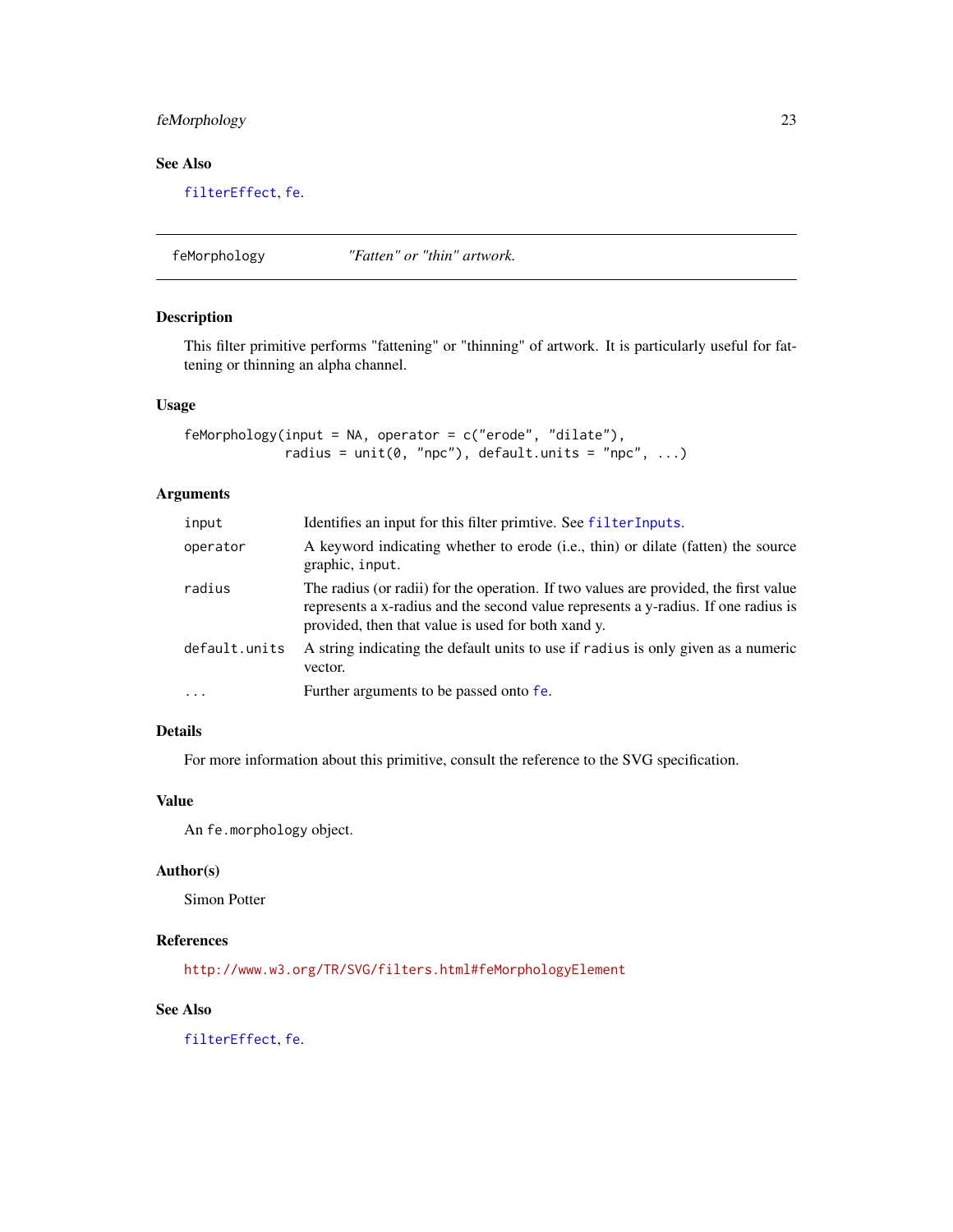<span id="page-23-0"></span>

This filter primitive offsets the input image relative to its current position in the image space by the specified vector.

This is important for effects like drop shadows.

#### Usage

feOffset(input = NA,  $dx = unit(0, 'npc'')$ ,  $dy = unit(0, 'npc'')$ ,  $default.units = "npc", ...)$ 

# Arguments

| input         | Identifies an input for this filter primitive. See filterInputs.                               |
|---------------|------------------------------------------------------------------------------------------------|
| dx            | The amount to offset input by along the x-axis.                                                |
| dy            | The amount to offset input by along the y-axis.                                                |
| default.units | A string indicating the default units to use if dx or dy are only given as numeric<br>vectors. |
| $\cdots$      | Further arguments to be passed onto fe.                                                        |

# Details

For more information about this primitive, consult the reference to the SVG specification.

# Value

An fe.offset object.

# Author(s)

Simon Potter

# References

<http://www.w3.org/TR/SVG/filters.html#feOffsetElement>

# See Also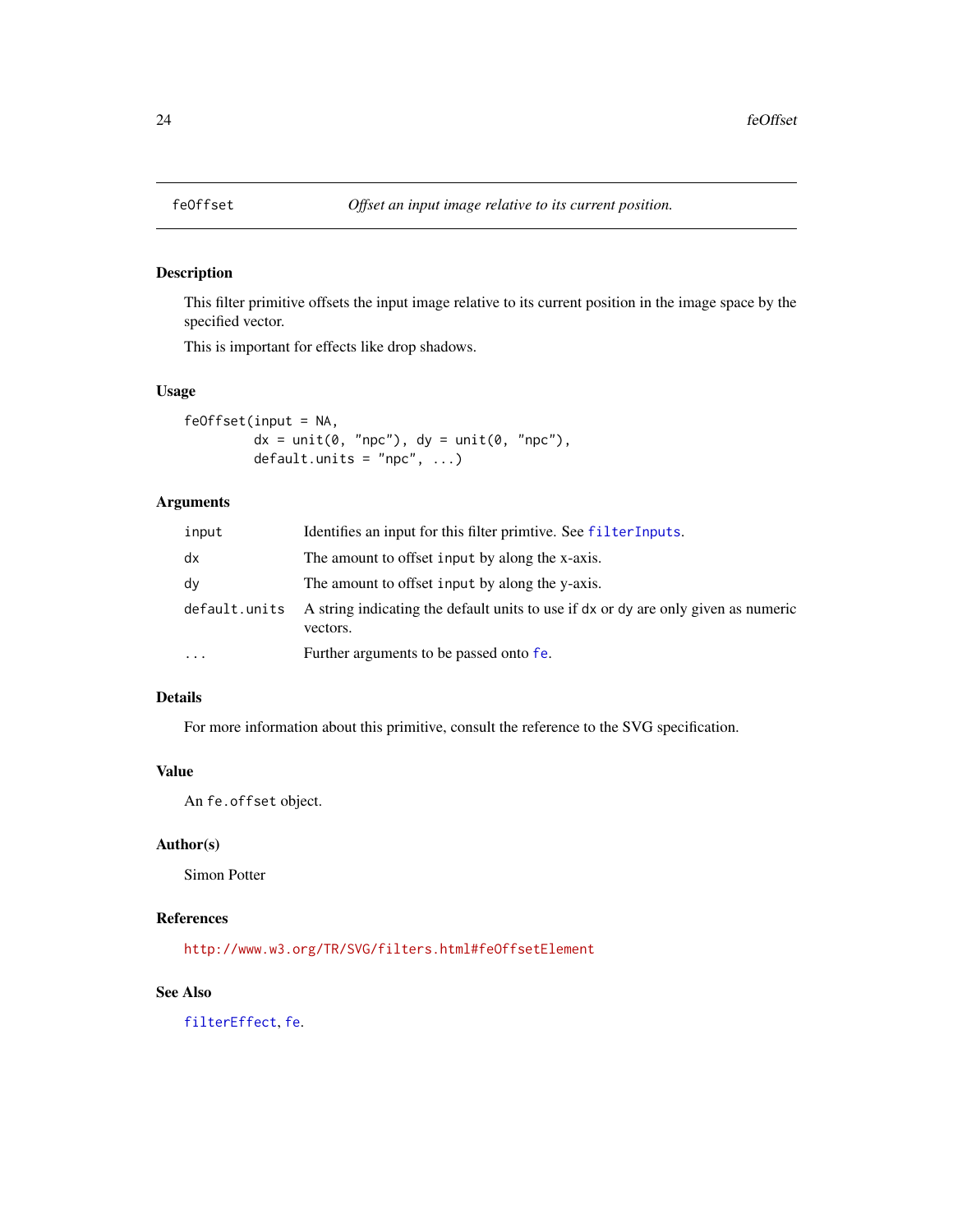<span id="page-24-1"></span><span id="page-24-0"></span>This filter primitive defines a point light source that can be used within a lighting filter primitive: [feDiffuseLighting](#page-14-1) or [feSpecularLighting](#page-25-1).

# Usage

```
fePointLight(z = unit(0, 'npc''), default.units = "npc", zdim = "x", ...)
```
# Arguments

| Z.        | A numeric vector or unit object specifying z-location.                                                                                                       |
|-----------|--------------------------------------------------------------------------------------------------------------------------------------------------------------|
|           | default units A string indicating the default units to use if z if given as a numeric vector.                                                                |
| zdim      | Either "x" or "y". Determines the dimension to which z will be located relative<br>to. This is necessary because R graphics has no concept of a z-dimension. |
| $\ddotsc$ | Further arguments to be passed onto fe.                                                                                                                      |

# Details

For more information about this primitive, consult the reference to the SVG specification.

# Value

An fe.point.light object.

# Author(s)

Simon Potter

# References

http://www.w3.org/TR/SVG/filters.html#fePointLightElement

# See Also

[filterEffect](#page-31-1), [fe](#page-7-1), [feDiffuseLighting](#page-14-1), [feSpecularLighting](#page-25-1).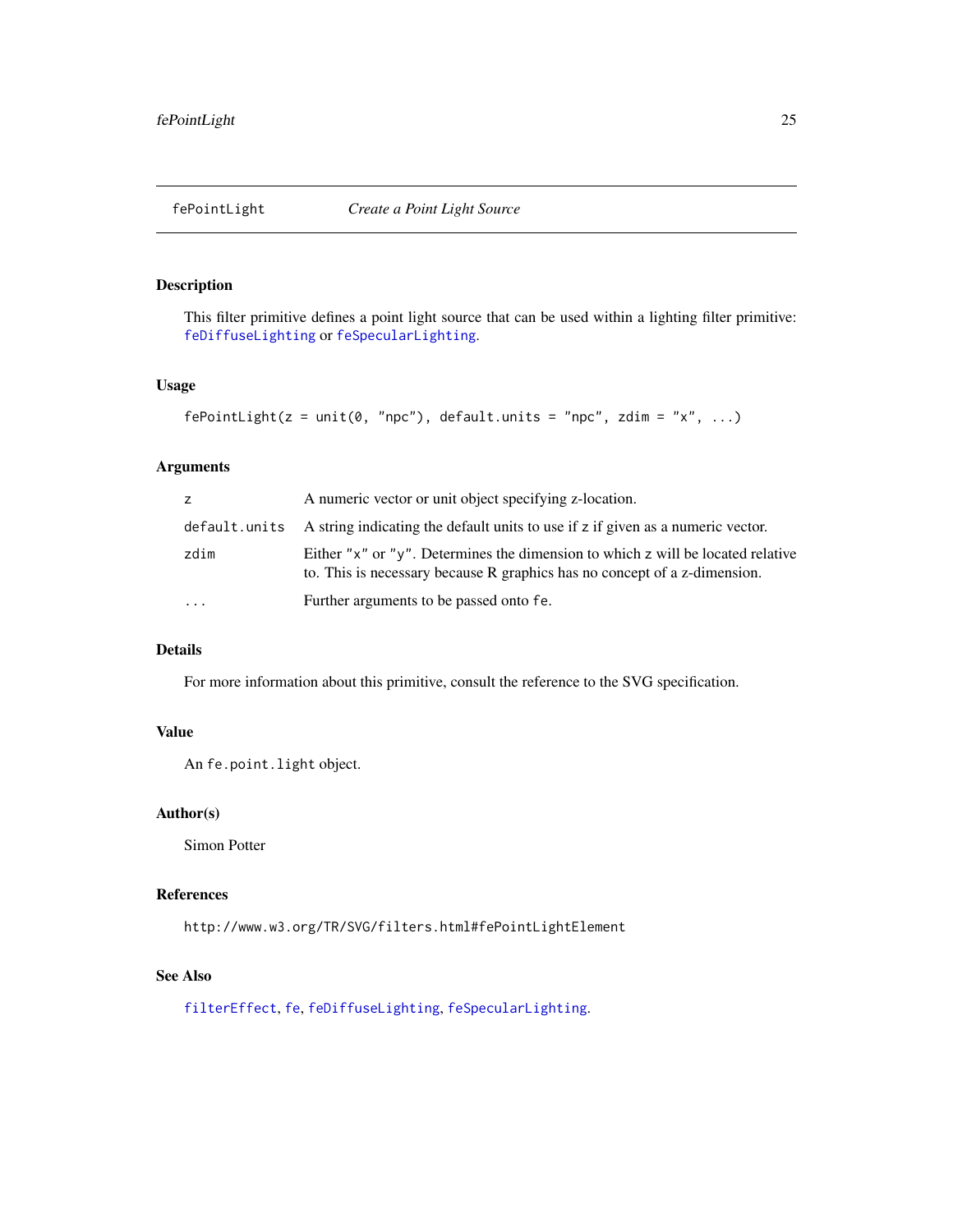<span id="page-25-1"></span><span id="page-25-0"></span>feSpecularLighting *Light an image using the alpha channel as a bump map.*

#### Description

This filter primitive lights a source graphic using the alpha channel as a bump map. The resulting image is an RGBA image based on the light colour. The lighting calculation follows the standard specular component of the Phong lighting model. The resulting image depends on the light colour, light position and surface geometry of the input bump map. The result of the lighting calculation is added. The filter primitive assumes that the viewer is at infinity in the z direction (i.e., the unit vector in the eye direction is (0,0,1) everywhere).

This filter primitive produces an image which contains the specular reflection part of the lighting calculation. Such a map is intended to be combined with a texture using the add term of the arithmetic method in [feComposite](#page-11-1). Multiple light sources can be simulated by adding several of these light maps before applying it to the texture image.

#### Usage

```
feSpecularLighting(input = NA,
```

```
surfaceScale = 1, specularConstant = 1,
specularExponent = 1, kernelUnitLength = NA,
col = "white", lightSource = NULL, ...)
```

| input            | Identifies an input for this filter primtive. See filterInputs.                                                                                                                                                                                                                                                                                                                                                                                                                                                                                                                                                                                                                                                                                                                                                                          |
|------------------|------------------------------------------------------------------------------------------------------------------------------------------------------------------------------------------------------------------------------------------------------------------------------------------------------------------------------------------------------------------------------------------------------------------------------------------------------------------------------------------------------------------------------------------------------------------------------------------------------------------------------------------------------------------------------------------------------------------------------------------------------------------------------------------------------------------------------------------|
| surfaceScale     | Scale applied to the input alpha surface.                                                                                                                                                                                                                                                                                                                                                                                                                                                                                                                                                                                                                                                                                                                                                                                                |
| specularConstant |                                                                                                                                                                                                                                                                                                                                                                                                                                                                                                                                                                                                                                                                                                                                                                                                                                          |
|                  | kd in the Phong lighting model. Must be non-negative.                                                                                                                                                                                                                                                                                                                                                                                                                                                                                                                                                                                                                                                                                                                                                                                    |
| specularExponent |                                                                                                                                                                                                                                                                                                                                                                                                                                                                                                                                                                                                                                                                                                                                                                                                                                          |
|                  | Numeric exponent for specular term, larger is more "shiny". Range [1,128].                                                                                                                                                                                                                                                                                                                                                                                                                                                                                                                                                                                                                                                                                                                                                               |
| kernelUnitLength |                                                                                                                                                                                                                                                                                                                                                                                                                                                                                                                                                                                                                                                                                                                                                                                                                                          |
|                  | The first number is the dx value. The second number is the dy value. If the dy<br>value is not specified, it defaults to the same value as dx. Indicates the intended<br>distance in current filter units (i.e., units as determined by the value of parent fil-<br>ter container's primitiveUnits) for dx and dy, respectively, in the surface nor-<br>mal calculation formulas. By specifying value(s) for kernel UnitLength, the<br>kernel becomes defined in a scalable, abstract coordinate system. If kernelUnitLength<br>is not specified, the dx and dy values should represent very small deltas relative<br>to a given $(x, y)$ position, which might be implemented in some cases as one pixel<br>in the intermediate image offscreen bitmap, which is a pixel-based coordinate<br>system, and thus potentially not scalable. |
| col              | The colour to apply to the light from light Source.                                                                                                                                                                                                                                                                                                                                                                                                                                                                                                                                                                                                                                                                                                                                                                                      |
| lightSource      | A light source object, produced by one of feDistantLight, fePointLight, or<br>feSpotLight.                                                                                                                                                                                                                                                                                                                                                                                                                                                                                                                                                                                                                                                                                                                                               |
| $\cdots$         | Further arguments to be passed onto fe.                                                                                                                                                                                                                                                                                                                                                                                                                                                                                                                                                                                                                                                                                                                                                                                                  |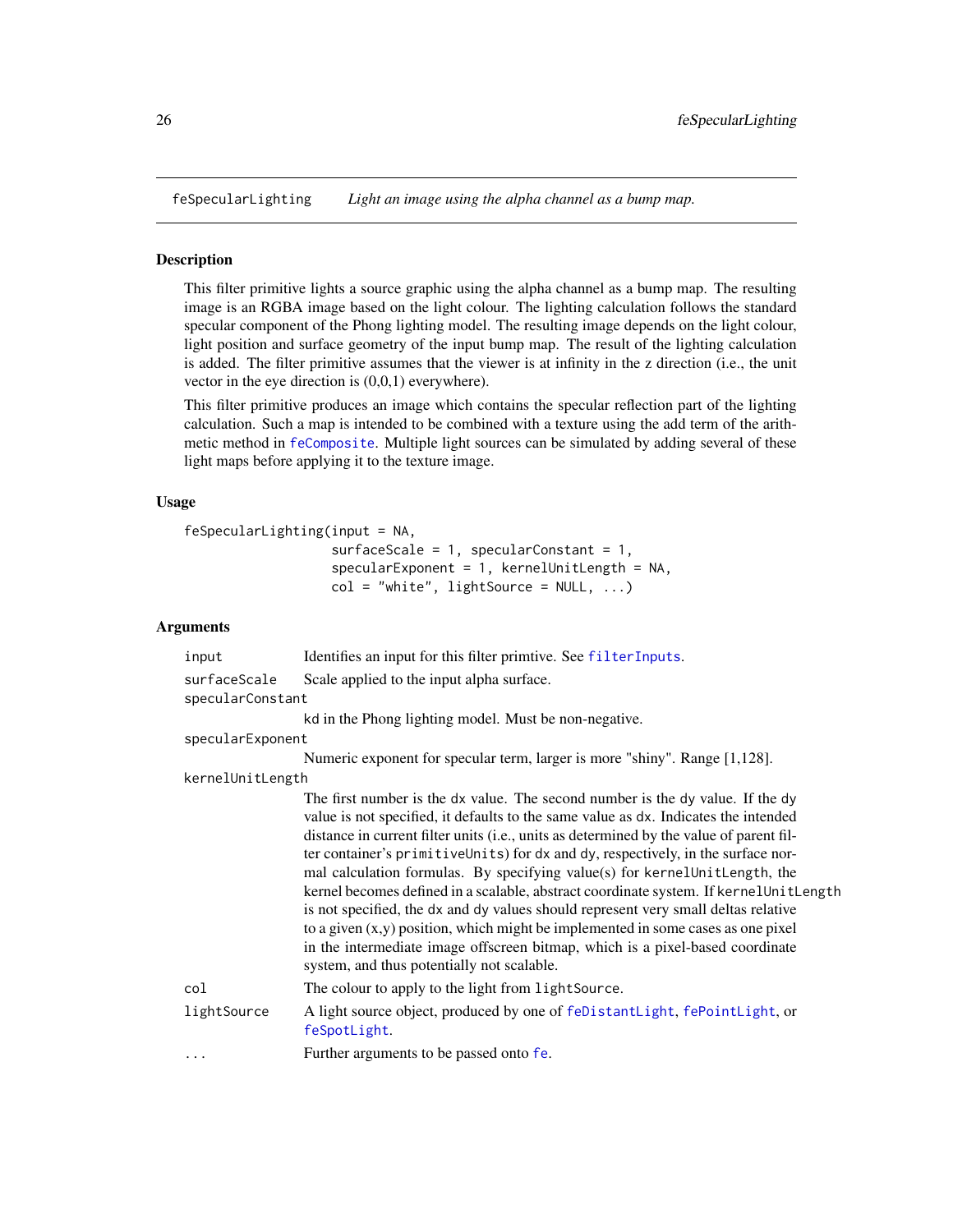# <span id="page-26-0"></span>feSpotLight 27

# Details

For more information about this primitive, consult the reference to the SVG specification.

#### Value

An fe.specular.lighting object.

#### Author(s)

Simon Potter

#### References

<http://www.w3.org/TR/SVG/filters.html#feSpecularLightingElement>

# See Also

[filterEffect](#page-31-1) [fe](#page-7-1), [feDistantLight](#page-17-1), [fePointLight](#page-24-1), [feSpotLight](#page-26-1).

<span id="page-26-1"></span>

| feSpotLight | Create a Spot Light Source |
|-------------|----------------------------|
|-------------|----------------------------|

# Description

This filter primitive defines a spot light source that can be used within a lighting filter primitive: [feDiffuseLighting](#page-14-1) or [feSpecularLighting](#page-25-1).

# Usage

```
feSpotLight(x = unit(0, "npc"), y = unit(0, "npc"), z = unit(0, "npc"),
            pointsAtX = unit(1, "npc"), pointsAtY = unit(1, "npc"),
            pointsAtZ = unit(0, "npc"), zdim = "x",
            default.units = "npc", specularExponent = 1,
            limitingConeAngle = NA, ...)
```

| A numeric vector or unit object specifying the x-location of the light source.                                                                                                 |
|--------------------------------------------------------------------------------------------------------------------------------------------------------------------------------|
| A numeric vector or unit object specifying the y-location of the light source.                                                                                                 |
| A numeric vector or unit object specifying the z-location of the light source.                                                                                                 |
| A numeric vector or unit object specifying the x-location that the light points at.                                                                                            |
| A numeric vector or unit object specifying the y-location that the light points at.                                                                                            |
| A numeric vector or unit object specifying the z-location that the light points at.                                                                                            |
| Either "x" or "y". Determines the dimension to which z and points Atz will<br>be located relative to. This is necessary because R graphics has no concept of a<br>z-dimension. |
|                                                                                                                                                                                |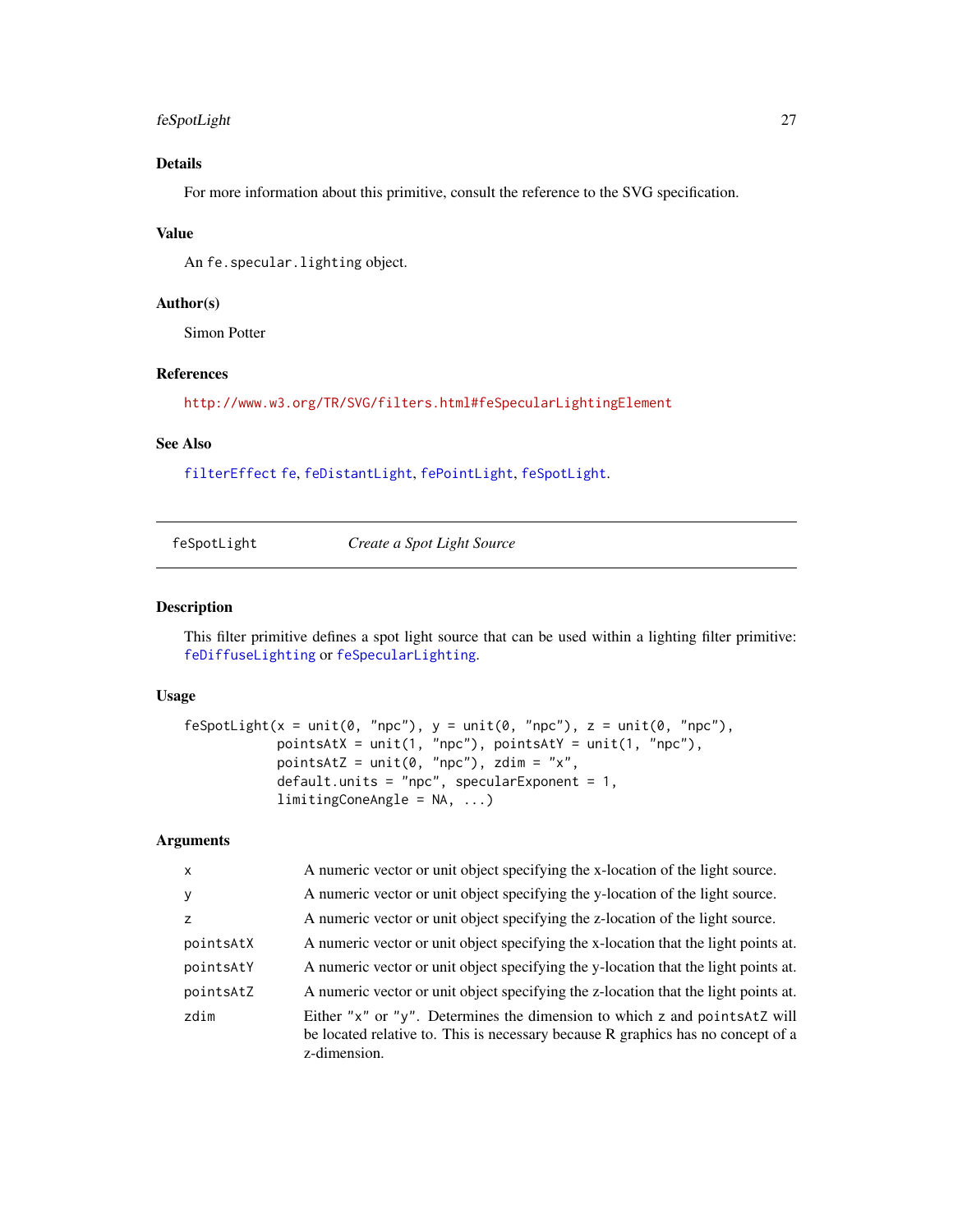<span id="page-27-0"></span>

|                   | default.units A string indicating the default units to use if x, y, z, pointsAtX, pointsAtY,<br>pointsAtZ are only given as numeric vectors.                                                                                                                                                                                                                        |
|-------------------|---------------------------------------------------------------------------------------------------------------------------------------------------------------------------------------------------------------------------------------------------------------------------------------------------------------------------------------------------------------------|
| specularExponent  |                                                                                                                                                                                                                                                                                                                                                                     |
|                   | Exponent value controlling the focus for the light source.                                                                                                                                                                                                                                                                                                          |
| limitingConeAngle |                                                                                                                                                                                                                                                                                                                                                                     |
|                   | If NA, no limiting cone is applied, otherwise a limiting cone which restricts<br>the region where the light is projected. No light is projected outside the cone.<br>limitingConeAngle represents the angle in degrees between the spot light axis<br>(i.e. the axis between the light source and the point to which it is pointing at)<br>and the spot light cone. |
| .                 | Further arguments to be passed onto fe.                                                                                                                                                                                                                                                                                                                             |
|                   |                                                                                                                                                                                                                                                                                                                                                                     |

# Details

For more information about this primitive, consult the reference to the SVG specification.

#### Value

An fe.spot.light object.

# Author(s)

Simon Potter

# References

<http://www.w3.org/TR/SVG/filters.html#feSpotLightElement>

#### See Also

[filterEffect](#page-31-1), [fe](#page-7-1), [feDiffuseLighting](#page-14-1), [feSpecularLighting](#page-25-1).

<span id="page-27-1"></span>feTile *Fill a rectangle with a tiled pattern of an input image.*

# Description

This filter primitive fills a target rectangle with a repeated, tiled pattern of an input image. The target rectangle is as large as the filter primitive subregion established by the x, y, width and height arguments that are passed onto [fe](#page-7-1) by [feTile](#page-27-1).

#### Usage

 $f$ eTile(input = NA, ...)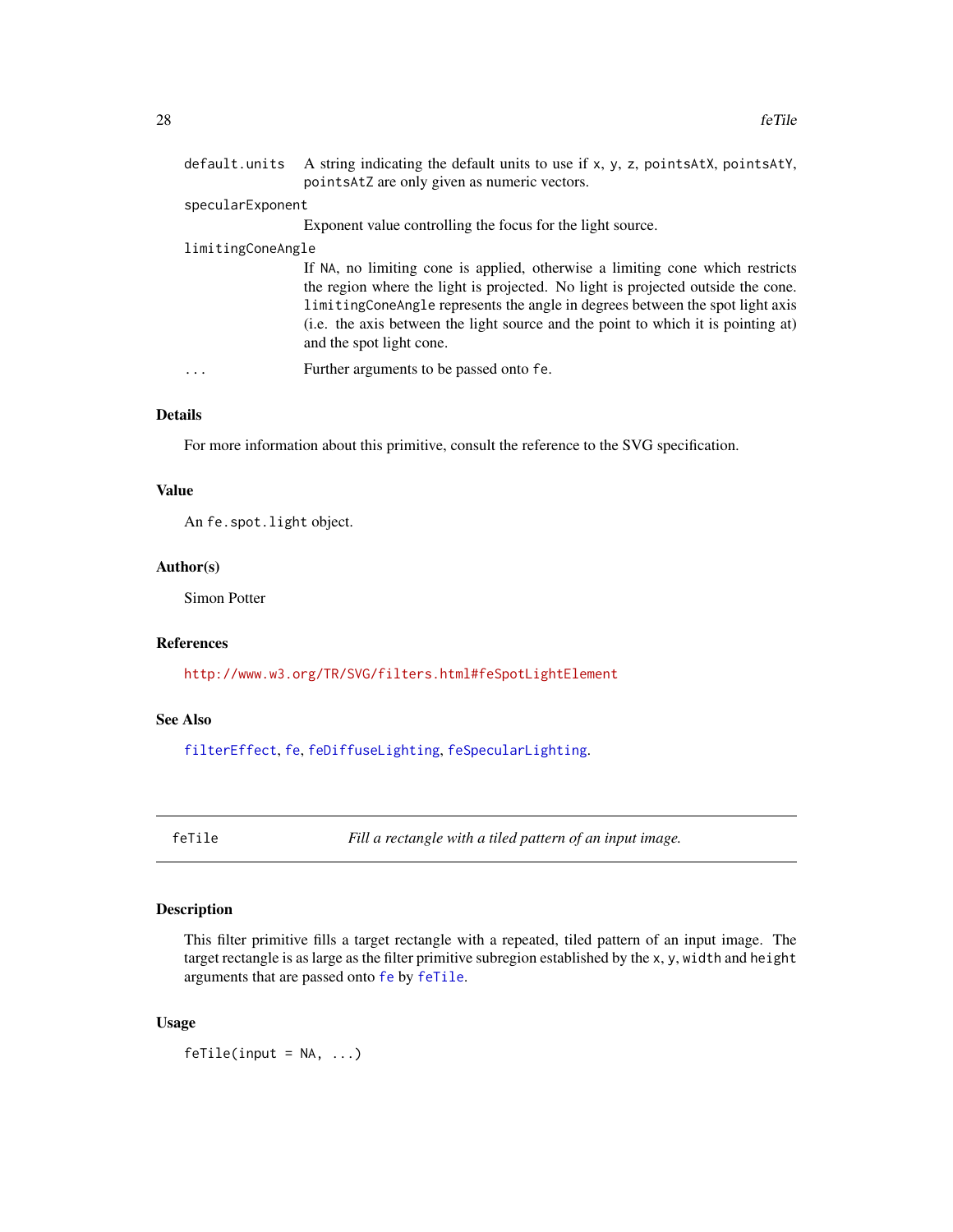#### <span id="page-28-0"></span>feTurbulence 29

#### Arguments

| input | Identifies an input for this filter primtive. See filterInputs. |
|-------|-----------------------------------------------------------------|
| .     | Further arguments to be passed onto fe.                         |

# Details

For more information about this primitive, consult the reference to the SVG specification.

# Value

An fe.tile object.

# Author(s)

Simon Potter

# References

<http://www.w3.org/TR/SVG/filters.html#feTileElement>

# See Also

[filterEffect](#page-31-1), [fe](#page-7-1).

feTurbulence *Create an image using the Perlin turbulence function.*

# Description

This filter primitive creates an image using the Perlin turbulence function. It allows the synthesis of artificial textures like clouds or marble.

#### Usage

```
feTurbulence(baseFrequency = 0, numOctaves = 1,
            seed = 1, stitchTiles = FALSE,
             type = c("turbulence", "fractalNoise"), ...)
```

| baseFrequency | The base frequency (frequencies) parameter(s) for the noise function. If a two<br>element numeric vector is provided, the first number represents a base frequency<br>in the X direction and the second value represents a base frequency in the Y<br>direction. If one number is provided, then that value is used for both X and Y. |  |
|---------------|---------------------------------------------------------------------------------------------------------------------------------------------------------------------------------------------------------------------------------------------------------------------------------------------------------------------------------------|--|
| numOctaves    | The numOctaves parameter for the noise function.                                                                                                                                                                                                                                                                                      |  |
| seed          | The starting number for the pseudo random number generator.                                                                                                                                                                                                                                                                           |  |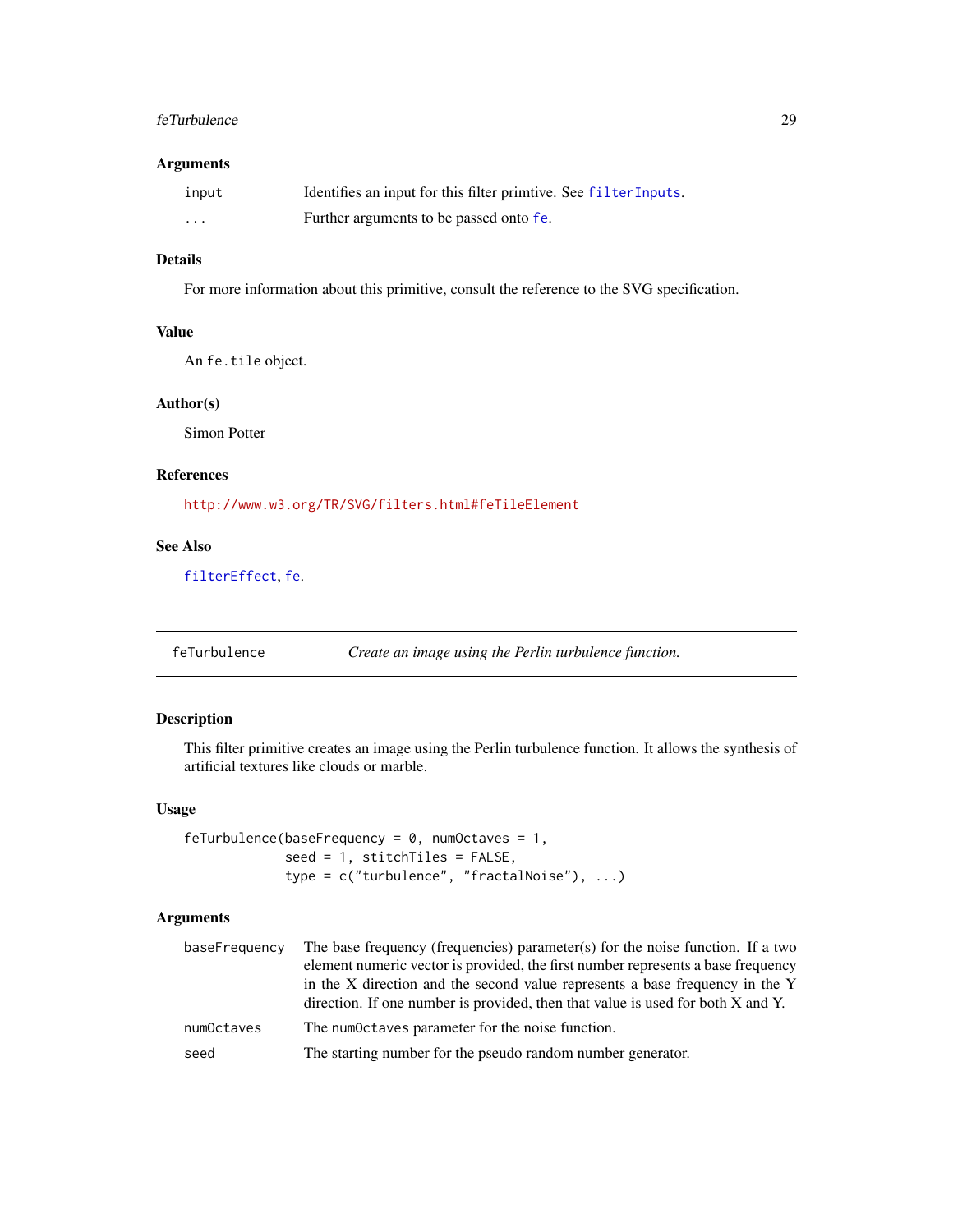<span id="page-29-0"></span>

| stitchTiles | If stitch Tiles is FALSE, no attempt it made to achieve smooth transitions at<br>the border of tiles which contain a turbulence function. Sometimes the result<br>will show clear discontinuities at the tile borders.<br>If stitch Tiles is TRUE, then the user agent will automatically adjust base Frequency-        |
|-------------|-------------------------------------------------------------------------------------------------------------------------------------------------------------------------------------------------------------------------------------------------------------------------------------------------------------------------|
|             | x and baseFrequency-y values such that the feTurbulence's width and height<br>(i.e., the width and height of the current subregion) contains an integral num-<br>ber of the Perlin tile width and height for the first octave. The baseFrequency                                                                        |
|             | will be adjusted up or down depending on which way has the smallest relative<br>(not absolute) change as follows: Given the frequency, calculate $lowFreq =$<br>$ width * frequency /width$ and $hifreq = [width * frequency]/width$ .<br>If $frequency/lowFreq < hifreq/frequency$ then use lowFreq, else use          |
|             | hiFreq. While generating turbulence values, generate lattice vectors as normal<br>for Perlin Noise, except for those lattice points that lie on the right or bottom<br>edges of the active area (the size of the resulting tile). In those cases, copy the<br>lattice vector from the opposite edge of the active area. |
| type        | Indicates whether the filter primitive should perform a noise or turbulence func-<br>tion.                                                                                                                                                                                                                              |
| $\cdots$    | Further arguments to be passed onto fe.                                                                                                                                                                                                                                                                                 |

# Details

For more information about this primitive, consult the reference to the SVG specification.

# Value

An fe.turbulence object.

# Author(s)

Simon Potter

# References

<http://www.w3.org/TR/SVG/filters.html#feTurbulenceElement>

# See Also

[filterEffect](#page-31-1), [fe](#page-7-1).

Filter Inputs *Identifies input for a filter effect primitive.*

# <span id="page-29-1"></span>Description

How to use and identify inputs for filter effect primitives.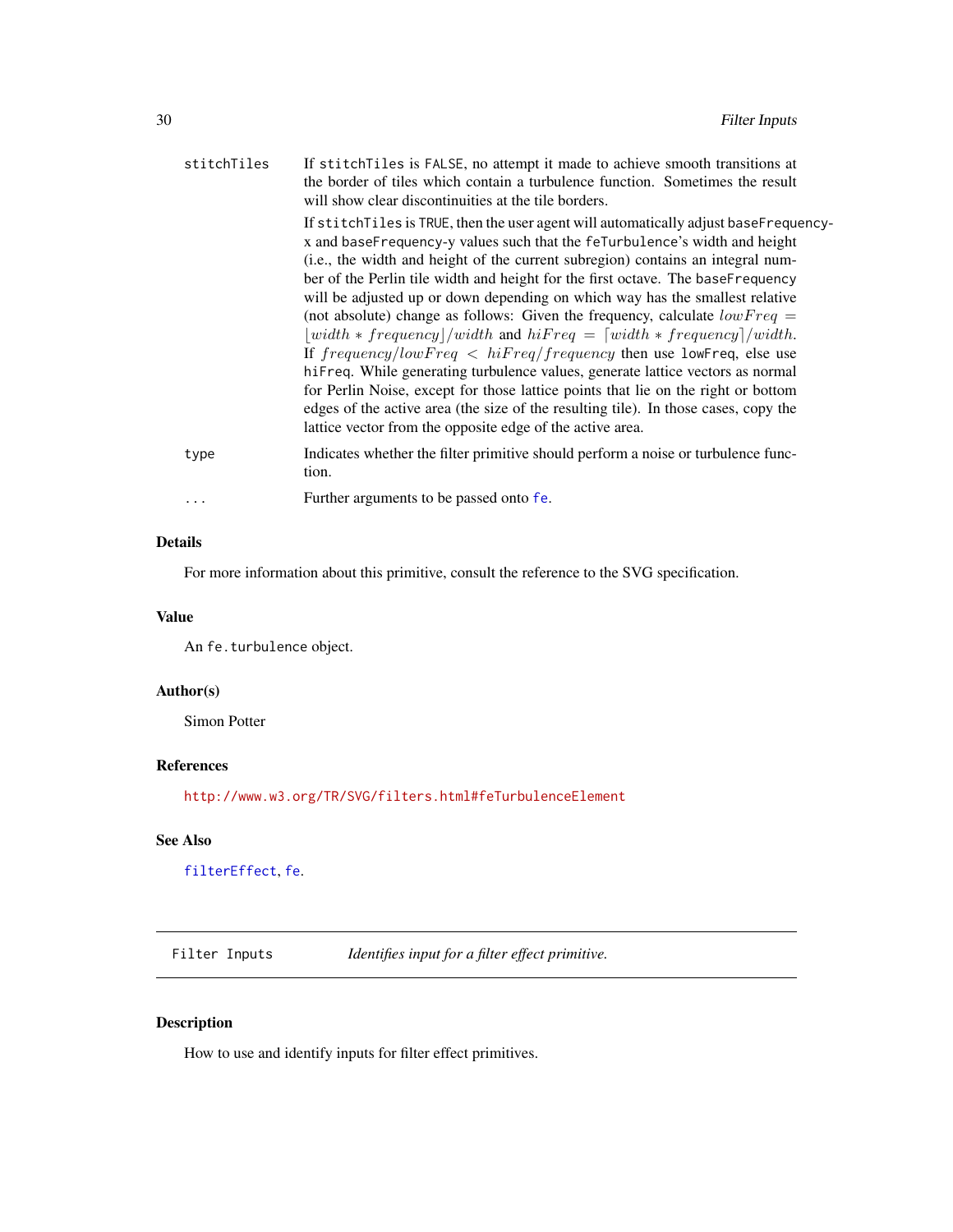#### Filter Inputs 31

#### Filter Inputs

The value chosen for a filter effect primitive can be either one of six keywords or can be a string which matches a previous result attribute value within the same filter effect container. If no value is provided and this is the first filter effect primitive, then the input will be SourceGraphic. If no value is provided and this is a subsequent filter effect primitive, then this filter effect primitive will use the result from the previous filter primitive as its input.

If the value for result appears multiple times within a given filter container, then a reference to that result will use the closest preceding filter primitive with the given value for the result results. Forward references to results are an error and will not draw.

Definitions for the seven possible options:

- SourceGraphic This keyword represents the appearance of grobs before they are being filtered. For raster effects filter primitives, the grobs will be rasterized into an initially clear RGBA raster in image space. Pixels left untouched by the original graphic will be left clear. The image is specified to be rendered in linear RGBA pixels. The alpha channel of this image captures any anti-aliasing specified by SVG. (Since the raster is linear, the alpha channel of this image will represent the exact percent coverage of each pixel.)
- SourceAlpha This keyword represents the appearance of grobs before they are being filtered. SourceAlpha has all of the same rules as SourceGraphic except that only the alpha channel is used. The input image is an RGBA image consisting of implicitly black color values for the RGB channels, but whose alpha channel is the same as SourceGraphic. If this option is used, then some implementations might need to rasterize the graphics elements in order to extract the alpha channel.
- BackgroundImage This keyword represents an image snapshot of the canvas under the filter region at the time that the referring grob is being filtered.
- BackgroundAlpha Same as BackgroundImage except only the alpha channel is used.
- FillPaint This keyword represents the value of the fill property on the grob being filtered. The FillPaint image has conceptually infinite extent. Frequently this image is opaque everywhere, but it might not be if the "paint" itself has alpha, as in the case of a gradient or pattern which itself includes transparent or semi-transparent parts.
- StrokePaint This keyword represents the value of the col property on the grob being filtered. The StrokePaint image has conceptually infinite extent. Frequently this image is opaque everywhere, but it might not be if the "paint" itself has alpha, as in the case of a gradient or pattern which itself includes transparent or semi-transparent parts.
- The result of any filter effect operation. This is the name that has been given to the result argument of a filter primitive.

#### Author(s)

Simon Potter

# References

<http://www.w3.org/TR/SVG/filters.html#FilterPrimitiveInAttribute>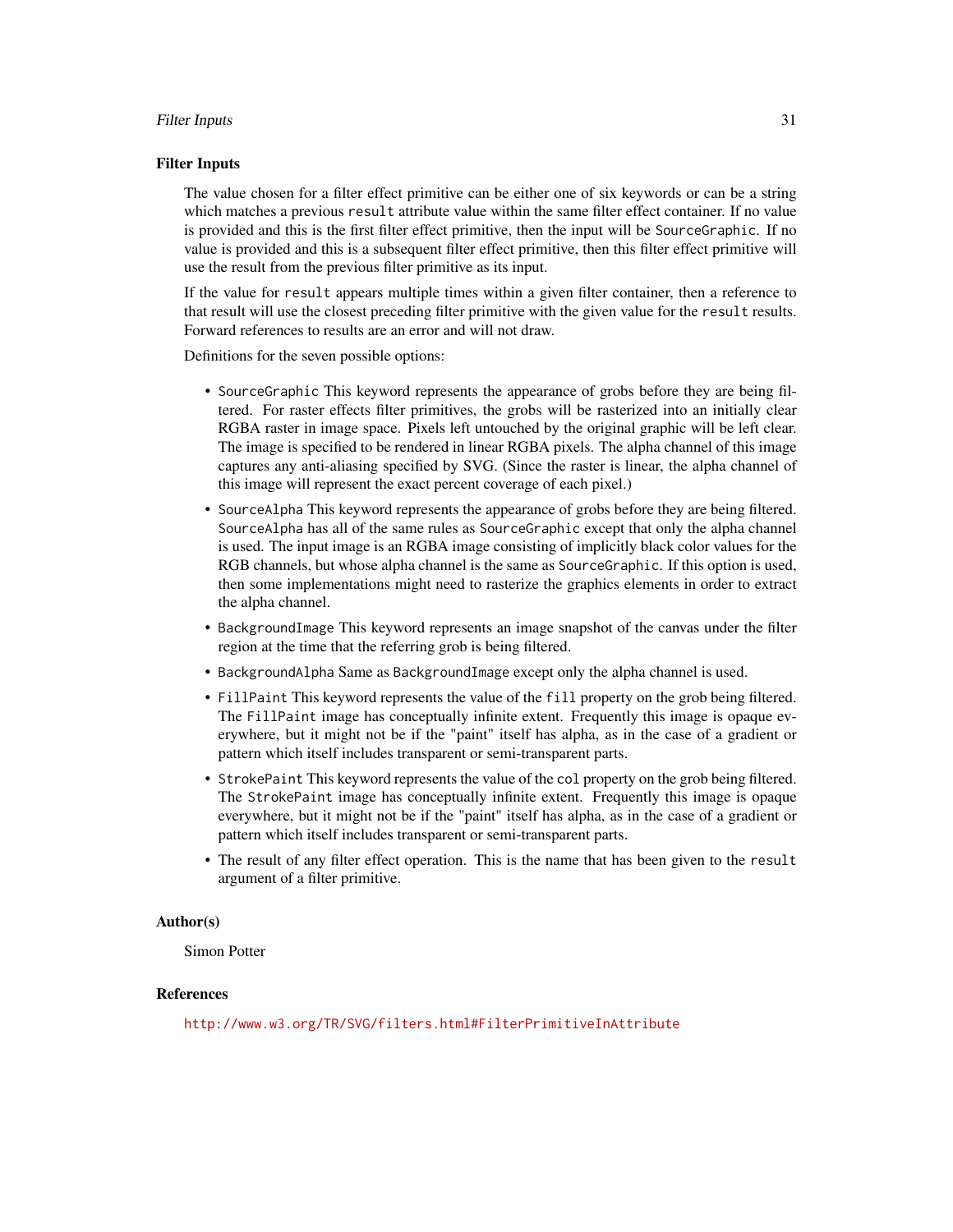<span id="page-31-1"></span><span id="page-31-0"></span>

Create objects which describe filter effects. These objects can be used to add filter effect primitives. They can be used to apply a filter effect to grobs and also to define a filter effect so that it may be used multiple times.

#### Usage

```
filterEffect(feList = NULL, filterUnits = c("coords", "bbox"),
            x = unit(0.5, "npc"), y = unit(0.5, "npc"),width = unit(1, 'npc"), height = unit(1, 'npc"),
             just = "centre", hjust = NULL, vjust = NULL,
             default.units = "npc",
             primitiveUnits = c("coords", "bbox"))
addFilterEffect(filter, filterEffect, after = NA)
```

| feList        | A list of filter effect primitives. For example a list containing a gaussian blur<br>primitive created by feGaussianBlur.                                                                                                                                                                                                                                                        |  |
|---------------|----------------------------------------------------------------------------------------------------------------------------------------------------------------------------------------------------------------------------------------------------------------------------------------------------------------------------------------------------------------------------------|--|
| filterUnits   | If "bbox", the filter effect itself is positioned relative to the bounding box of the<br>referring grob. All units attempt to be converted to equivalent "npc" coordinates<br>as a reulst.                                                                                                                                                                                       |  |
|               | If "coords", uses grid coordinates to determine positioning.                                                                                                                                                                                                                                                                                                                     |  |
| x             | A numeric vector or unit object specifying x-location.                                                                                                                                                                                                                                                                                                                           |  |
| У             | A numeric vector or unit object specifying y-location.                                                                                                                                                                                                                                                                                                                           |  |
| width         | A numeric vector or unit object specifying width.                                                                                                                                                                                                                                                                                                                                |  |
| height        | A numeric vector or unit object specifying height.                                                                                                                                                                                                                                                                                                                               |  |
| just          | The justification of the pattern relative to its $(x, y)$ location. If there are two<br>values, the first value specifies horizontal justification and the second value<br>specifies vertical justification. Possible string values are: "left", "right",<br>"centre", "center", "bottom", and "top". For numeric values, 0 means left<br>alignment and 1 means right alignment. |  |
| hjust         | A numeric vector specifying horizontal justification. If specified, overrides the<br>just setting.                                                                                                                                                                                                                                                                               |  |
| vjust         | A numeric vector specifying vertical justification. If specified, overrides the<br>just setting.                                                                                                                                                                                                                                                                                 |  |
| default.units | A string indicating the default units to use if x, y, width, or height are only<br>given as numeric vectors.                                                                                                                                                                                                                                                                     |  |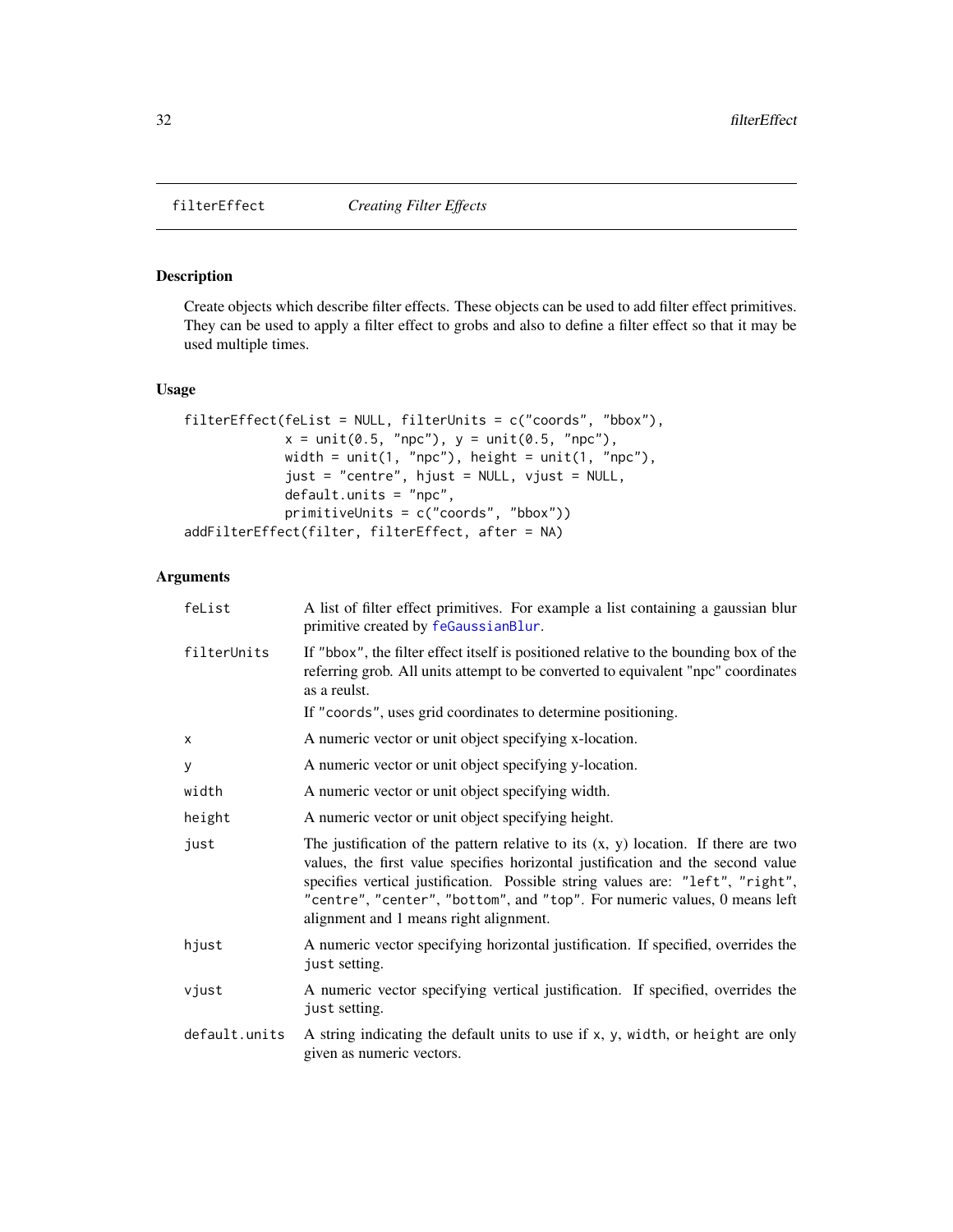#### <span id="page-32-0"></span>garnish 33

|              | primitiveUnits If "bbox", all filter effect primitives will be positioned relative to the bound-<br>ing box of the filter effect region (determined by x, y, width, height and<br>filter Units). All units attempt to be converted to equivalent "npc" coordi-<br>nates. |
|--------------|--------------------------------------------------------------------------------------------------------------------------------------------------------------------------------------------------------------------------------------------------------------------------|
|              | If "coords", uses grid coordinates to determine positioning.                                                                                                                                                                                                             |
| filter       | A filter effect container object, as created by filter Effect.                                                                                                                                                                                                           |
| filterEffect | A filter effect primitive object.                                                                                                                                                                                                                                        |
| after        | Numeric. Determines where amongst the children of filter that filter Effect<br>should be added. NA indicates that filter Effect should be appended to the end<br>of the list of children.                                                                                |

# Details

This is primarily a container object to hold filter effect primitives.

#### Value

A filter object.

# Author(s)

Simon Potter

#### References

<http://www.w3.org/TR/SVG/filters.html#FilterElement>

#### See Also

Any of the filter effect primitives (named fe\*), e.g. [feGaussianBlur](#page-19-1).

garnish *Convert animation specifications to SVG elements.*

# Description

This function is used to generate a list of SVG attributes based on information on a grob. It is generic so new grob classes can write their own methods.

# Usage

garnish(x, ...)

| x | A grob.         |
|---|-----------------|
| . | For future use. |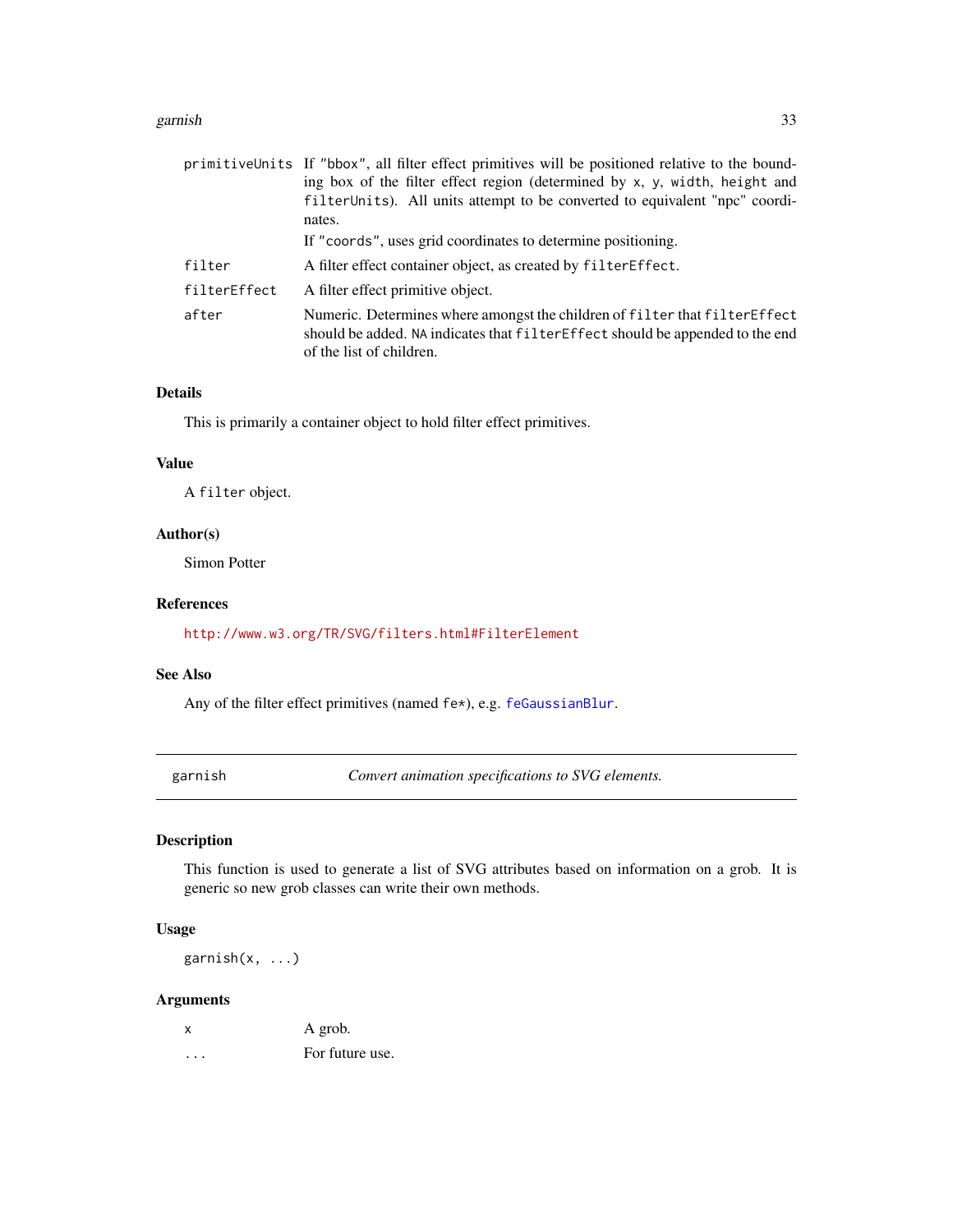#### <span id="page-33-0"></span>Details

This function is not called directly by the user. It is exposed so that new grob classes can easily write their own methods which call existing methods for standard grobs.

# Author(s)

Paul Murrell

getSVGFonts *Manage SVG fonts*

# Description

These functions control the SVG font stacks that are used when exporting text to SVG.

# Usage

```
getSVGFonts()
setSVGFonts(fontStacks)
```
# Arguments

fontStacks A list of font stacks (typically the modified result from getSVGFonts()).

# Details

getSVGFonts() returns a list of three font stacks called serif, sans, and mono. The user can modify the values in each stack and then reset the stacks by calling setSVGFonts() (a default value will always be forced at the end of each font stack).

#### Value

A list (for getSVGFonts()).

# Author(s)

Simon Potter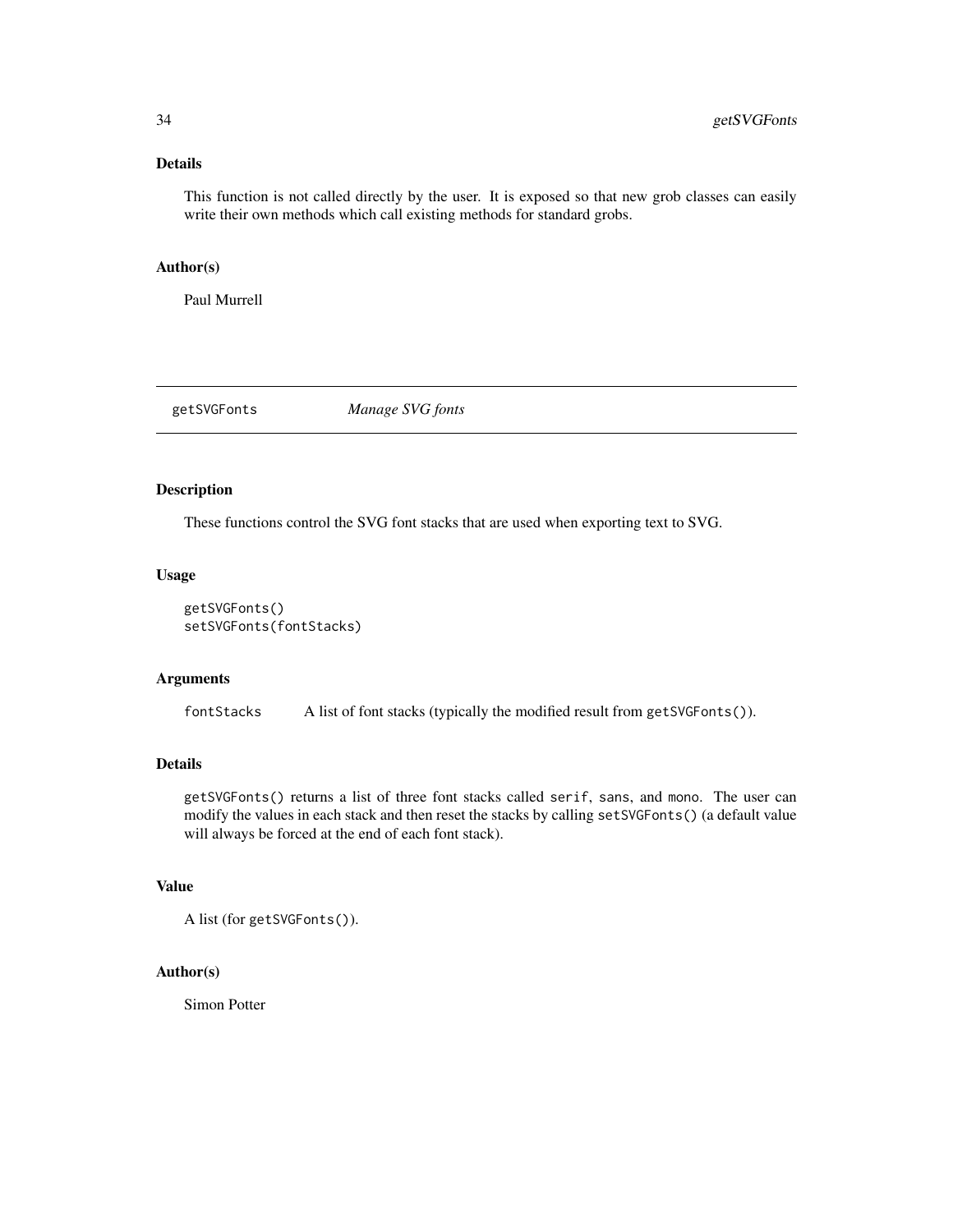<span id="page-34-0"></span>Gradient Fills *Create a definition of a gradient fill.*

# <span id="page-34-2"></span>Description

A feature of SVG is that elements can be filled with a gradient that is defined somewhere in the document. The purpose of the registerGradientFill function is to create a definition of a gradient fill so that it can be referred to by grobs drawn by gridSVG.

#### Usage

registerGradientFill(label, gradient)

# Arguments

| label    | A character identifier for a gradient fill.                                            |
|----------|----------------------------------------------------------------------------------------|
| gradient | A gradient object filled with gradient stops. See linear Gradient and radial Gradient. |

#### Value

None.

#### Author(s)

Simon Potter

# See Also

[linearGradient](#page-34-1), [radialGradient](#page-34-1), [grid.gradientFill](#page-45-1)

Gradient Objects *Create Linear and Radial Gradients*

# <span id="page-34-1"></span>Description

Create objects which describe linear and radial gradients. These objects can later be used to apply a gradient fill to grobs, and also to define a gradient so that it may be reused multiple times.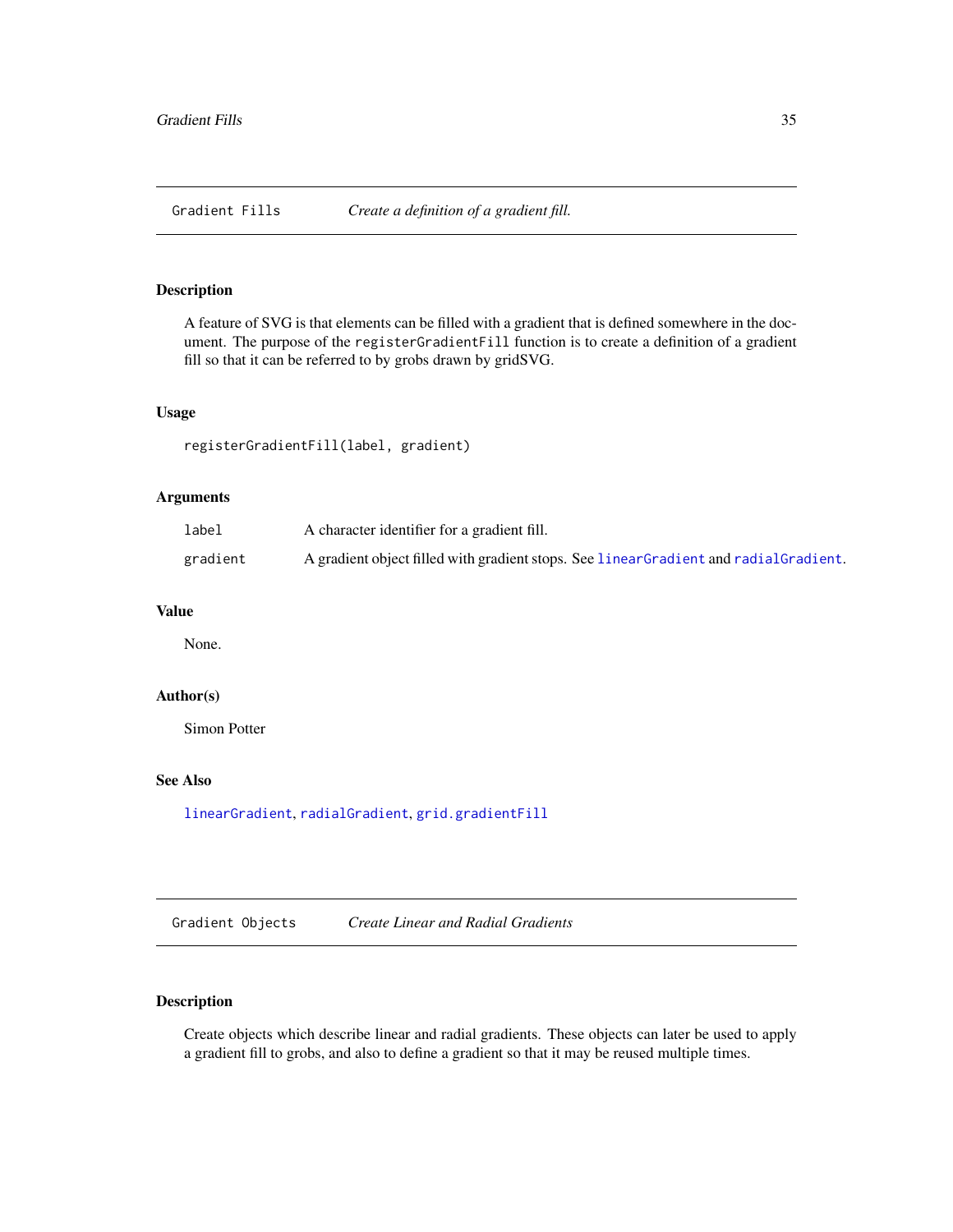# Usage

```
linearGradient(col = c("black", "white"),
              stops = seq(0, 1, length.out = length(col)),gradientUnits = c("bbox", "coords"),
              x0 = unit(0, "npc"), x1 = unit(1, "npc"),y0 = unit(0, 'mpc"), y1 = unit(1, 'mpc"),default.units = "npc",
              spreadMethod = c("pad", "reflect", "repeat"))
radialGradient(col = c("black", "white"),
              stops = seq(0, 1, length.out = length(col)),gradientUnits = c("bbox", "coords"),
               x = unit(0.5, "npc"), y = unit(0.5, "npc"),r = unit(0.5, "npc"),fx = unit(0.5, 'npc"), fy = unit(0.5, 'npc"),default.units = "npc",
               spreadMethod = c("pad", "reflect", "repeat"))
```

| col           | A vector of colours used for gradient stops.                                                                                                                                   |
|---------------|--------------------------------------------------------------------------------------------------------------------------------------------------------------------------------|
| stops         | A numeric vector of offsets (typically between 0 and 1) to place the the colours<br>$(col)$ at.                                                                                |
| gradientUnits | If "bbox", the gradient is positioned relative to the bounding box of the referring<br>grob. All units attempt to be converted to equivalent "npc" coordinates as a<br>result. |
|               | If "coords", uses grid coordinates to determine positioning.                                                                                                                   |
| x0            | Numeric or unit object indicating the starting x-location of the linear gradient.                                                                                              |
| х1            | Numeric or unit object indicating the stopping x-location of the linear gradient.                                                                                              |
| y0            | Numeric or unit object indicating the starting y-location of the linear gradient.                                                                                              |
| y1            | Numeric or unit object indicating the stopping y-location of the linear gradient.                                                                                              |
| x             | Numeric or unit object indicating the x-location of the radial gradient.                                                                                                       |
| У             | Numeric or unit object indicating the y-location of the radial gradient.                                                                                                       |
| r             | A numeric vector or unit object specifying the radius of the radial gradient.                                                                                                  |
| fx            | A numeric vector or unit object specifying an x-location. Determines the x-<br>location of the focal point of the radial gradient.                                             |
| fv            | A numeric vector or unit object specifying an y-location. Determines the y-<br>location of the focal point of the radial gradient.                                             |
| default.units | A string indicating the default units to use if x, y, r, fx or fy are only given as<br>numeric vectors.                                                                        |
| spreadMethod  | A character vector determining when happens when a gradient begins or ends<br>within its bounds. See details.                                                                  |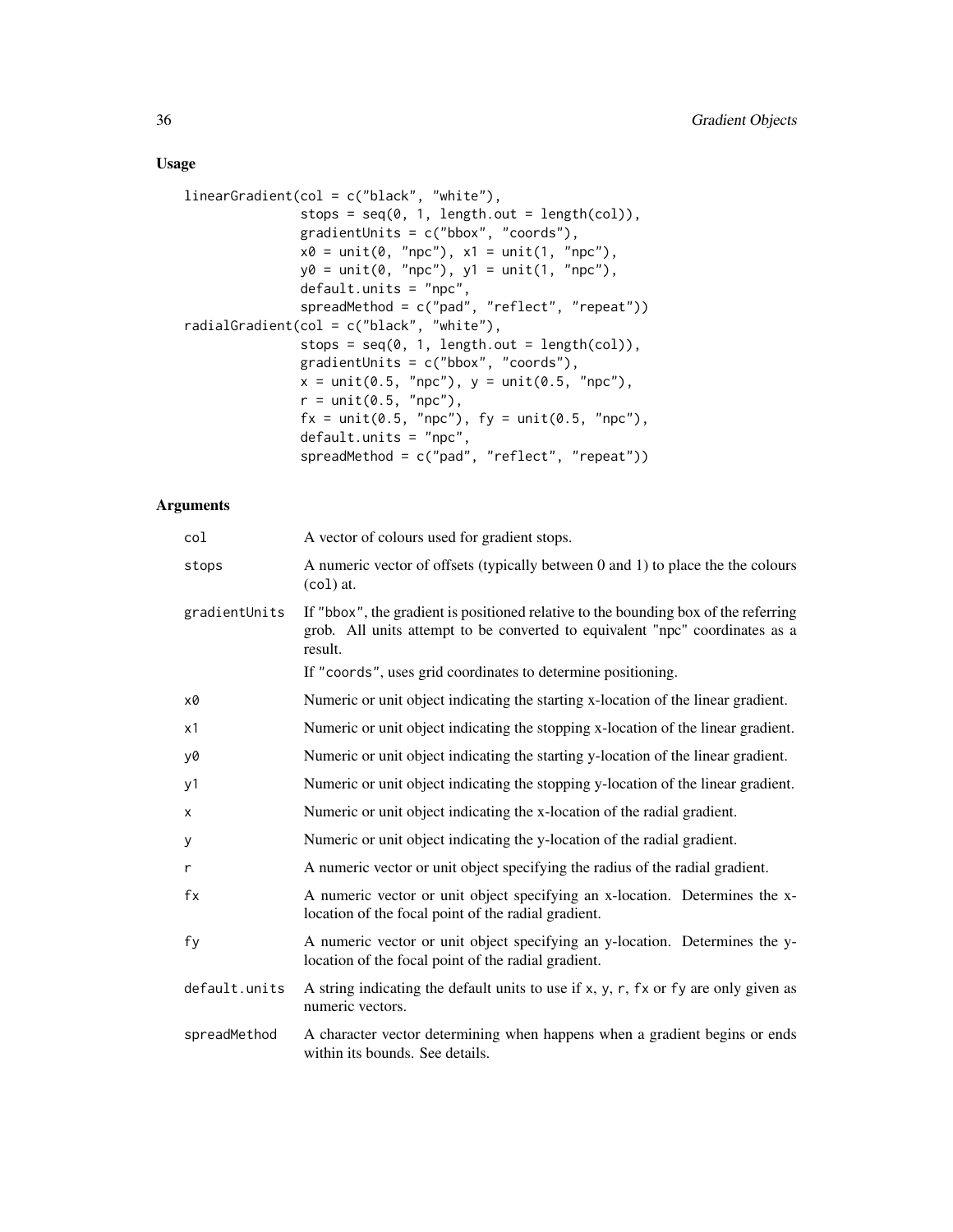# <span id="page-36-0"></span>grid.animate 37

# Details

When defining gradient stops via col and stops, the order is important. Gradient stops which are defined earlier are drawn first, with later stops being drawn over the top.

For spreadMethod the possible values are:

- pad Use the terminal colors of the gradient to fill the remainder of the target region.
- reflect Reflect the gradient pattern start-to-end, end-to-start, start-to-end, etc. continuously until the target region is filled.
- repeat Repeat the gradient pattern start-to-end, start-to-end, start-to-end, etc. continuously until the target region is filled.

#### Value

A gradient object.

#### Author(s)

Simon Potter

<span id="page-36-1"></span>grid.animate *Animate a grid grob*

#### Description

Creates an animated.grob object. Useful in conjunction with grid.export, to produce an SVG document with animated graphical elements.

# Usage

```
animateGrob(grob, ...,
            duration=1,
            rep=FALSE, revert=FALSE,
            begin=0, interpolate="linear", group=FALSE)
grid.animate(path, ..., group=FALSE, redraw = FALSE,
             strict=FALSE, grep=FALSE, global=FALSE)
```

| grob     | A grob to add animation to.                                                                    |
|----------|------------------------------------------------------------------------------------------------|
| path     | A grob path specifying a drawn grob.                                                           |
| $\cdots$ | Arguments of the grob to animate.                                                              |
| duration | The duration in seconds of the animation.                                                      |
| rep      | The number of times the animation should repeat. FALSE means once, TRUE<br>means indefinitely. |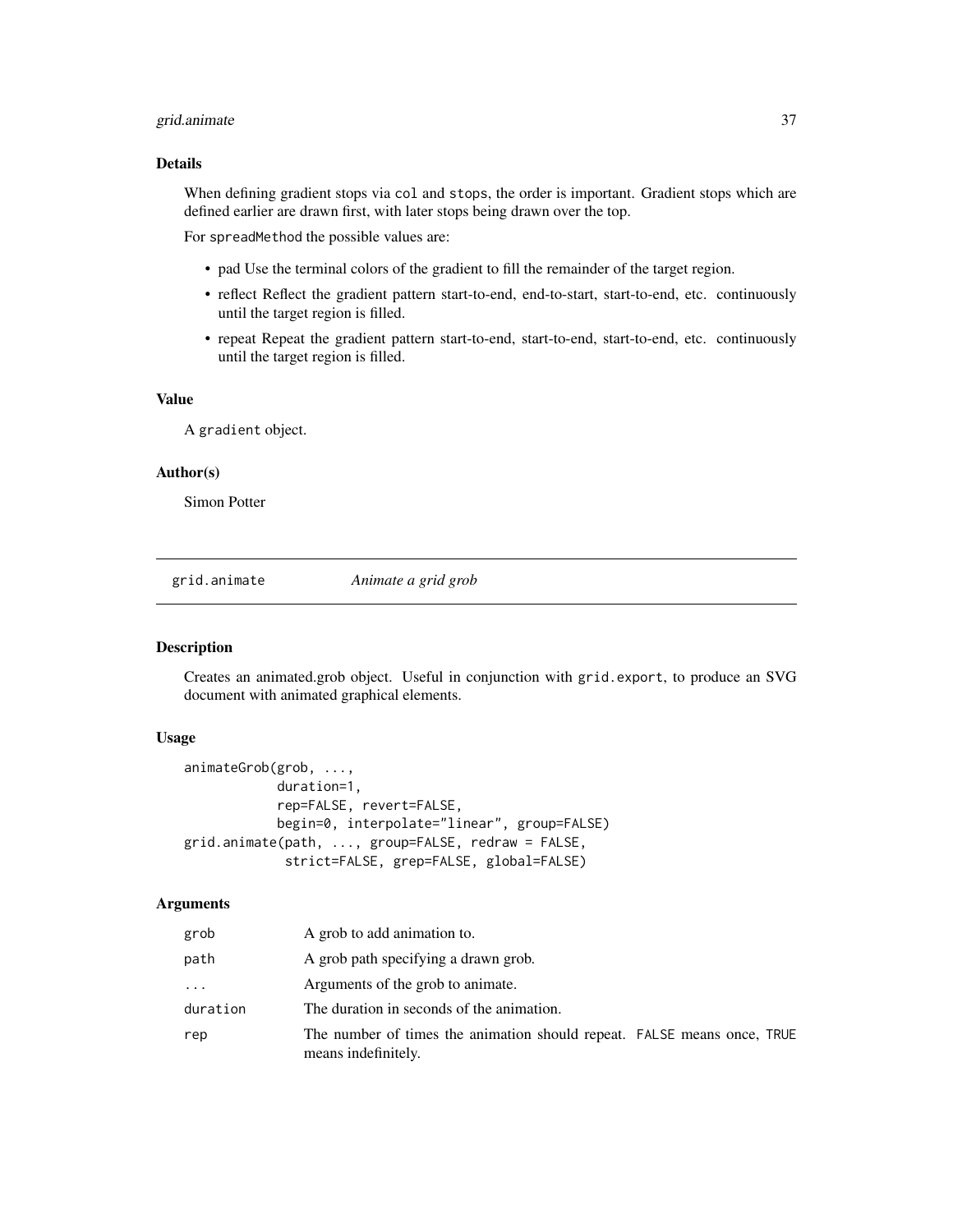<span id="page-37-0"></span>

| revert      | What should happen when (if) the animation ends; TRUE means revert to the first<br>animated value, FALSE means finish on the last animated value. |
|-------------|---------------------------------------------------------------------------------------------------------------------------------------------------|
| begin       | When the animation should begin (seconds).                                                                                                        |
| interpolate | A character value describing how animation values are interpreted. One of<br>linear or discrete.                                                  |
| group       | A logical indicating whether the animation values should be applied to the over-<br>all group element in SVG or to individual SVG elements.       |
| redraw      | A logical value to indicate whether to redraw the grob.                                                                                           |
| strict      | A boolean indicating whether the path must be matched exactly.                                                                                    |
| grep        | Whether the path should be treated as a regular expression.                                                                                       |
| global      | A boolean indicating whether the function should affect just the first match of<br>the path, or whether all matches should be affected.           |

# Value

An animated.grob object.

# Author(s)

Paul Murrell

# See Also

[grid.export](#page-40-1)

<span id="page-37-1"></span>grid.clipPath *Apply a clipping path to a grid grob.*

# Description

Creates a pathClipped.grob object which is a normal grid grob, with a clipping path applied to it. Used in conjunction with registerClipPath, to produce an SVG document containing graphical elements with masked content.

# Usage

```
grid.clipPath(path, clippath = NULL, label = NULL,
             group = TRUE, redraw = FALSE,
              strict = FALSE, grep = FALSE, global = FALSE)
clipPathGrob(x, clippath = NULL, label = NULL, group = TRUE)
```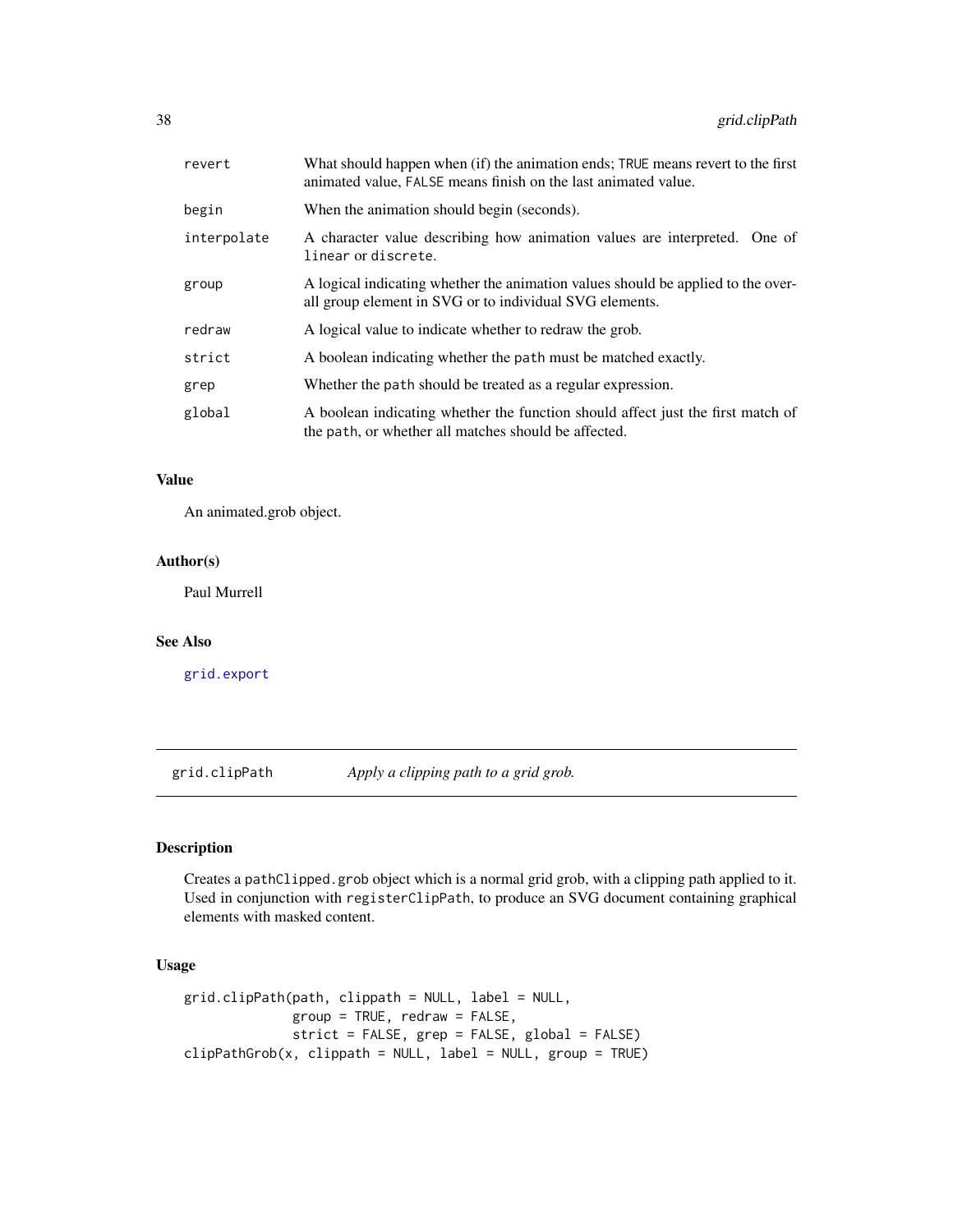# <span id="page-38-0"></span>grid.comment 39

#### Arguments

| X        | A grob to clip.                                                                                                                                                           |
|----------|---------------------------------------------------------------------------------------------------------------------------------------------------------------------------|
| path     | A grob path specifying a drawn grob.                                                                                                                                      |
| clippath | A grob defining a clipping region.                                                                                                                                        |
| label    | A label that is associated with a definition of a clipping path. This is the label<br>used to make a clipping path definition with registerClipPath.                      |
| group    | A logical vector that indicates whether the opacity mask should be applied to<br>the overall parent group for the relevant SVG element, or to individual SVG<br>elements. |
| redraw   | A logical value to indicate whether to redraw the grob.                                                                                                                   |
| strict   | A boolean indicating whether the path must be matched exactly.                                                                                                            |
| grep     | Whether the path should be treated as a regular expression.                                                                                                               |
| global   | A boolean indicating whether the function should affect just the first match of<br>the path, or whether all matches should be affected.                                   |

# Details

If label is specified, uses a clipping path that has been supplied to registerClipPath. If clippath is specified it will be used as the clipping path applied to each grob. If both are specified, it will attempt to define the clipping path with the given label, as well as applying the clipping path to the appropriate grobs.

# Value

A pathClipped.grob object (for clipPathGrob).

# Author(s)

Simon Potter

#### See Also

[registerClipPath](#page-4-1), [pushClipPath](#page-61-1).

grid.comment *Create a grid grob representing a comment*

### Description

Creates a comment.grob object which is a grid [nullGrob](#page-0-0), with a comment attached. Useful in conjunction with grid.export, to produce an SVG document with comments inserted at the point where the grob is "drawn".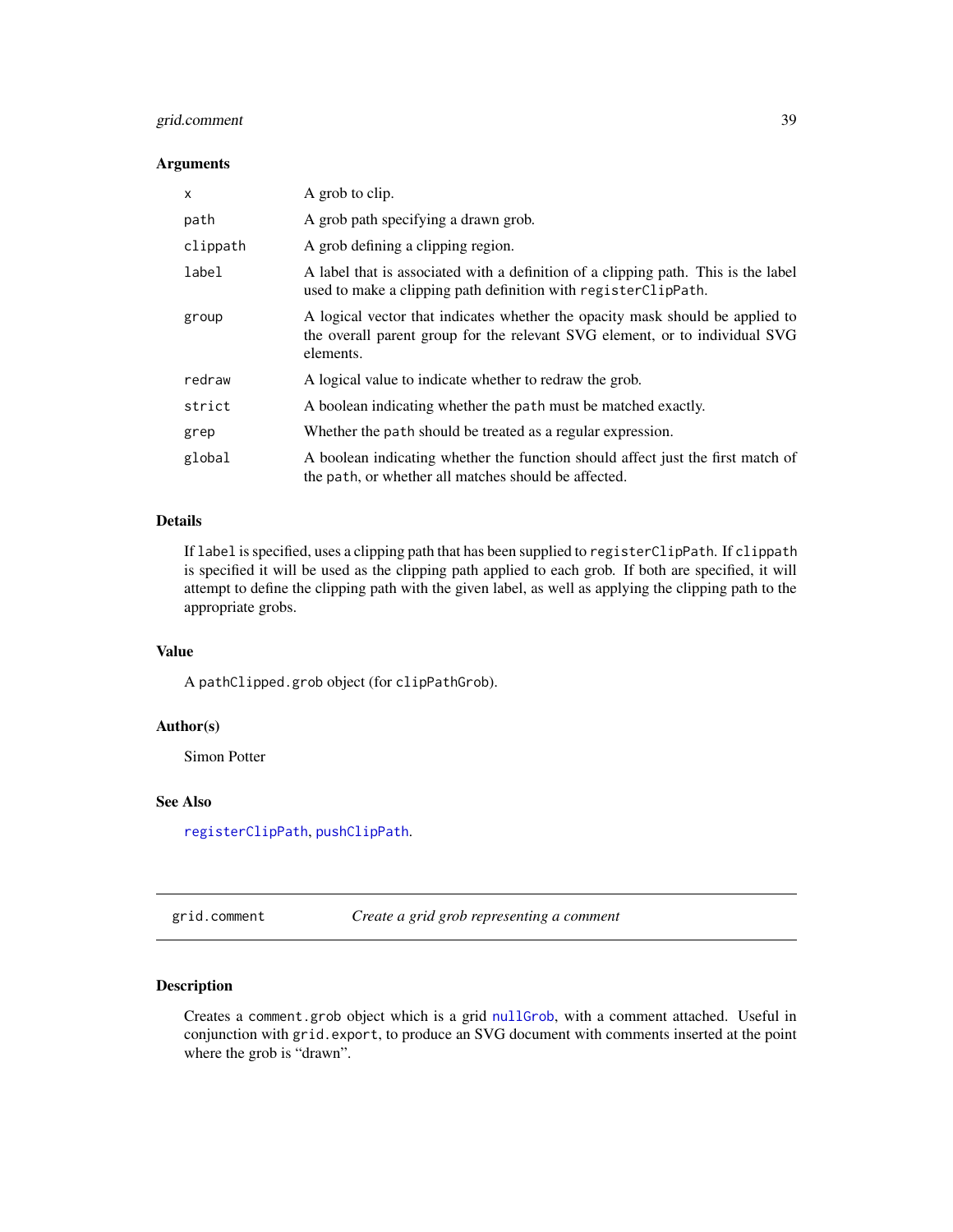#### <span id="page-39-0"></span>Usage

```
grid.comment(comment, name = NULL, vp = NULL)
commentGrob(comment, name = NULL, vp = NULL)
```
# Arguments

| comment | A character vector used to write out a comment. If this has a length greater than<br>one, each element is assumed to be a line. |
|---------|---------------------------------------------------------------------------------------------------------------------------------|
| name    | A character identifier.                                                                                                         |
| vp      | The viewport to which the grob belongs.                                                                                         |

#### Value

A comment.grob object.

# Author(s)

Simon Potter

# See Also

[grid.export](#page-40-1)

<span id="page-39-1"></span>grid.element *Create a grid grob representing an SVG element*

#### Description

Creates a element.grob object which is a grid [gTree](#page-0-0), representing an SVG element. Useful in conjunction with grid.export, to produce an SVG document with elements inserted at particular points. The element (and its children) are inserted at the point where the grob is "drawn". Text can be inserted in a similar manner with grid.textNode.

#### Usage

```
grid.element(el, name = NULL, attrs = NULL,
            namespace = NULL, namespaceDefinitions = NULL,
            children = NULL, vp = NULL,
            childrenvp = NULL, asis = FALSE)
elementGrob(el, name = NULL, attrs = NULL,
            namespace = NULL, namespaceDefinitions = NULL,
            children = NULL, vp = NULL,childrenvp = NULL, asis = FALSE)
grid.textNode(text, name = NULL, vp = NULL)
textNodeGrob(text, name = NULL, vp = NULL)
```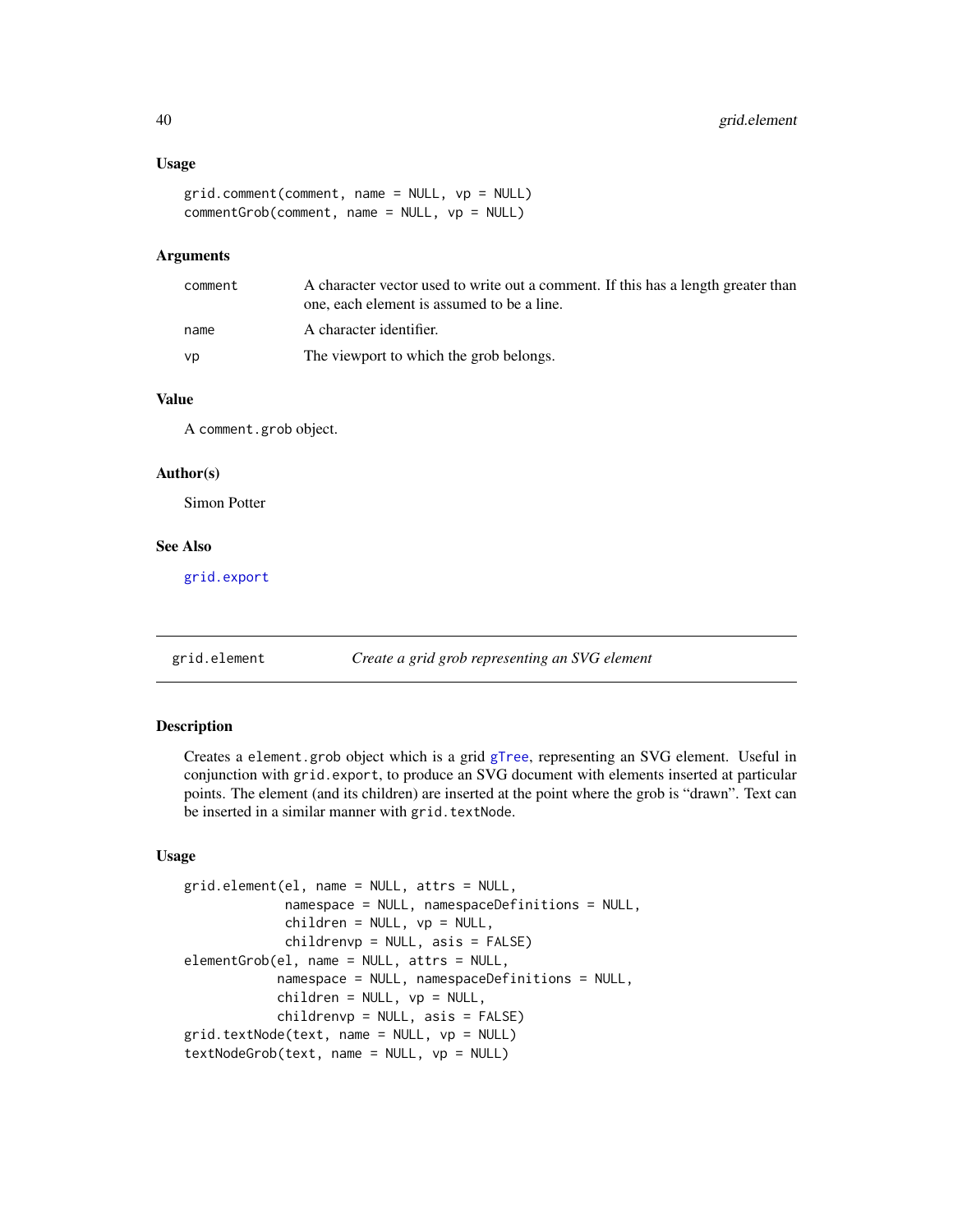# <span id="page-40-0"></span>grid.export 41

# Arguments

| el                   | The name of the SVG element to create, e.g. "rect".                                                                                                                                                                                                                                                        |
|----------------------|------------------------------------------------------------------------------------------------------------------------------------------------------------------------------------------------------------------------------------------------------------------------------------------------------------|
| text                 | A single element character vector of text directly into insert into the SVG image.                                                                                                                                                                                                                         |
| name                 | A character identifier.                                                                                                                                                                                                                                                                                    |
| attrs                | A list, where the names are SVG attribute names, and values are the values given<br>to the SVG attributes.                                                                                                                                                                                                 |
| namespace            | A character vector specifying the namespace for this new element.                                                                                                                                                                                                                                          |
| namespaceDefinitions |                                                                                                                                                                                                                                                                                                            |
|                      | A character vector or a list with each element being a string.                                                                                                                                                                                                                                             |
|                      | These give the URIs identifying the namespaces uniquely. The elements should<br>have names which are used as prefixes. A default namespace has "" as the name.<br>The values here are used only for defining new namespaces and not for deter-<br>mining the namespace to use for this particular element. |
| children             | A gList object containing children of this element (if any).                                                                                                                                                                                                                                               |
| vp                   | A viewport object to draw within.                                                                                                                                                                                                                                                                          |
| childrenvp           | A viewport object to use for the children of the element grob.                                                                                                                                                                                                                                             |
| asis                 | If TRUE, SVG id attributes will be generated from the name with no modification<br>so that we can easily refer to the generated elements.                                                                                                                                                                  |

# Value

An element.grob object. For grid.textNode a textnode.grob object.

# Author(s)

Simon Potter

# See Also

[grid.export](#page-40-1)

<span id="page-40-1"></span>grid.export *Generate SVG output from a grid graphic*

# Description

Produces an SVG version of the current grid page.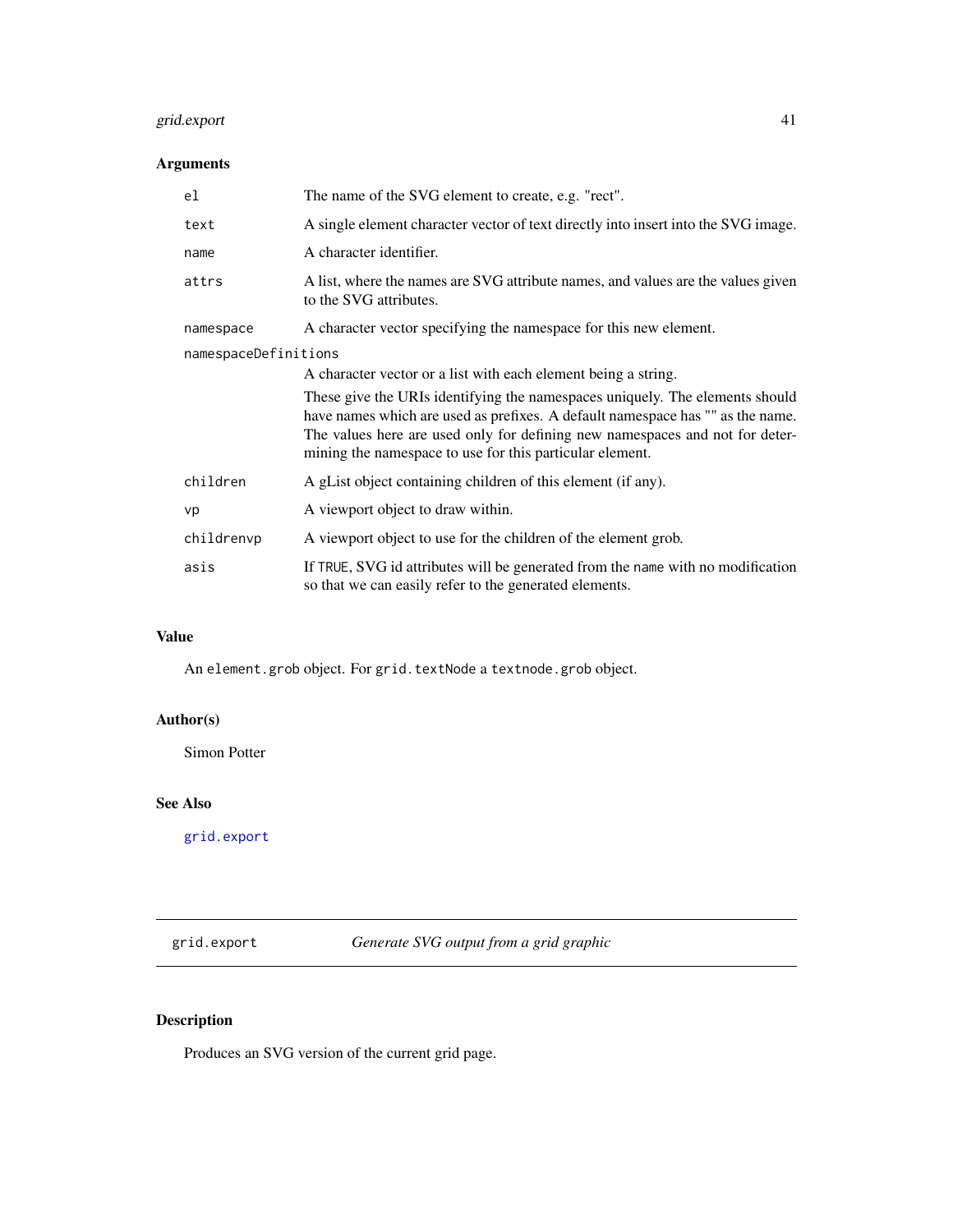# Usage

```
grid.export(name = "Rplots.svg",
           exportCoords = c("none", "inline", "file"),
           exportMappings = c("none", "inline", "file"),
            exportJS = c("none", "inline", "file"),
            res = NULL,
            prefix = "",addClasses = FALSE,
            indent = TRUE,htmlWrapper = FALSE,
           usePaths = c("vpPaths", "gPaths", "none", "both"),
            uniqueNames = TRUE,
            annotate = TRUE,progress = FALSE,
            compression = 0,
            strict = TRUE,
            rootAttrs = NULL,
            xmldec1 = xmlDec1()
```

| name         | The name of the SVG file to produce.                                                                                                                                                       |
|--------------|--------------------------------------------------------------------------------------------------------------------------------------------------------------------------------------------|
|              | If this parameter is NULL or "", a list containing the SVG document, coordinate<br>information, and JavaScript utility functions are returned.                                             |
| exportCoords | If this parameter is not none a coordinates file is exported.                                                                                                                              |
|              | If this parameter is file, the coordinates information is written to a file, while<br>inline will include the contents within the SVG document.                                            |
|              | exportMappings If this parameter is not none a mapping file is exported.                                                                                                                   |
|              | If this parameter is file, the mapping information is written to a file, while<br>inline will include the contents within the SVG document.                                                |
| exportJS     | If this parameter is not none a JavaScript file is written out. This contains useful<br>functions for manipulating gridSVG plots in the browser, including unit conver-<br>sion functions. |
|              | If this parameter is file, the JavaScript file is written to a file, while inline<br>will include the contents within the SVG document.                                                    |
| res          | The device resolution to print at (in DPI).                                                                                                                                                |
|              | If NULL, this is automatically calculated to be the resolution of the current device.<br>Typically the PDF device would be used, and this uses a resolution of 72, i.e. 72<br>DPI.         |
| prefix       | A prefix to apply to all generated SVG ID attributes. Useful for ensuring unique<br>IDs when many SVG images exist within the same HTML document.                                          |
|              | If a valid prefix has been given, the root <svg> element will be given an ID<br/>attribute with the prefix as its value.</svg>                                                             |
| addClasses   | If TRUE, adds an SVG class attribute to all grobs and viewports which holds the<br>value of the class of the grob or viewport. If the class attribute already exists                       |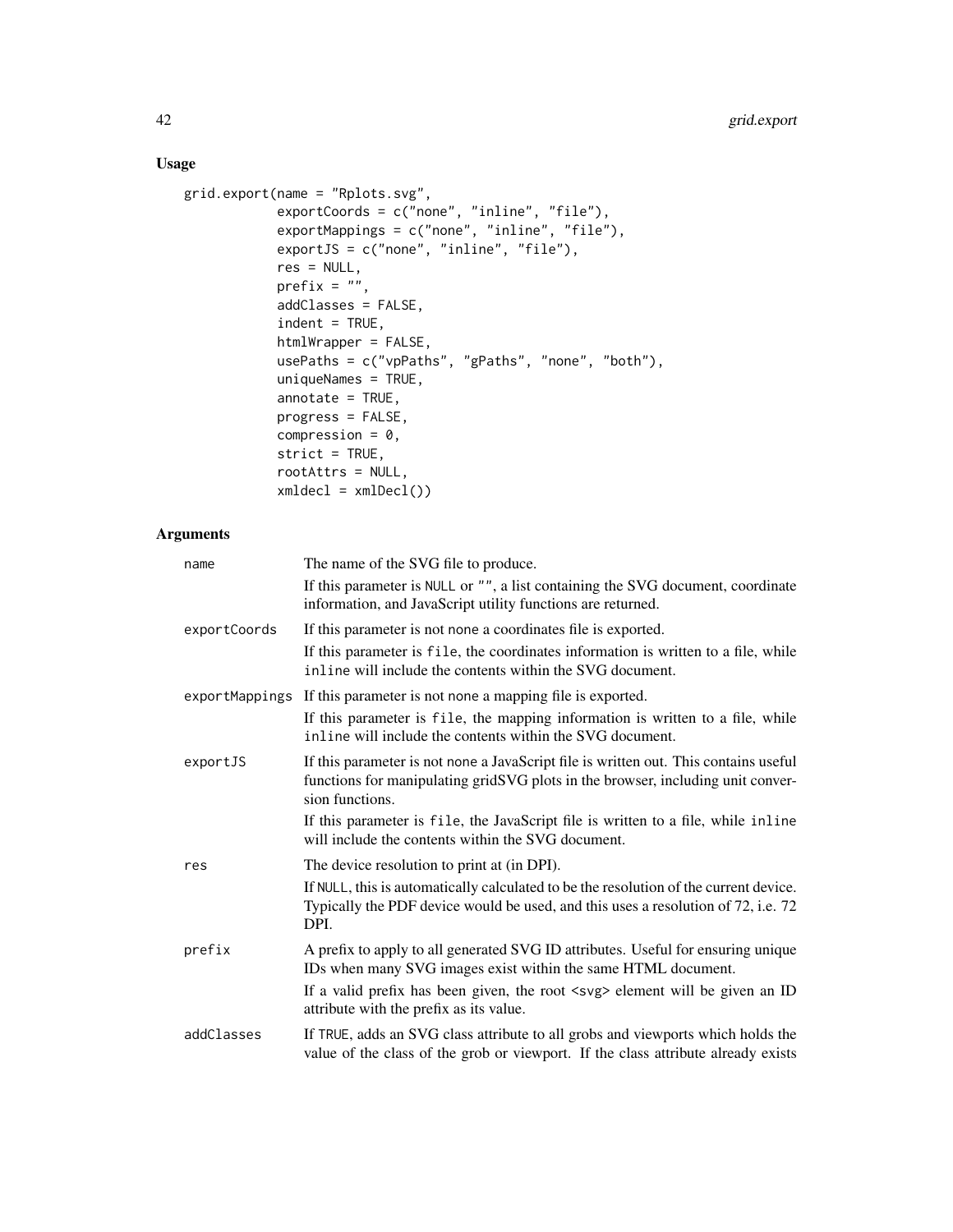<span id="page-42-0"></span>

|             | (via grid. garnish or grid. element), the resulting SVG class attribute will be<br>the union of the existing class attribute and the grob/viewport classes.                                                                                                                                           |
|-------------|-------------------------------------------------------------------------------------------------------------------------------------------------------------------------------------------------------------------------------------------------------------------------------------------------------|
| indent      | Determines whether the resulting SVG document will be exported with inden-<br>tation present.                                                                                                                                                                                                         |
|             | Indentation makes the document more readable, but when indent is set to<br>FALSE, parsing the SVG in JavaScript is easier because there are no empty text<br>nodes.                                                                                                                                   |
| htmlWrapper | If TRUE, saves a wrapping HTML file. This file contains a snippet of HTML<br>which links to the exported SVG file.                                                                                                                                                                                    |
| usePaths    | If this parameter is set to vpPaths, then when writing out viewports gridSVG<br>will set the SVG element ID to the current vpPath instead of the current view-<br>port name.                                                                                                                          |
|             | If this parameter is set to gPaths, gridSVG will set the names of grobs to be the<br>current gPath instead of the current grob name.                                                                                                                                                                  |
|             | When none, viewports and grobs will not incorporate paths.                                                                                                                                                                                                                                            |
|             | When both, viewports and grobs will both use paths.                                                                                                                                                                                                                                                   |
| uniqueNames | If TRUE, gridSVG will make an attempt to produce unique grob names. Unique<br>id attributes are required for valid SVG. It is highly recommended that mapping<br>information is used when this parameter is TRUE.                                                                                     |
| annotate    | If TRUE, an SVG metadata element will be introduced directly below the root<br><svg> element. This element contains XML that describes the information that<br/>gridSVG used to draw the image (mostly arguments to grid.export). This<br/>output may be useful for debugging purposes.</svg>         |
| progress    | If TRUE, messages will be displayed in the console that show how quickly gridSVG<br>is progressing when exporting an SVG image. This is particularly useful when<br>there are large images being exported so we have a reasonable estimate of how<br>long exporting will take.                        |
| compression | An integer between 0 and 9 indicating the level of (gzip) compression applied<br>to the SVG image when it is saved to a file. Higher values of compression<br>indicate smaller file sizes at the expense of increased computation.                                                                    |
| strict      | A logical indicating whether checks should be made that all attributes added to<br>SVG elements are valid. If this is TRUE and invalid attributes are detected, those<br>attributes are removed, with a warning.                                                                                      |
| rootAttrs   | A named character vector containing attributes for the top-level <svg> element.</svg>                                                                                                                                                                                                                 |
| xmldecl     | This parameter sets the XML declaraction that will be applied to the SVG doc-<br>ument.                                                                                                                                                                                                               |
|             | By default this parameter simply declares that the document is XML version 1.0,<br>along with the character encoding that was used to export the SVG document.<br>If xmldecl is NULL, then no XML declaration is printed. This may be useful<br>when you want only the SVG document and nothing more. |

# Details

The uniqueNames parameter is set to TRUE by default in order to ensure that each SVG element ID is unique. This is a requirement of XML (which SVG is based on). This differs from usePaths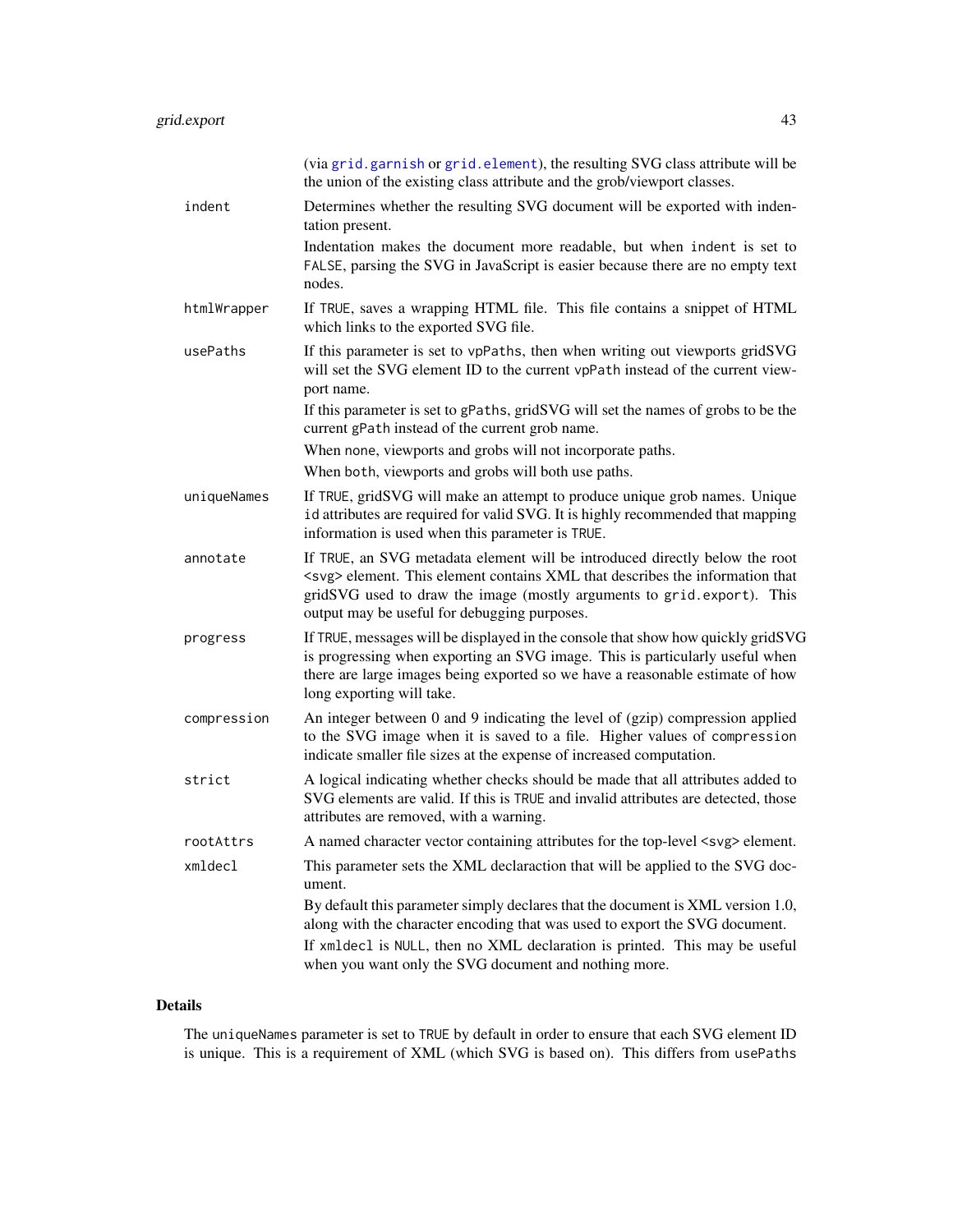because usePaths can still generate names that are not unique (there are several ways for this to happen). uniqueNames modifies grob and viewport names with a numeric suffix to ensure uniqueness. When FALSE, only grob names will be kept unmodified because modifying viewport names would affect coordinate information.

Occasionally the XML package can report warnings, despite valid SVG being produced. If spurious warnings are being produced, set options(gridSVGWarnings = FALSE) to ignore them.

See the files in the directory gridSVG/tests for examples of things that can be done. See the file gridSVG/doc/overview.tex for limitations.

#### Value

When name has a valid filename the side effect is to produce an SVG file of the specified name.

Optionally a JavaScript file containing coordinate transformation information is also exported.

Optionally a JavaScript file containing name mapping information is also exported.

Optionally a JavaScript file containing utility JavaScript functions is also exported.

When name has a filename with zero characters, a named list is returned with four elements. svg is the SVG root node (and all its children, see the XML package for more information on how to use this. coords contains the list of coordinate information for exported viewports. mappings is a list containing information on how names have been modified during the exporting process. utils is a character vector containing JavaScript code to manipulate gridSVG plots in the browser.

This list is always returned but when a valid filename is given, it is returned invisibly.

#### Author(s)

Paul Murrell

#### See Also

[grid.hyperlink](#page-47-1), [grid.animate](#page-36-1), [grid.garnish](#page-44-1)

<span id="page-43-1"></span>grid.filter *Associate a filter effect with a grid grob.*

#### Description

Creates a filtered.grob object which is a normal grid grob, with a filter effect applied to it Used in conjunction with [registerFilter](#page-63-1), to produce an SVG document containing graphical elements with filter effects.

#### Usage

```
grid.filter(path, filter = NULL, label = NULL,
            group = TRUE, redraw = FALSE,
            strict = FALSE, grep = FALSE, global = FALSE)
filterGrob(x, filter = NULL, label = NULL, group = TRUE)
```
<span id="page-43-0"></span>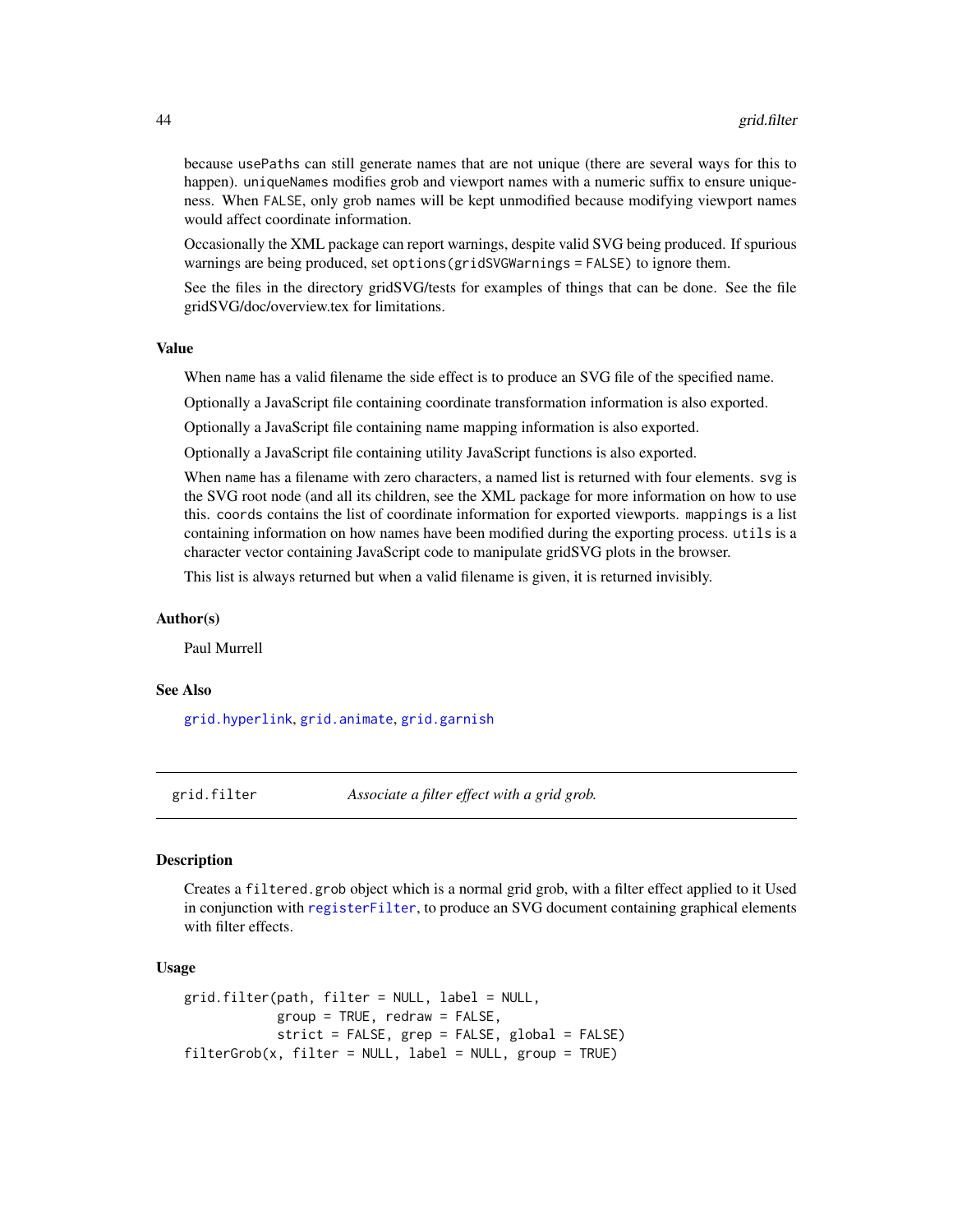# <span id="page-44-0"></span>grid.garnish 45

# Arguments

| X      | A grob to filter.                                                                                                                                                            |
|--------|------------------------------------------------------------------------------------------------------------------------------------------------------------------------------|
| path   | A grob path specifying a drawn grob.                                                                                                                                         |
| filter | A filter object, provided by the filter Effect function. Provides the defini-<br>tion of a filter effect that will be applied to x or path.                                  |
| label  | A label that is associated with a definition of a filter effect. This is the label used<br>to create a filter effect definition with register Filter.                        |
| group  | A logical vector that indicates whether the filter effect should be applied to the<br>overall parent group for the relevant SVG element, or to individual SVG ele-<br>ments. |
| redraw | A logical value to indicate whether to redraw the grob.                                                                                                                      |
| strict | A boolean indicating whether the path must be matched exactly.                                                                                                               |
| grep   | Whether the path should be treated as a regular expression.                                                                                                                  |
| global | A boolean indicating whether the function should affect just the first match of<br>the path, or whether all matches should be affected.                                      |

# Details

If label is specified, uses a filter effect that has been supplied to registerFilter. If filter is specified it will be used as the filter effect applied to each grob. If both are specified, it will attempt to define the filter effect with the given label, as well as applying the filter effect to the appropriate grobs.

# Value

A filtered.grob object (for filterGrob).

# Author(s)

Simon Potter

#### See Also

[registerFilter](#page-63-1), [filterEffect](#page-31-1).

<span id="page-44-1"></span>grid.garnish *Associate arbitrary SVG attributes with a grid grob*

# Description

Creates an svg.grob object which is a normal grid grob, with SVG attributes attached. Useful in conjunction with grid.export, to produce an SVG document with attributes that have no corresponding concept in grid graphics.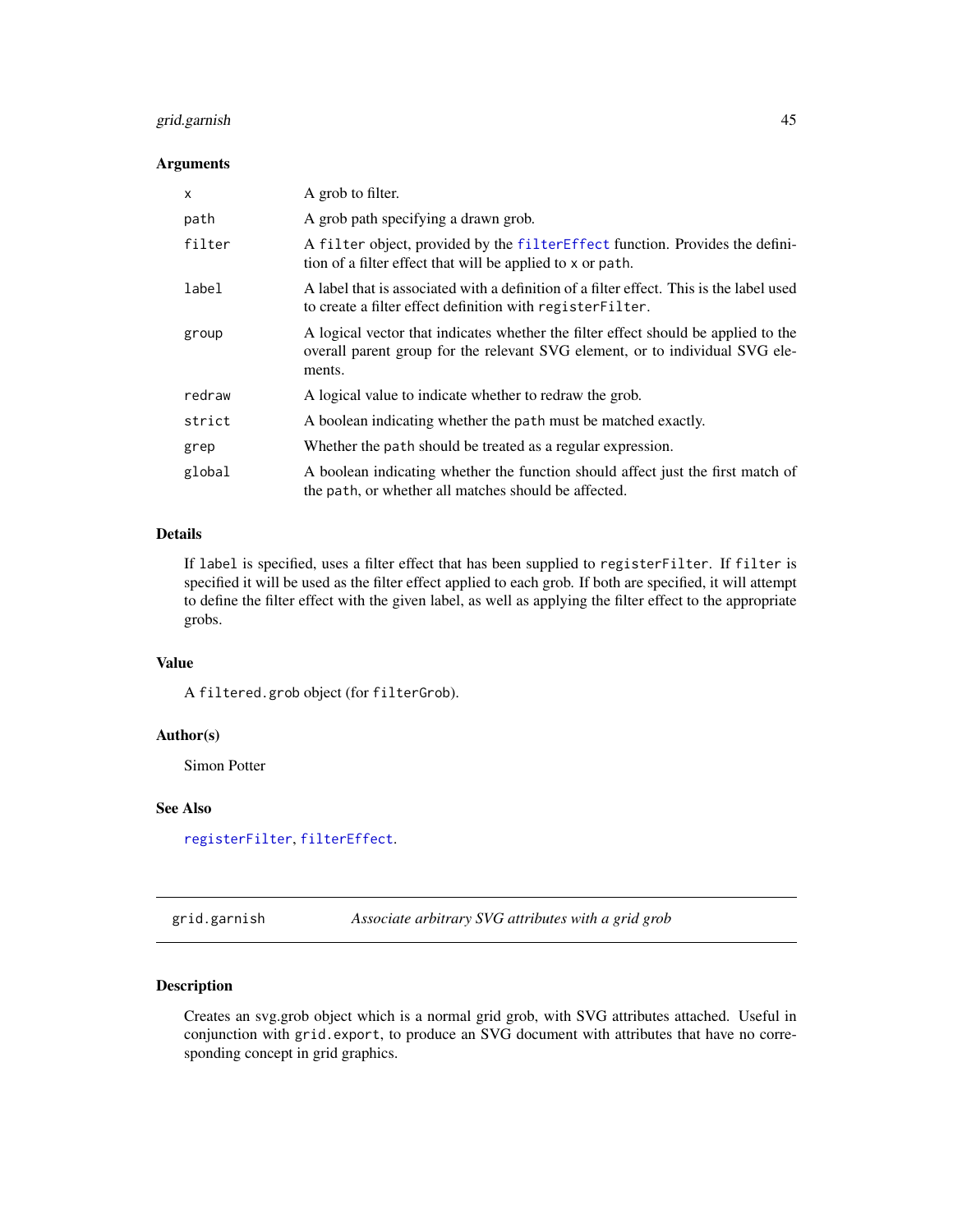#### <span id="page-45-0"></span>Usage

```
garnishGrob(x, ..., group=TRUE)
grid.garnish(path, ..., group=TRUE, redraw=FALSE,
            strict = FALSE, grep=FALSE, global=FALSE)
```
# Arguments

| x      | A grob.                                                                                                                                                        |
|--------|----------------------------------------------------------------------------------------------------------------------------------------------------------------|
| path   | A grob path specifying a drawn grob.                                                                                                                           |
| .      | Arbitrary SVG attribute settings.                                                                                                                              |
| group  | A logical indicating whether the SVG attributes should be attached to the overall<br>parent group for the relevant SVG element, or to individual SVG elements. |
| redraw | A logical value to indicate whether to redraw the grob.                                                                                                        |
| strict | A boolean indicating whether the path must be matched exactly.                                                                                                 |
| grep   | Whether the path should be treated as a regular expression.                                                                                                    |
| global | A boolean indicating whether the function should affect just the first match of<br>the path, or whether all matches should be affected.                        |

# Details

The SVG attribute settings can be vectors (in the case of garnishing individual SVG elements) or even named vectors (if you want precise control over which attribute value is apportioned to which individual SVG element).

# Value

A garnished.grob object.

# Author(s)

Paul Murrell

# See Also

[grid.export](#page-40-1)

<span id="page-45-1"></span>grid.gradientFill *Associate a gradient fill with a grid grob*

# Description

Creates a gradientFilled.grob object which is a normal grid grob, with a gradient fill used in place of a regular fill. Used in conjunction with registerGradientFill, to produce an SVG document containing graphical elements with gradient fills.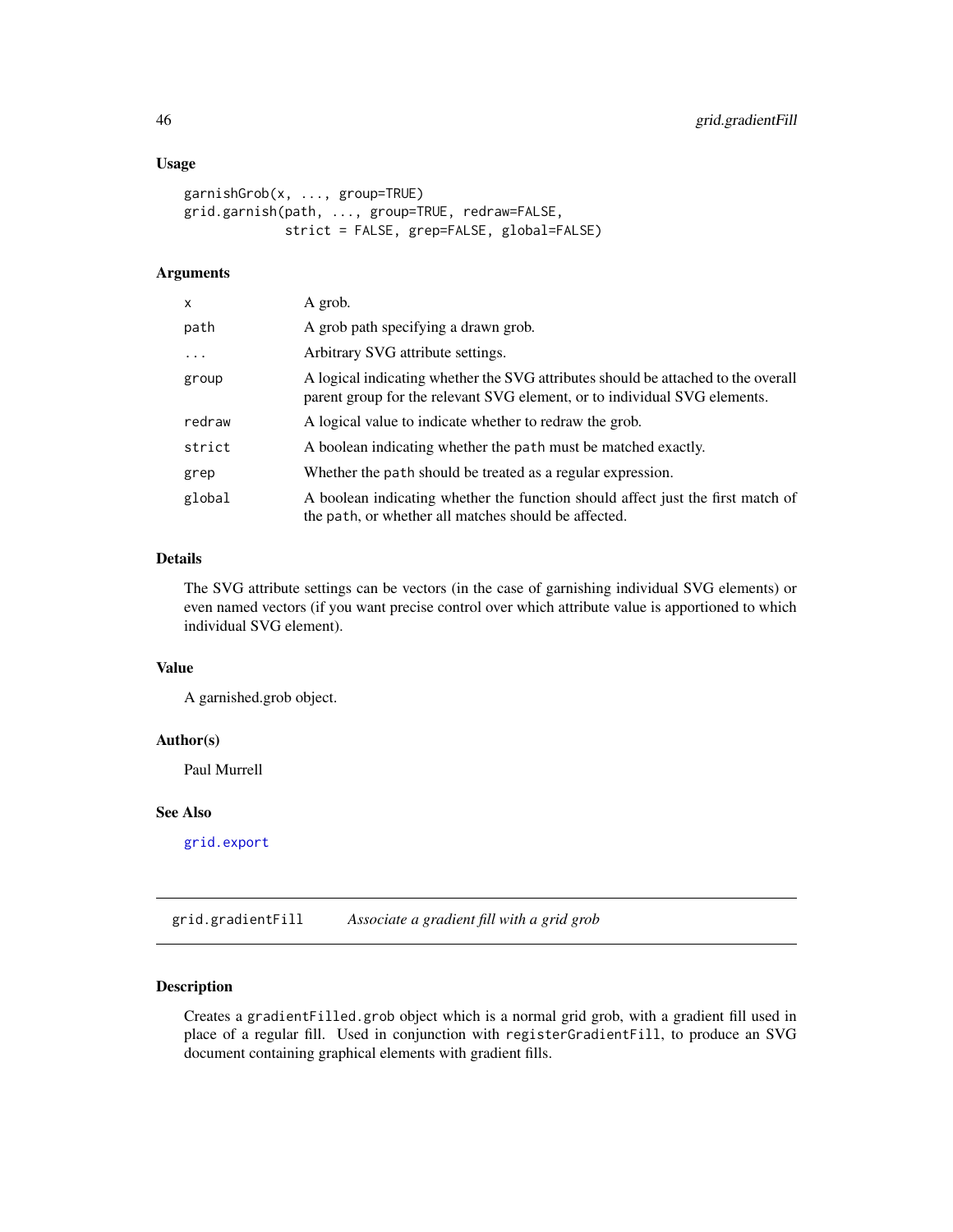# <span id="page-46-0"></span>grid.gradientFill 47

# Usage

```
grid.gradientFill(path, gradient = NULL, label = NULL,
                  alpha = 1, group = TRUE, redraw = FALSE,
                  strict = FALSE, grep = FALSE, global = FALSE)
gradientFillGrob(x, gradient = NULL, label = NULL,alpha = 1, group = TRUE)
```
# Arguments

| x        | A grob to add a pattern fill to.                                                                                                                                           |
|----------|----------------------------------------------------------------------------------------------------------------------------------------------------------------------------|
| path     | A grob path specifying a drawn grob.                                                                                                                                       |
| gradient | A gradient object, provided by the linearGradient and radialGradient<br>functions. Provides the definition of a gradient fill that will be applied to x or<br>path.        |
| label    | A label that is associated with a definition of a gradient fill. This is the label<br>used to create a gradient fill definition with registerGradientFill.                 |
| alpha    | The alpha channel for transparency. A value between 0 and 1.                                                                                                               |
| group    | A logical vector that indicates whether the gradient fill should be applied to<br>the overall parent group for the relevant SVG element, or to individual SVG<br>elements. |
| redraw   | A logical value to indicate whether to redraw the grob.                                                                                                                    |
| strict   | A boolean indicating whether the path must be matched exactly.                                                                                                             |
| grep     | Whether the path should be treated as a regular expression.                                                                                                                |
| global   | A boolean indicating whether the function should affect just the first match of<br>the path, or whether all matches should be affected.                                    |

# Details

If label is specified, uses a gradient that has been supplied to registerGradientFill. If gradient is specified it will be used as the gradient fill applied to each grob. If both are specified, it will attempt to define the gradient with the given label, as well as applying a gradient fill to the appropriate grobs.

# Value

A gradientFilled.grob object (for gradientFillGrob).

# Author(s)

Simon Potter

# See Also

[linearGradient](#page-34-1), [radialGradient](#page-34-1), [registerGradientFill](#page-34-2)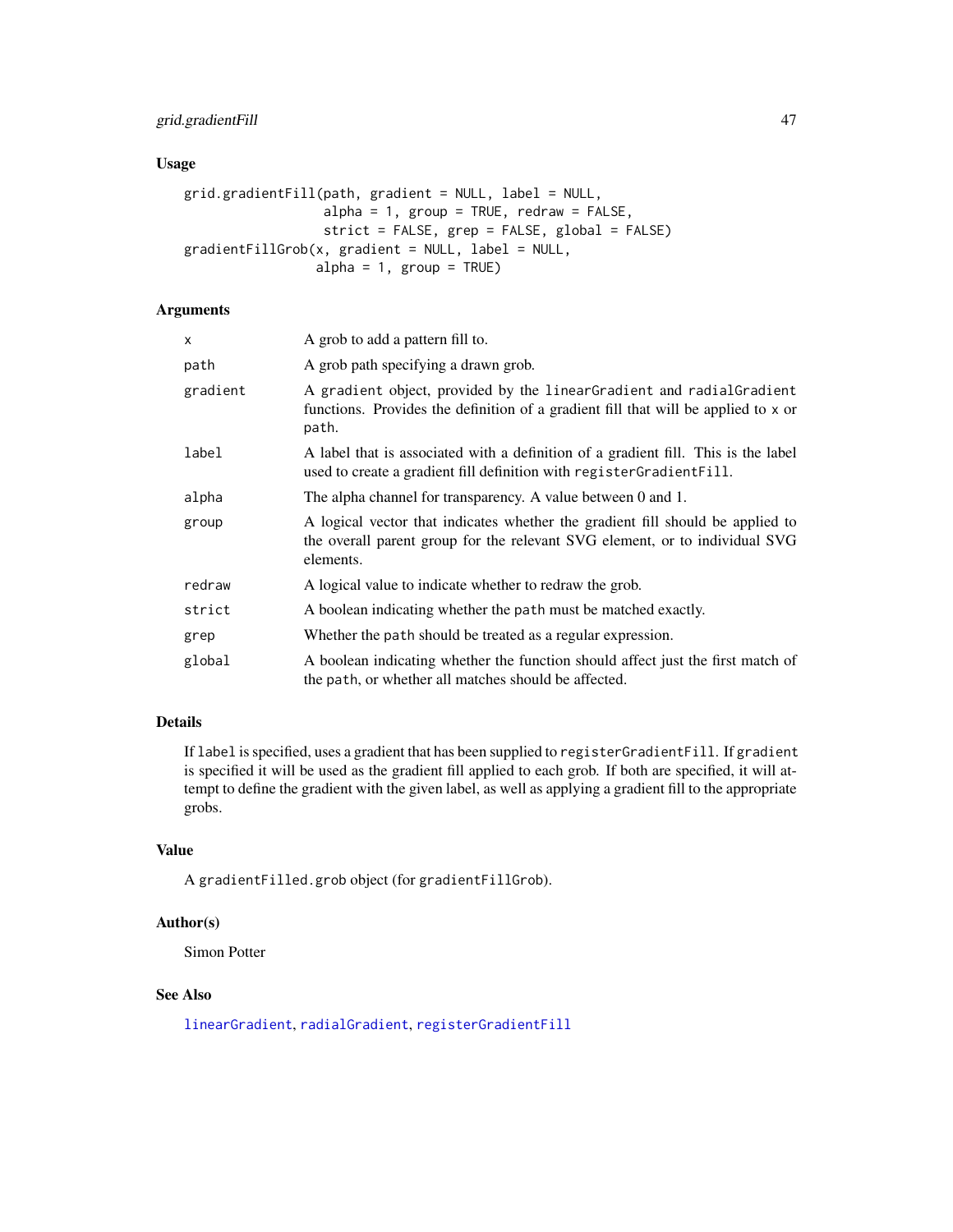<span id="page-47-1"></span><span id="page-47-0"></span>

Creates a linked.grob object which is a normal grid grob, with a hyperlink attached. Useful in conjunction with grid.export, to produce an SVG document with hyperlinked graphical elements.

#### Usage

```
grid.hyperlink(path, href, show=NULL, group=TRUE, redraw=FALSE,
               strict=FALSE, grep=FALSE, global=FALSE)
hyperlinkGrob(x, href, show=NULL, group=TRUE)
```
# Arguments

| X      | A grob to add a hyperlink to.                                                                                                                                                                                                                         |
|--------|-------------------------------------------------------------------------------------------------------------------------------------------------------------------------------------------------------------------------------------------------------|
| path   | A grob path specifying a drawn grob.                                                                                                                                                                                                                  |
| href   | A valid X link URI. Can be a vector of several links (see group argument below).                                                                                                                                                                      |
| show   | A character vector specifying how the link should be opened. NULL and ""<br>will avoid adding an attribute. The most common cases are to use "new" to<br>open a link in a new window/tab, or "replace" to open the link in the current<br>window/tab. |
| group  | A logical indicating whether the hyperlinks should be attached to the overall<br>parent group for the relevant SVG element, or to individual SVG elements.                                                                                            |
| redraw | A logical value to indicate whether to redraw the grob.                                                                                                                                                                                               |
| strict | A boolean indicating whether the path must be matched exactly.                                                                                                                                                                                        |
| grep   | Whether the path should be treated as a regular expression.                                                                                                                                                                                           |
| global | A boolean indicating whether the function should affect just the first match of<br>the path, or whether all matches should be affected.                                                                                                               |

# Value

A linked.grob object.

# Author(s)

Paul Murrell

# See Also

[grid.export](#page-40-1)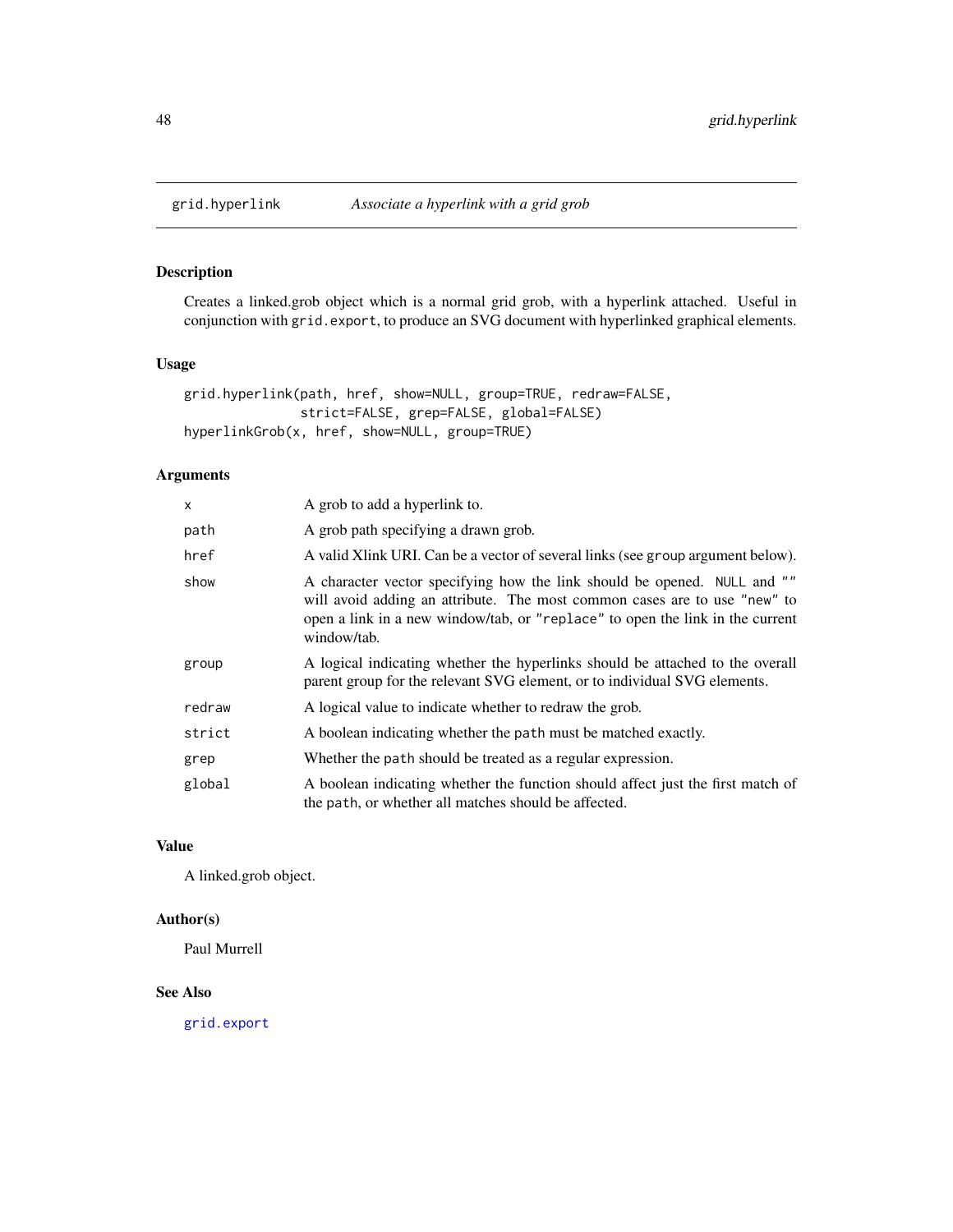<span id="page-48-1"></span><span id="page-48-0"></span>

Creates a masked.grob object which is a normal grid grob, with an opacity mask applied to it. Used in conjunction with registerMask, to produce an SVG document containing graphical elements with masked content.

#### Usage

```
grid.mask(path, mask = NULL, label = NULL, group = TRUE, redraw = FALSE,
         strict = FALSE, grep = FALSE, global = FALSE)
maskGrob(x, mask = NULL, label = NULL, group = TRUE)
```
#### Arguments

| X      | A grob to mask.                                                                                                                                                           |
|--------|---------------------------------------------------------------------------------------------------------------------------------------------------------------------------|
| path   | A grob path specifying a drawn grob.                                                                                                                                      |
| mask   | A mask object, provided by the mask function. Provides the definition of an<br>opacity mask that will be applied to x or path.                                            |
| label  | A label that is associated with a definition of an opacity mask. This is the label<br>used to create an opacity mask definition with register Mask.                       |
| group  | A logical vector that indicates whether the opacity mask should be applied to<br>the overall parent group for the relevant SVG element, or to individual SVG<br>elements. |
| redraw | A logical value to indicate whether to redraw the grob.                                                                                                                   |
| strict | A boolean indicating whether the path must be matched exactly.                                                                                                            |
| grep   | Whether the path should be treated as a regular expression.                                                                                                               |
| global | A boolean indicating whether the function should affect just the first match of<br>the path, or whether all matches should be affected.                                   |

#### Details

If label is specified, uses a mask that has been supplied to registerMask. If mask is specified it will be used as the opacity mask applied to each grob. If both are specified, it will attempt to define the opacity mask with the given label, as well as applying the mask to the appropriate grobs.

# Value

A masked.grob object (for maskGrob).

#### Author(s)

Simon Potter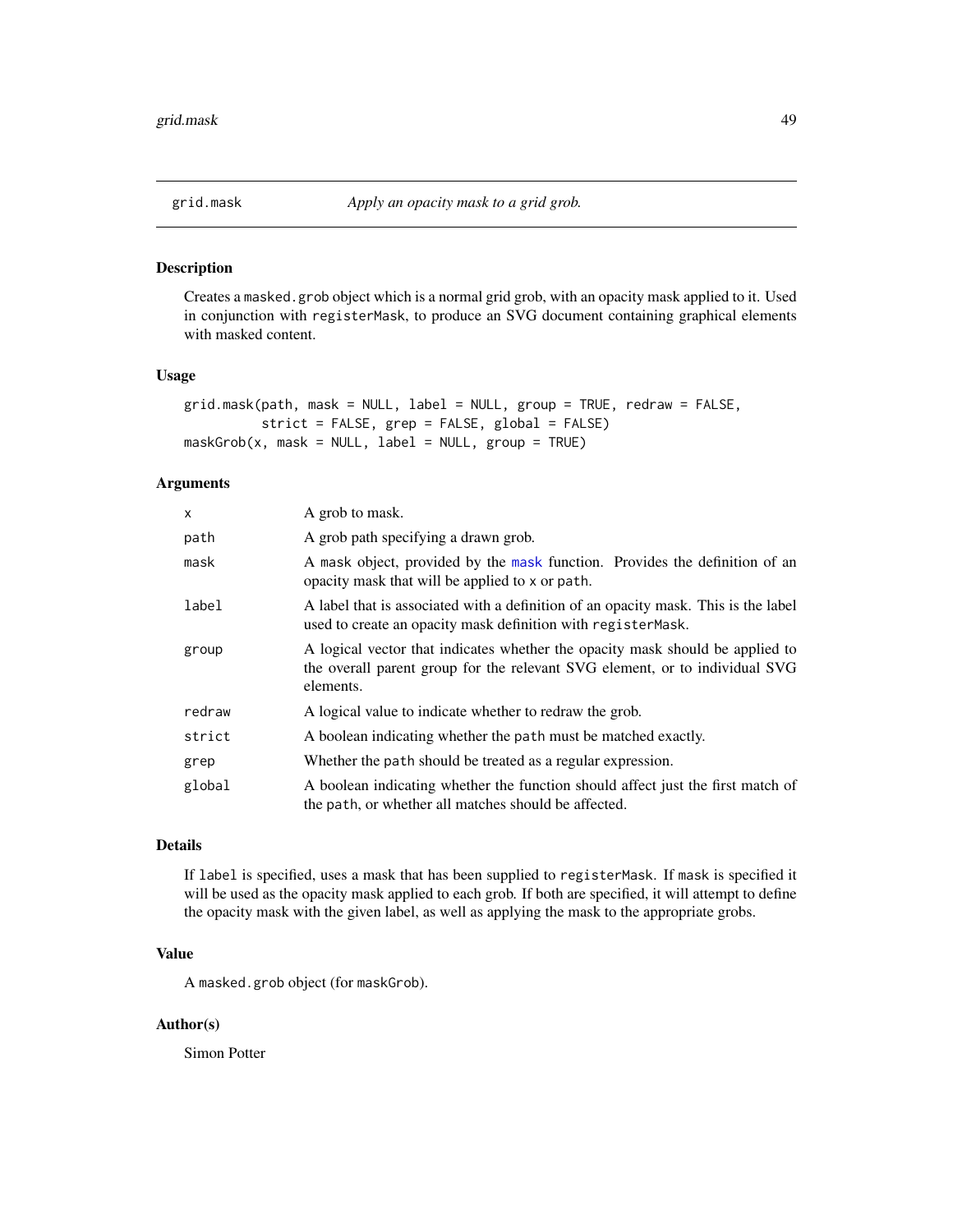# <span id="page-49-0"></span>See Also

[registerMask](#page-56-1), [mask](#page-56-1), [pushMask](#page-62-1).

<span id="page-49-1"></span>grid.patternFill *Associate a pattern fill with a grid grob*

# Description

Creates a patternFilled.grob object which is a normal grid grob, with a pattern fill used in place of a regular fill. Used in conjunction with registerPatternFill, to produce an SVG document containing graphical elements with pattern fills.

#### Usage

```
grid.patternFill(path, pattern = NULL, label = NULL,
                 alpha = 1, group = TRUE, redraw = FALSE,
                 strict = FALSE, grep = FALSE, global = FALSE)
patternFillGrob(x, pattern = NULL, label = NULL,
                alpha = 1, group = TRUE)
```
#### Arguments

| x       | A grob to add a pattern fill to.                                                                                                                                            |
|---------|-----------------------------------------------------------------------------------------------------------------------------------------------------------------------------|
| pattern | A pattern object, provided by the pattern function. Provides the definition of<br>a pattern fill that will be applied to x or path.                                         |
| label   | A label that is associated with a definition of a pattern fill. This is the label used<br>to create a pattern fill definition with registerPatternFill.                     |
| path    | A grob path specifying a drawn grob.                                                                                                                                        |
| alpha   | The alpha channel for transparency. A value between 0 and 1.                                                                                                                |
| group   | A logical vector that indicates whether the pattern fill should be applied to the<br>overall parent group for the relevant SVG element, or to individual SVG ele-<br>ments. |
| redraw  | A logical value to indicate whether to redraw the grob.                                                                                                                     |
| strict  | A boolean indicating whether the path must be matched exactly.                                                                                                              |
| grep    | Whether the path should be treated as a regular expression.                                                                                                                 |
| global  | A boolean indicating whether the function should affect just the first match of<br>the path, or whether all matches should be affected.                                     |

# Details

If label is specified, uses a pattern that has been supplied to [registerPatternFill](#page-58-1). If pattern is specified it will be used as the fill pattern applied to each grob. If both are specified, it will attempt to define the pattern with the given label, as well as applying a pattern fill to the appropriate grobs.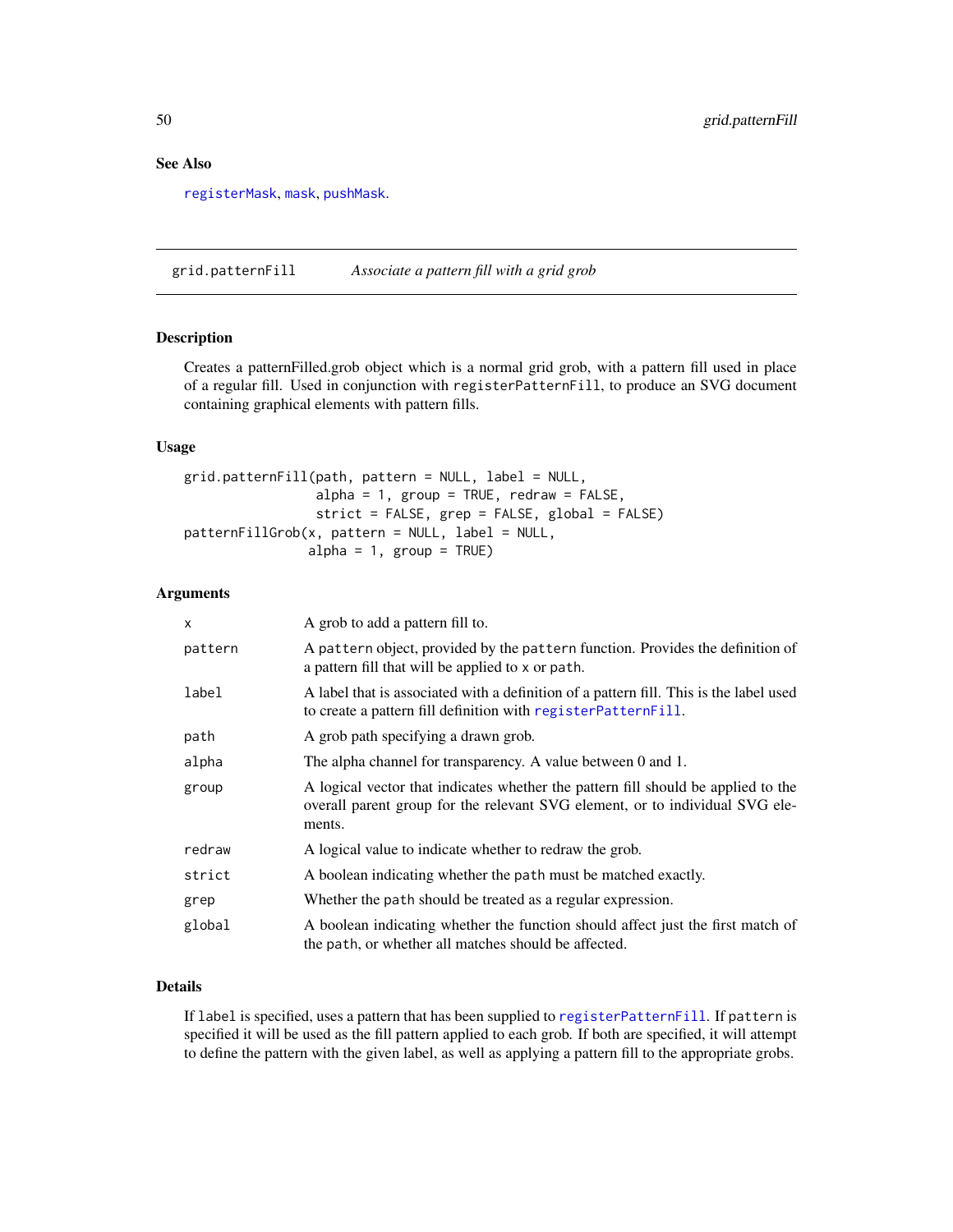# <span id="page-50-0"></span>grid.script 51

# Value

A patternFilled.grob object (for patternFillGrob).

# Author(s)

Simon Potter

# See Also

[registerPatternFill](#page-58-1)

grid.script *Create a grid grob containing an SVG script*

# Description

Creates a script object which is a normal grid grob containing an SVG script. Useful in conjunction with grid.export, to produce an SVG document with script elements.

#### Usage

```
scriptGrob(script=NULL, filename=NULL, type="application/ecmascript",
           inline=FALSE, name=NULL)
grid.script(...)
```
# Arguments

| script   | A character value specifying script code.                                                                   |
|----------|-------------------------------------------------------------------------------------------------------------|
| filename | The name of a file that contains script code.                                                               |
| type     | The type of the script code.                                                                                |
| inline   | A logical specifying whether the script code from the file should be included<br>inline or just referenced. |
| name     | A character value giving a name for the grob.                                                               |
| $\cdots$ | Arguments to be passed into scriptGrob.                                                                     |

#### Value

A script.grob object.

# Author(s)

Paul Murrell

# See Also

[grid.export](#page-40-1)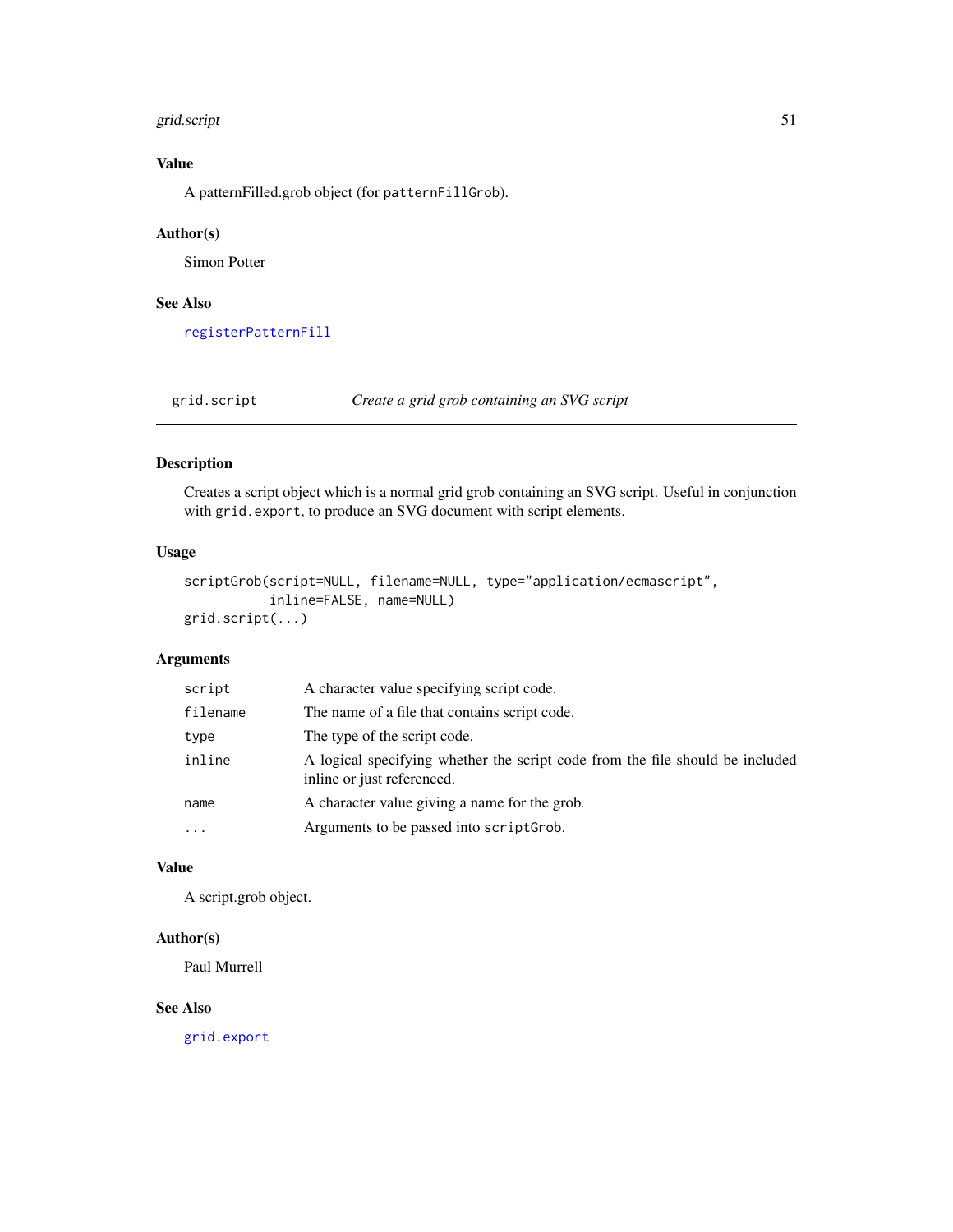<span id="page-51-1"></span><span id="page-51-0"></span>

Provides a convenient and familiar graphics device interface for the gridSVG package.

# Usage

```
gridsvg(name = "Rplots.svg",
       exportCoords = c("none", "inline", "file"),
       exportMappings = c("none", "inline", "file"),
       exportJS = c("none", "inline", "file"),
       res = NULL,
       prefix = "",addClasses = FALSE,
       index = TRUE,htmlWrapper = FALSE,
       usePaths = c("vpPaths", "gPaths", "none", "both"),
       uniqueNames = TRUE,
       annotate = TRUE,
       progress = FALSE,
       compression = 0,
       strict = TRUE,
       rootAttrs = NULL,
       xmldec1 = xmlDec1(), ...)dev.off(which = dev.cur())
```
#### Arguments

|          | name, exportCoords, exportMappings, exportJS, res, prefix, addClasses, indent, htmlWrapper, usePaths, un           |
|----------|--------------------------------------------------------------------------------------------------------------------|
|          | These parameters are passed onto grid.export.                                                                      |
| $\cdots$ | Further parameters that are passed onto a NULL pdf graphics device. Useful<br>parameters include width and height. |
| which    | An integer specifying a device number.                                                                             |

#### Details

These functions provide a more familiar and perhaps convenient interface to gridSVG than [grid.export](#page-40-1). It uses a PDF device as drawing occurs, but when the device needs to be written out (via dev.off) then it will save an SVG image instead.

When a grid display list is not in use, or any device other than the gridsvg device is used, the behaviour of dev.off is the same as [dev.off](#page-51-1) from the grDevices package.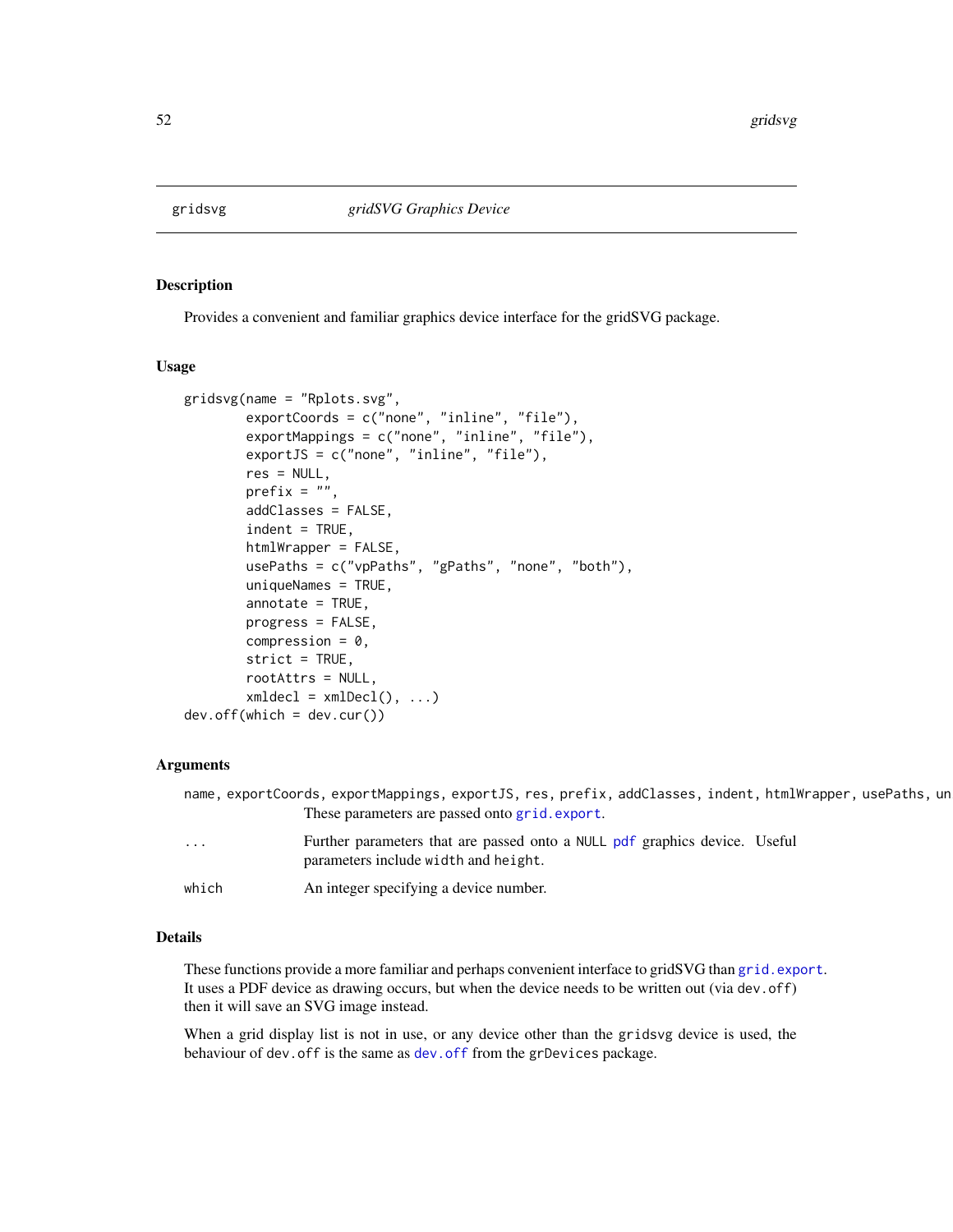# <span id="page-52-0"></span>gridSVG.newpage 53

# Value

gridsvg returns nothing.

dev.off will return in the same manner as [grid.export](#page-40-1). A list is always returned, but invisibly when an invalid filename is given.

#### Author(s)

Simon Potter

# See Also

[pdf](#page-0-0) and [grid.export](#page-40-1).

gridSVG.newpage *Move to a New Page on a gridSVG Device*

# Description

This function erases the current device or moves to a new page. In addition, it clears any definitions of referenced content defined by gridSVG.

#### Usage

gridSVG.newpage(wipeRefs = TRUE, recording = TRUE)

#### Arguments

| wipeRefs  | A logical value that determines whether referenced content should be deleted.                             |
|-----------|-----------------------------------------------------------------------------------------------------------|
| recording | A logical value to indicate whether the new-page operation should be saved onto<br>the Grid display list. |

#### Details

When creating a gridSVG image, it is possible to create referenced content. An example is pattern fills. This function should be used in order to remove the definitions of referenced content.

# Value

None.

# Author(s)

Simon Potter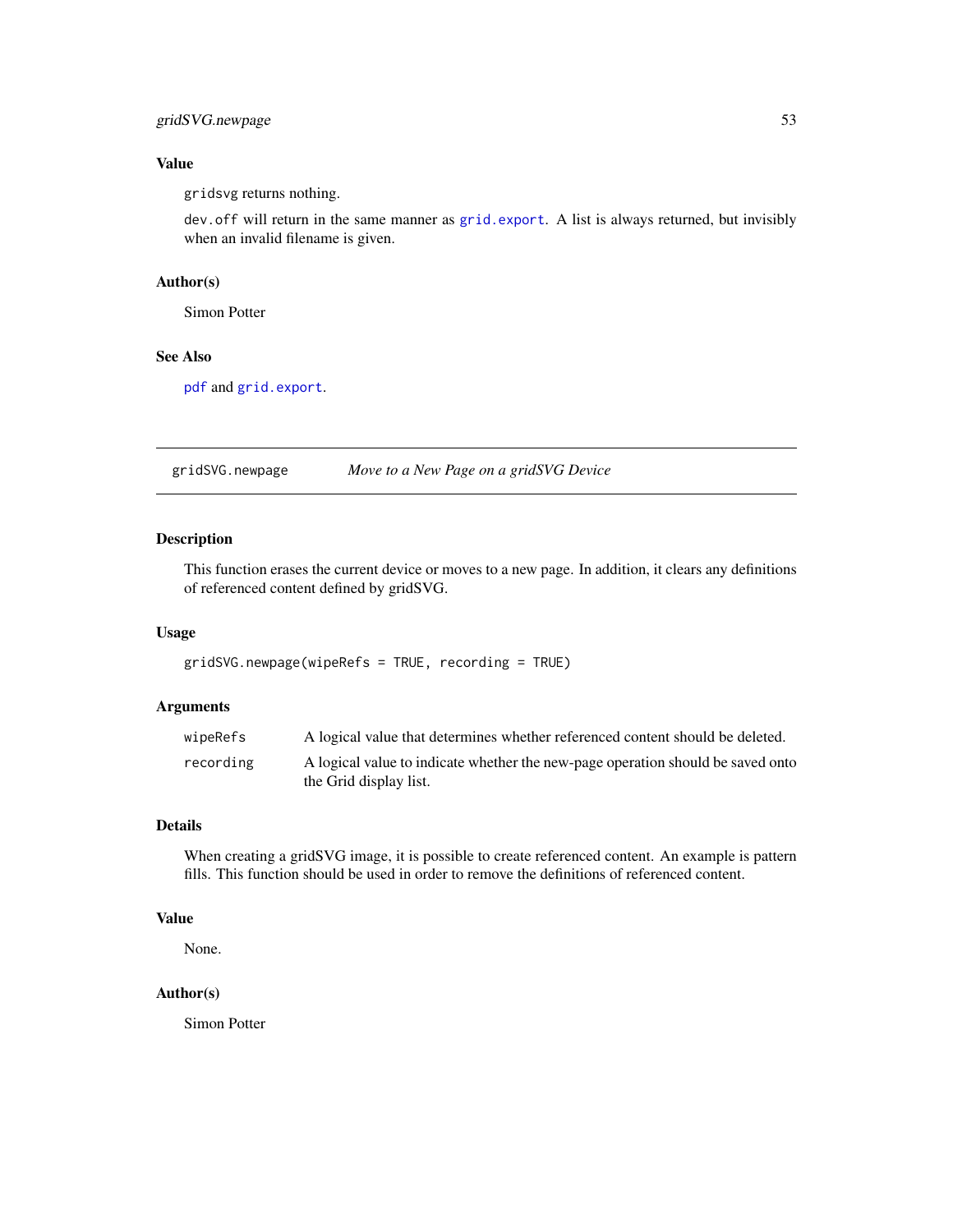<span id="page-53-0"></span>

This function is used to make calls to a device to draw a grob. It is generic so new grob classes can write their own methods.

# Usage

grobToDev(x, dev)

#### Arguments

x A grob. dev A graphics device.

# Details

This function is not called directly by the user. It is exposed so that new grob classes can easily write their own methods which call existing methods for standard grobs.

The difference between this function and primToDev() is that this one takes care of setting up coordinate systems based on the grid viewports so that SVG output is positioned correctly, then it calls primToDev() to produce the actual SVG elements.

### Author(s)

Paul Murrell

Import Coordinate JS *Importing JavaScript coordinate information.*

# Description

This function reads in a JavaScript file and transforms it into JSON text. This text is then transformed into a list that can be used in conjunction with [gridSVGCoords](#page-6-1).

# Usage

```
readCoordsJS(filename)
```
#### Arguments

filename A character vector that represents a file name. This file should be a JavaScript file containing coordinate information produced by [grid.export](#page-40-1).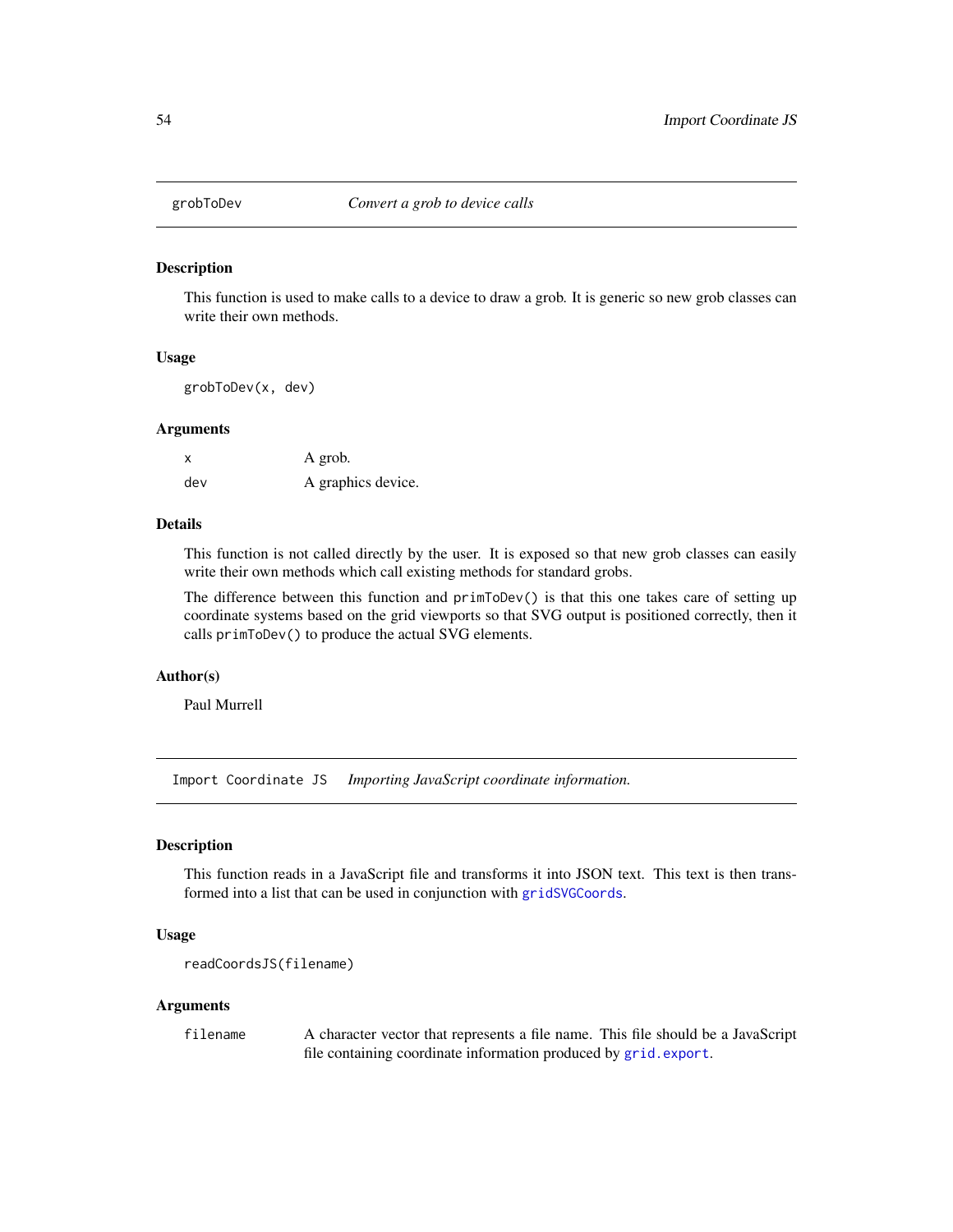# <span id="page-54-0"></span>Details

In order to use the [fromJSON](#page-0-0) function to parse JSON text, the JavaScript file produced by [grid.export](#page-40-1) needs to be transformed. It needs to transform from being an assignment of an object literal to simply the object literal itself.

This function performs that task by producing a valid JSON string ready for parsing by [fromJSON](#page-0-0). It then returns the parsed list.

# Value

A list of coordinate information.

#### Author(s)

Simon Potter

Import Mappings JS *Importing JavaScript mapping information.*

#### Description

This function reads in a JavaScript file and transforms it into JSON text. This text is then transformed into a list that can be used in conjunction with [gridSVGMappings](#page-55-1).

#### Usage

```
readMappingsJS(filename)
```
#### Arguments

filename A character vector that represents a file name. This file should be a JavaScript file containing mapping information produced by [grid.export](#page-40-1).

# Details

In order to use the [fromJSON](#page-0-0) function to parse JSON text, the JavaScript file produced by [grid.export](#page-40-1) needs to be transformed. It needs to transform from being an assignment of an object literal to simply the object literal itself.

This function performs that task by producing a valid JSON string ready for parsing by [fromJSON](#page-0-0). It then returns the parsed list.

# Value

A list of mapping information.

#### Author(s)

Simon Potter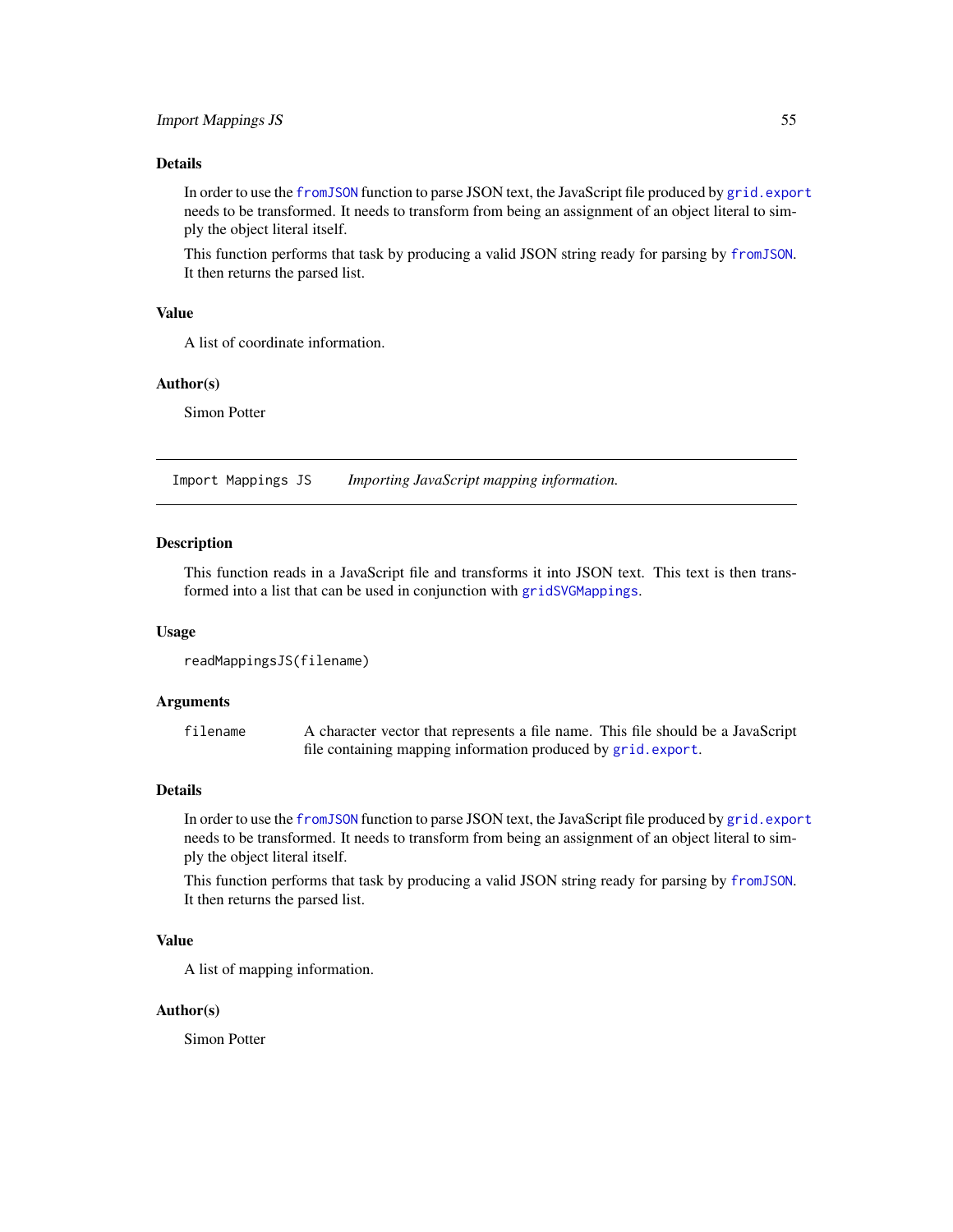<span id="page-55-0"></span>listSVGDefinitions *List All Reference Definitions*

# Description

Returns a listing of the labels given to reference definitions.

#### Usage

```
listSVGDefinitions(print = TRUE)
```
# Arguments

print If TRUE, prints the listing of reference definitions.

#### Details

When definitions of referenced content are stored in gridSVG via any of the register\* functions (e.g. [registerPatternFill](#page-58-1)), we can use this function to show us all of the labels given when content is registered.

#### Value

A data frame, returned invisibly.

#### Author(s)

Simon Potter

Mapping Names to IDs *Mapping Viewport, Grob and Reference Names to SVG IDs*

#### <span id="page-55-1"></span>Description

This function is both a getter and a setter function for mapping information imported from a plot unknown to the current R session.

# Usage

```
gridSVGMappings(newmappings = NULL)
```
#### Arguments

newmappings A named list mapping information, produced by [grid.export](#page-40-1).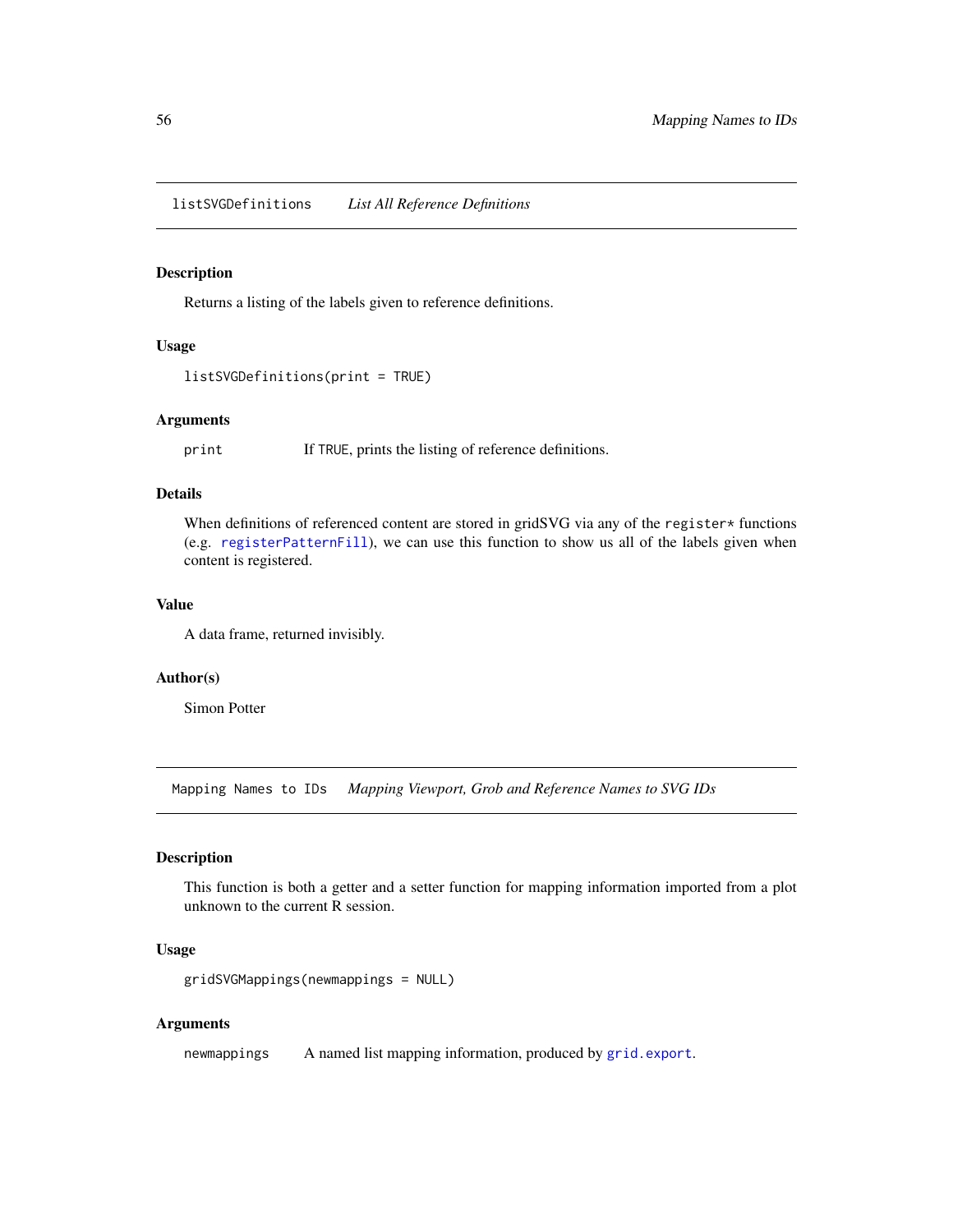#### <span id="page-56-0"></span>**Opacity Masks** 57

#### Details

In order to generate unique names for SVG IDs, gridSVG output will not produce the same names as are visible on the grid display list. This function will store and return mapping information. This is information on how names have been translated from their original grob/viewport names to their SVG IDs.

Mapping information is stored as a list with 4 components, viewport mapping information, grob mapping information, reference mapping information and the ID separator used at the time of exporting.

Viewport, grob, and reference mapping information is stored as the name of the object, paired with a vector of suffixes associated with these names. When combined with the ID separator, we can construct the SVG IDs that have been applied, given each name. Use [getSVGMappings](#page-63-2) to do this.

#### Value

If newmappings is NULL, then we get back a named list representing name mapping information.

If we pass the named list representing mapping information into the function, we get no output.

#### Author(s)

Simon Potter

Opacity Masks *Create the definition of an opacity mask.*

# <span id="page-56-1"></span>Description

A feature of SVG is that elements can have an opacity mask applied to it. An opacity mask is an image that, for various levels of opacity, makes the object that is being masked inherit the same levels of opacity. The purpose of these functions is to define an opacity mask that will be applied until the current viewport (or context, see [popContext](#page-59-1)) is popped. Alternatively it can also be applied to grobs.

#### Usage

```
mask(grob,
     x = unit(0.5, "npc"), y = unit(0.5, "npc"),width = unit(1, "npc"), height = unit(1, "npc"),
     default.units = "npc",
     just = "centre", hjust = NULL, vjust = NULL)
registerMask(label, mask = NULL, ...)
```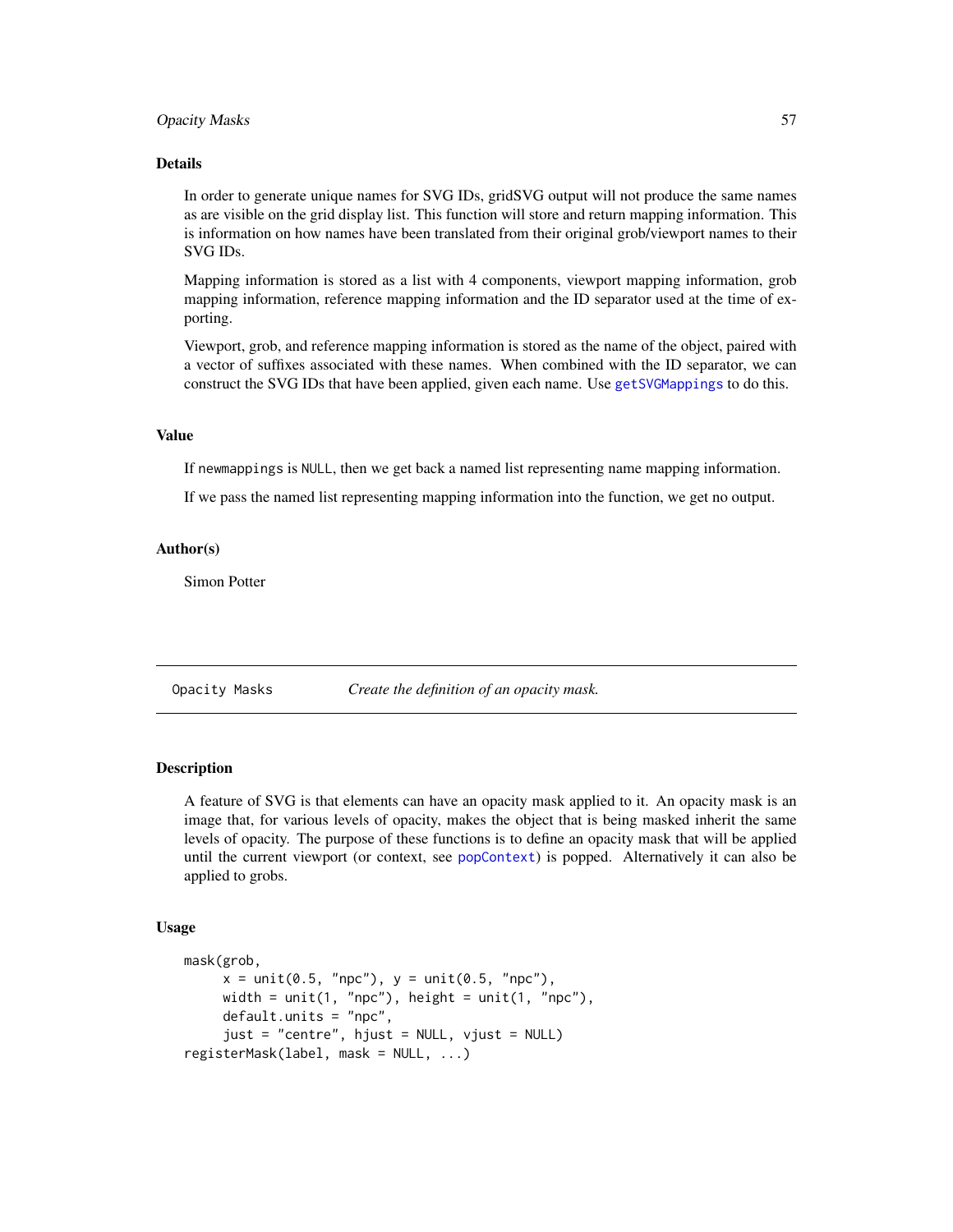#### <span id="page-57-0"></span>Arguments

| grob          | A grob or gTree that will be drawn as the opacity mask.                                                                                                                                                                                                                                                                                                                          |
|---------------|----------------------------------------------------------------------------------------------------------------------------------------------------------------------------------------------------------------------------------------------------------------------------------------------------------------------------------------------------------------------------------|
| X             | A numeric vector or unit object specifying x-location.                                                                                                                                                                                                                                                                                                                           |
| у             | A numeric vector or unit object specifying y-location.                                                                                                                                                                                                                                                                                                                           |
| width         | A numeric vector or unit object specifying width.                                                                                                                                                                                                                                                                                                                                |
| height        | A numeric vector or unit object specifying height.                                                                                                                                                                                                                                                                                                                               |
| default.units | A string indicating the default units to use if x, y, width, or height are only<br>given as numeric vectors.                                                                                                                                                                                                                                                                     |
| just          | The justification of the pattern relative to its $(x, y)$ location. If there are two<br>values, the first value specifies horizontal justification and the second value<br>specifies vertical justification. Possible string values are: "left", "right",<br>"centre", "center", "bottom", and "top". For numeric values, 0 means left<br>alignment and 1 means right alignment. |
| hjust         | A numeric vector specifying horizontal justification. If specified, overrides the<br>just setting.                                                                                                                                                                                                                                                                               |
| vjust         | A numeric vector specifying vertical justification. If specified, overrides the<br>just setting.                                                                                                                                                                                                                                                                                 |
| label         | A character identifier that will be used to reference this definition.                                                                                                                                                                                                                                                                                                           |
| mask          | A mask object that defines the mask.                                                                                                                                                                                                                                                                                                                                             |
| $\ddots$      | Arguments to be given to mask.                                                                                                                                                                                                                                                                                                                                                   |
|               |                                                                                                                                                                                                                                                                                                                                                                                  |

# Details

When registering the mask, the rectangular region that the mask applies to will become fixed.

When referring to an opacity mask, the masked content will be opaque at the same coordinates that the mask is opaque. The same applies when there is any level of transparency, as any transparency in the mask will also apply in the same corresponding region of the masked object.

The mask's opacity is defined as being the level of luminance present in the mask. This means anything black is fully transparent, while anything white is completely opaque. The background is assumed to be black (i.e. fully transparent). The alpha value in a mask will still be used, but its effect is combined with the computed opacity from the luminance of the mask.

By using an opacity mask it is possible to have a grob with non-uniform opacity. In other words, rather than specifying an opacity via [gpar](#page-0-0)'s alpha parameter, which is uniform across the grob, we can define varying opacities on a grob via an opacity mask.

The x, y, width, height parameters determine the location and dimensions of the area to apply the mask to. This means we can apply a mask to any rectangular region, relative to the viewport in which it is defined (via registerMask).

# Value

For mask, a mask object.

#### Author(s)

Simon Potter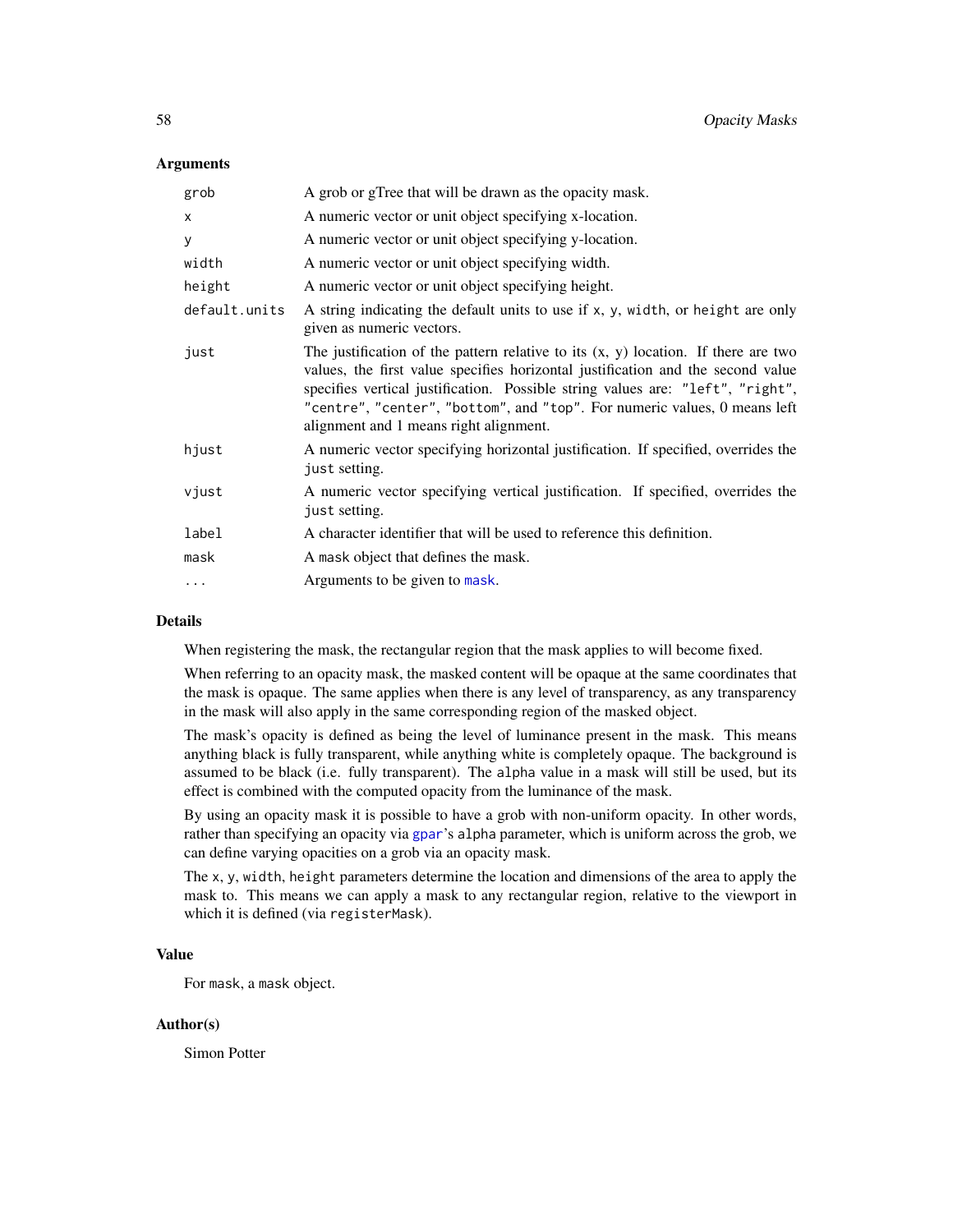#### <span id="page-58-0"></span>Pattern Fills 59

# See Also

[grid.mask](#page-48-1), [pushMask](#page-62-1), [popContext](#page-59-1).

Pattern Fills *Create a definition of a fill pattern.*

# <span id="page-58-1"></span>Description

A feature of SVG is that elements can be filled with a pattern that is defined somewhere in the document. The purpose of these functions is to create the definition of a fill pattern so that it can be referred to by grobs drawn by gridSVG.

# Usage

```
pattern(grob,
        x = unit(0, "npc"), y = unit(0, "npc"),width = unit(0.1, 'npc"), height = unit(0.1, 'npc"),
        default.units = "npc",
        just = "centre", hjust = NULL, vjust = NULL,
        dev.width = 7, dev.height = 7)
registerPatternFill(label, pattern = NULL, ...)
registerPatternFillRef(label, refLabel, pattern = NULL, ...)
```

| label    | A character identifier for the definition.                                                                                                                                                                                                                                                                                                                                       |
|----------|----------------------------------------------------------------------------------------------------------------------------------------------------------------------------------------------------------------------------------------------------------------------------------------------------------------------------------------------------------------------------------|
| refLabel | A character identifier referring to an existing pattern definition that has been<br>created by registerPatternFill.                                                                                                                                                                                                                                                              |
| pattern  | A pattern object created by pattern.                                                                                                                                                                                                                                                                                                                                             |
| grob     | A grid grob or tree of grobs.                                                                                                                                                                                                                                                                                                                                                    |
| X        | A numeric vector or unit object specifying x-location.                                                                                                                                                                                                                                                                                                                           |
| У        | A numeric vector or unit object specifying y-location.                                                                                                                                                                                                                                                                                                                           |
| width    | A numeric vector or unit object specifying width.                                                                                                                                                                                                                                                                                                                                |
| height   | A numeric vector or unit object specifying height.                                                                                                                                                                                                                                                                                                                               |
| just     | The justification of the pattern relative to its $(x, y)$ location. If there are two<br>values, the first value specifies horizontal justification and the second value<br>specifies vertical justification. Possible string values are: "left", "right",<br>"centre", "center", "bottom", and "top". For numeric values, 0 means left<br>alignment and 1 means right alignment. |
| hjust    | A numeric vector specifying horizontal justification. If specified, overrides the<br>just setting.                                                                                                                                                                                                                                                                               |
| vjust    | A numeric vector specifying vertical justification. If specified, overrides the<br>just setting.                                                                                                                                                                                                                                                                                 |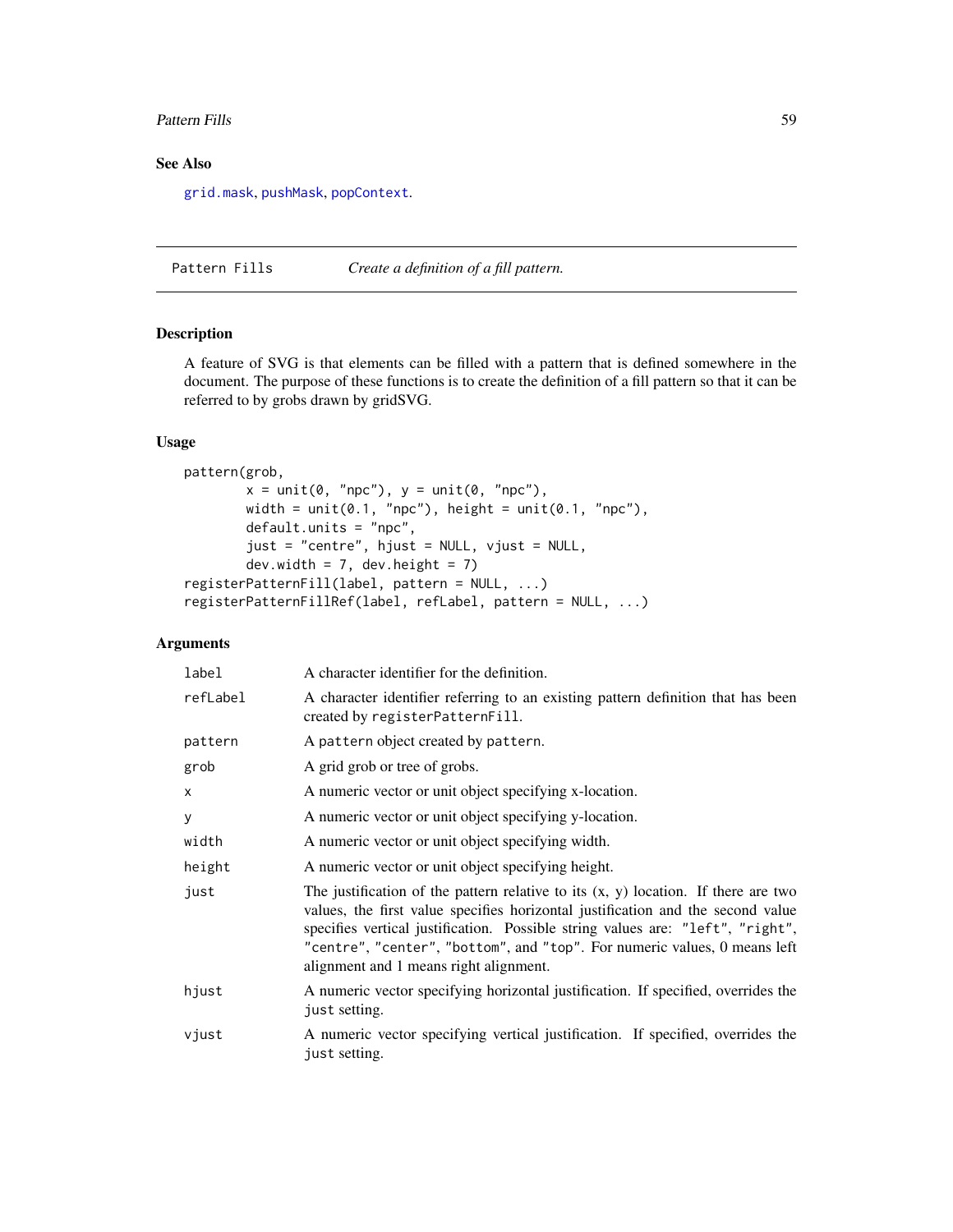<span id="page-59-0"></span>

|                       | default units A string indicating the default units to use if $x$ , $y$ , width, or height are only |
|-----------------------|-----------------------------------------------------------------------------------------------------|
|                       | given as numeric vectors.                                                                           |
| dev.width, dev.height |                                                                                                     |
|                       | The width and height of the fill pattern's graphics region in inches. The default<br>values are 7.  |
| .                     | Arguments to be be passed onto pattern.                                                             |

# Details

The pattern fill is drawn off-screen on a new device. The size of this device is determined by dev.width and dev.height. The grob and vp that have been given are then drawn within this device. This is relevant for determining what the pattern definition looks like.

The previous arguments do not determine the size of the pattern as it is being used (i.e. how big each "tile" is). This is set by the x, y, width, height arguments. The values of these arguments are relative to the current viewport as this function is being called. From then on, the definition of the location and size of the pattern are fixed.

In summary, the pattern function defines what a pattern looks like, along with how big each tile is (and its position).

To avoid repetition of pattern definitions, use registerPatternFillRef to reuse an existing pattern definition (referred to by refLabel). This means that a pattern "tile" can now be reused, repositioned and rescaled without having to describe how it needs to be drawn.

In general use, first create a pattern object, then either give a label to the definition (for grobs to use), or alternatively simply pass on the pattern object to [grid.patternFill](#page-49-1).

#### Value

A pattern object for pattern, none otherwise.

#### Author(s)

Simon Potter

#### See Also

[grid.patternFill](#page-49-1)

<span id="page-59-1"></span>popContext *Leaving A Modified Viewport Context*

#### Description

A modified viewport context is where the appearance of grobs is no longer determined solely by the grob itself and the viewport into which they're drawn. This can occur when applying clipping paths and opacity masks, which modify the appearance of anything drawn after they have been applied. This function should be used when attempting to stop the effect of a modified viewport context (e.g. to stop clipping to paths).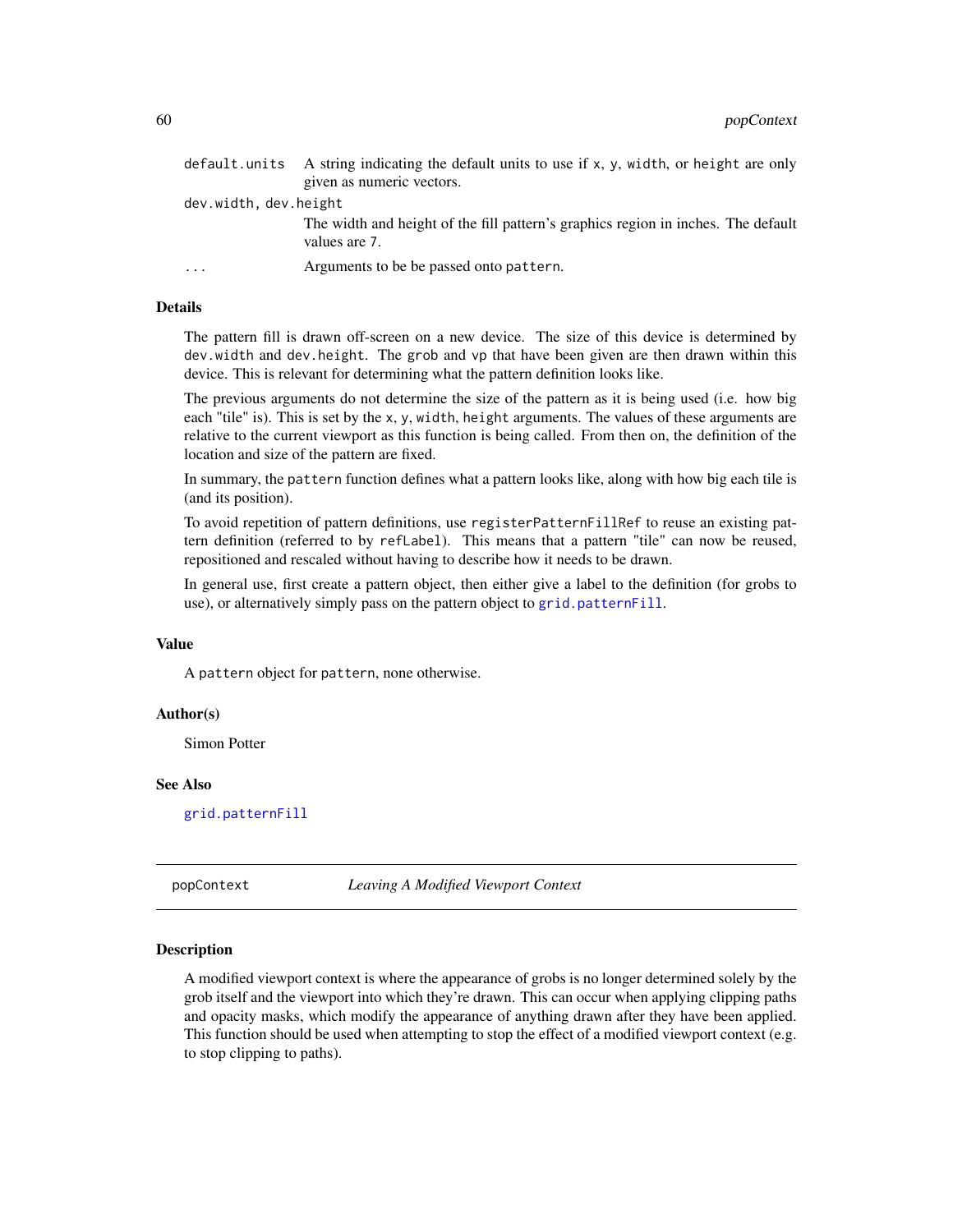# <span id="page-60-0"></span>primToDev 61

#### Usage

 $popContext(n = 1)$ 

#### Arguments

n The number of contexts to pop. A warning will be given when n is greater than the number that has been applied.

# Details

Popping a context can produce a warning. In this case it is recommended that the context "pushing" and "popping" be revised to have matching pairs of pushes and pops.

# Value

None.

#### Author(s)

Simon Potter

# See Also

[grid.clipPath](#page-37-1) and [grid.mask](#page-48-1)

primToDev *Convert a grob to device calls*

#### Description

This function is used to make calls to a device to draw a grob. It is generic so new grob classes can write their own methods.

#### Usage

primToDev(x, dev)

# Arguments

|     | A grob.            |
|-----|--------------------|
| dev | A graphics device. |

# Details

This function is not called directly by the user. It is exposed so that new grob classes can easily write their own methods which call existing methods for standard grobs.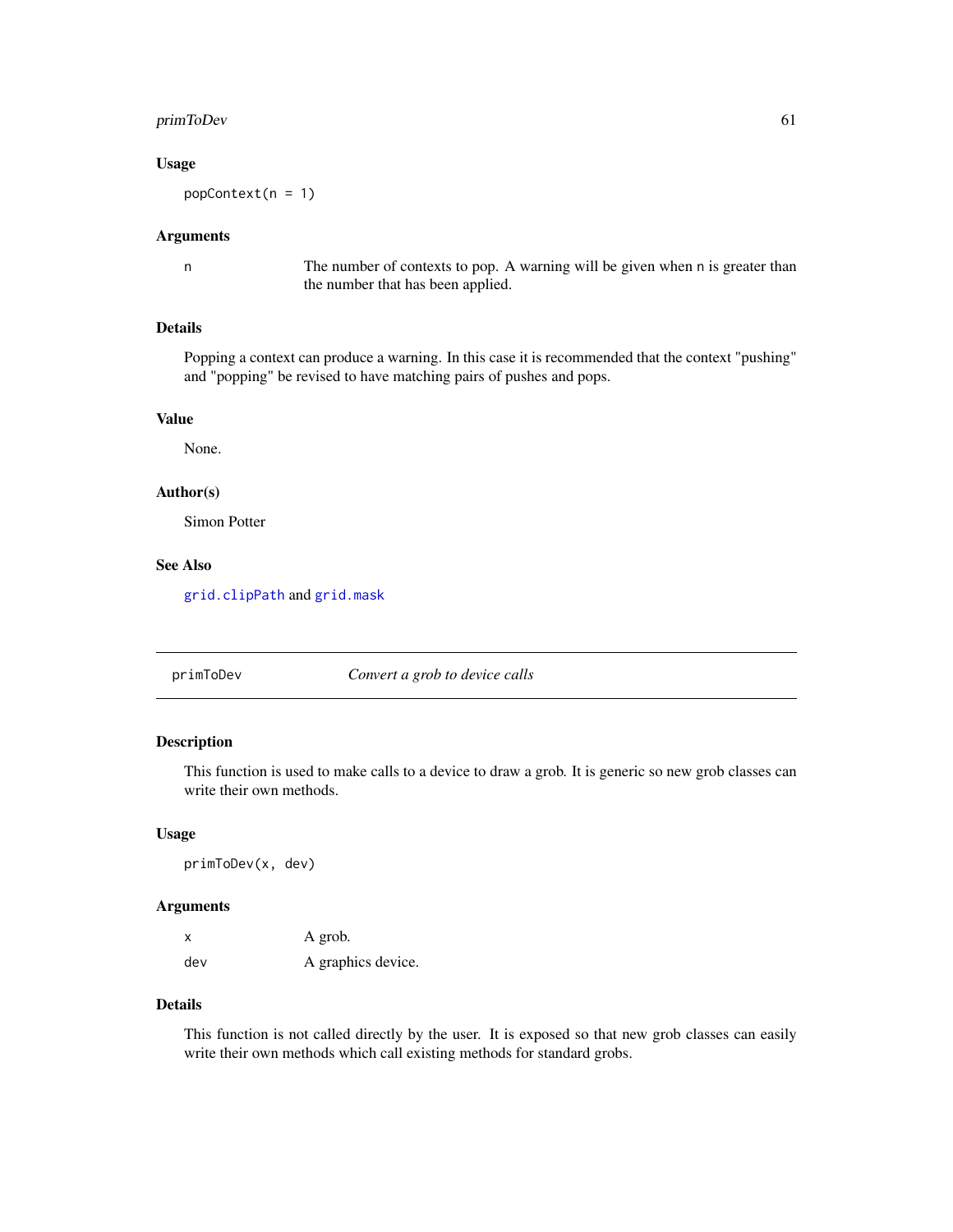#### Author(s)

Paul Murrell

<span id="page-61-1"></span>pushClipPath *Apply a clipping context to the current viewport.*

# Description

This function is intended to be used similarly to [grid.clip](#page-0-0). The only difference is that a nonrectangular clipping region can be applied.

#### Usage

```
pushClipPath(clippath = NULL, label = NULL, name = NULL, draw = TRUE)
popClipPath()
```
#### Arguments

| clippath | A graphics object, used as the definition of a clipping path.          |
|----------|------------------------------------------------------------------------|
| label    | A label for a defined reference.                                       |
| name     | A character identifier for the grob applying the clipping context.     |
| draw     | A logical value indicating whether graphics output should be produced. |

# Details

If label is specified, uses a clipping path that has been supplied to registerClipPath. If clippath is specified it will be used as the new clipping context for the current viewport. If both are specified, it will attempt to define the clipping path with the given label, as well as adding the clipping path as a clipping context for the current viewport.

popClipPath is an alias for [popContext](#page-59-1)

# Value

A pushClipPath grob. The value is returned invisibly.

# Author(s)

Simon Potter

#### See Also

[registerClipPath](#page-4-1), [grid.clipPath](#page-37-1), [popContext](#page-59-1).

<span id="page-61-0"></span>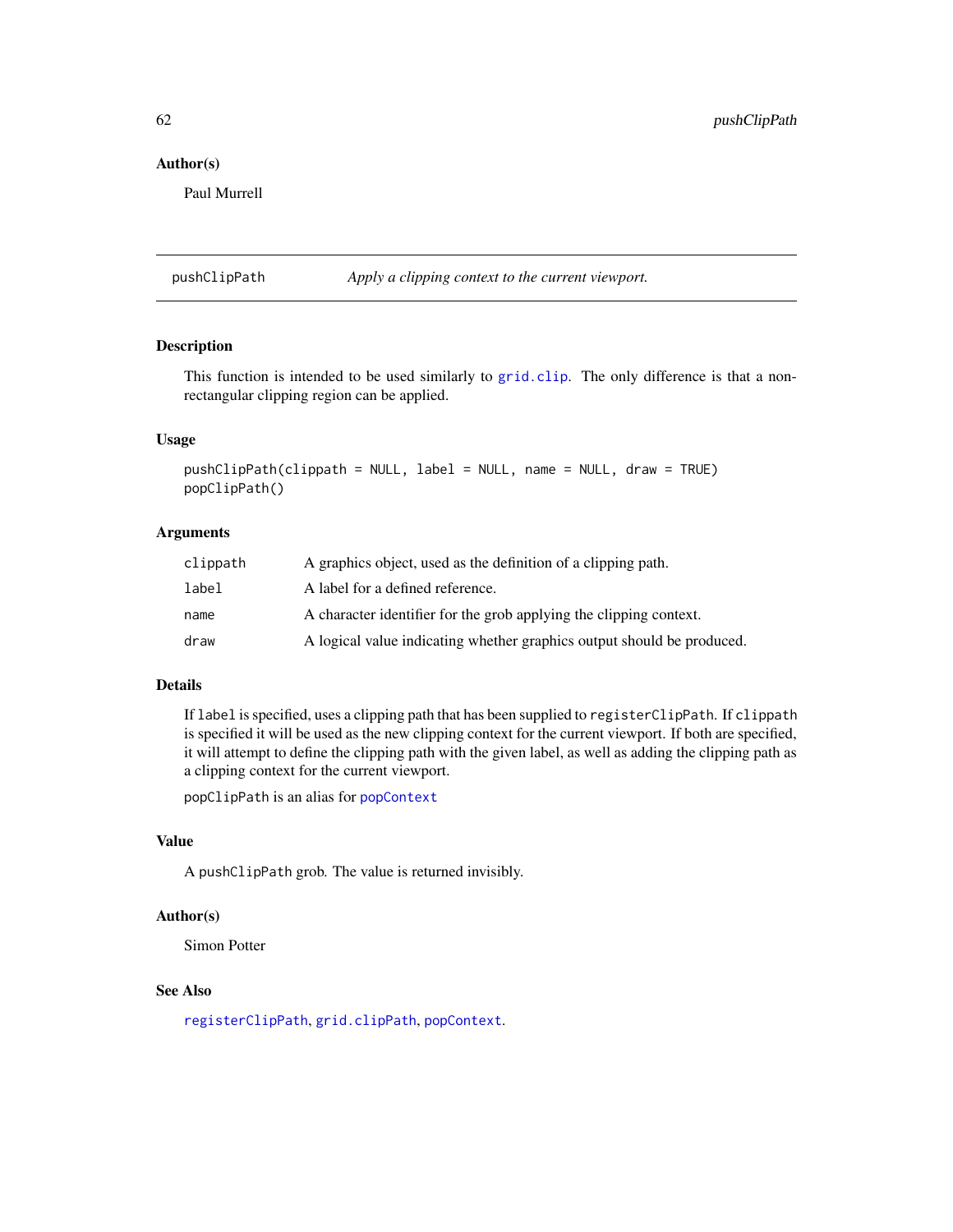<span id="page-62-1"></span><span id="page-62-0"></span>

This function is intended to be used similarly to [grid.clip](#page-0-0). The key difference is that instead of applying a new clipping context to the viewport, we apply a new masking context.

# Usage

```
pushMask(mask = NULL, label = NULL, name = NULL, draw = TRUE)
popMask()
```
#### Arguments

| mask  | A mask object, used as the definition of an opacity mask.              |
|-------|------------------------------------------------------------------------|
| label | A label for a defined reference.                                       |
| name  | A character identifier for the grob applying the masking context.      |
| draw  | A logical value indicating whether graphics output should be produced. |

# Details

If label is specified, uses a mask that has been supplied to registerMask. If mask is specified it will be used as the new masking context for the current viewport. If both are specified, it will attempt to define the mask with the given label, as well as applying the mask as the new masking context for the current viewport.

popMask is an alias for [popContext](#page-59-1).

# Value

A pushMask grob. The value is returned invisibly.

#### Author(s)

Simon Potter

#### See Also

[mask](#page-56-1), [registerMask](#page-56-1), [grid.mask](#page-48-1), [popContext](#page-59-1).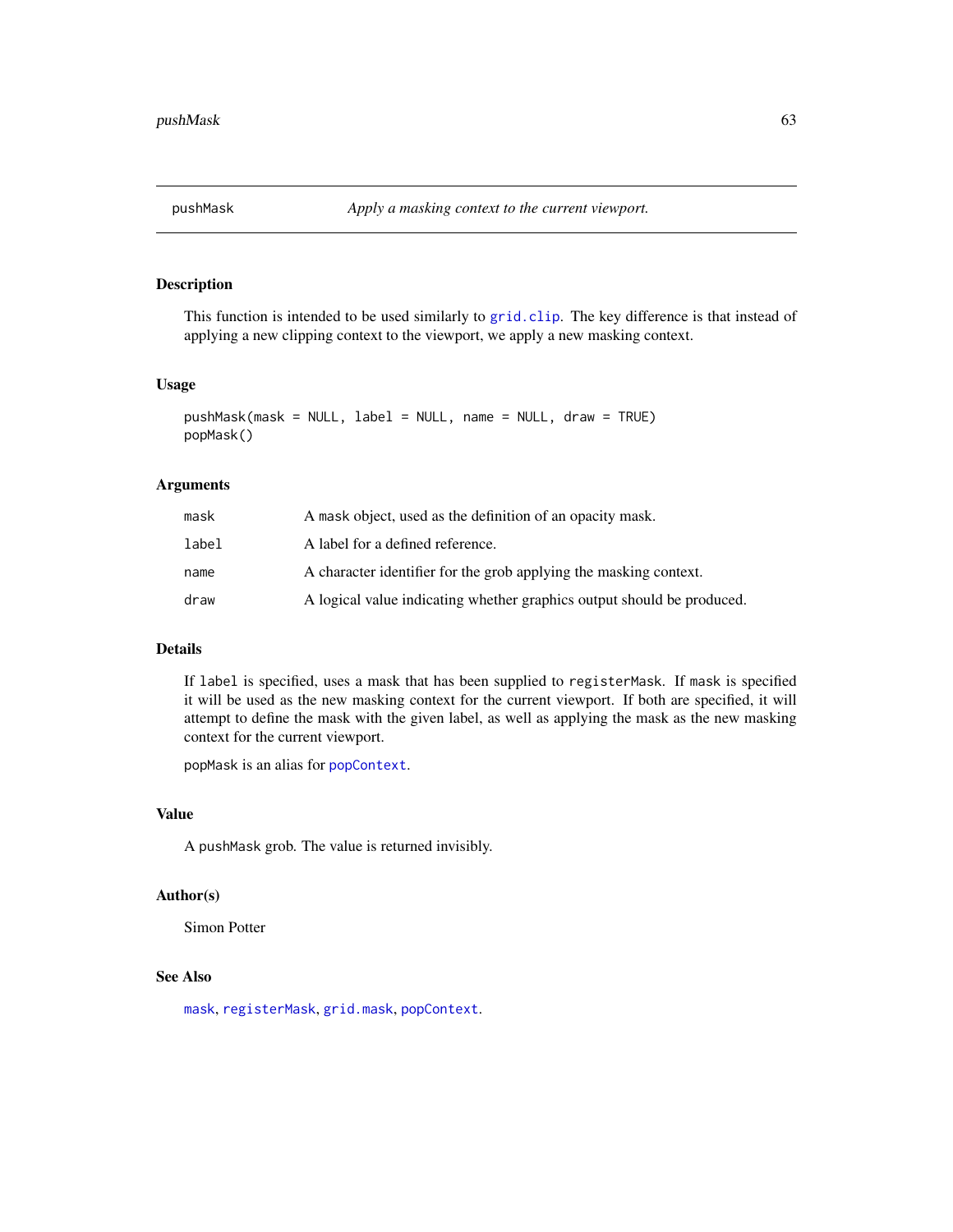<span id="page-63-1"></span><span id="page-63-0"></span>

A feature of SVG is that elements can be filtered using filter effects defined somewhere in the document. The purpose of this function is to create the definition of a filter effect so that it can be referred to by grobs drawn by gridSVG.

#### Usage

registerFilter(label, filter)

# Arguments

| label  | A character identifier for the definition.              |
|--------|---------------------------------------------------------|
| filter | A filter object, produced by the filterEffect function. |

# Details

When registering a filter, all locations and dimensions that filter effects refer to become fixed.

# Value

None.

#### Author(s)

Simon Potter

#### See Also

[grid.filter](#page-43-1), [filterEffect](#page-31-1).

Retrieve Names Mapped to SVG IDs, CSS Selectors and XPath Expressions *Retrieving Viewport, Grob, and Reference Names as SVG IDs, CSS Selectors and XPath Expressions*

#### <span id="page-63-2"></span>Description

This function gives us SVG IDs (or CSS selectors and XPath expressions) that have been created from a grob, viewport, or referenced name as a result of exporting to SVG.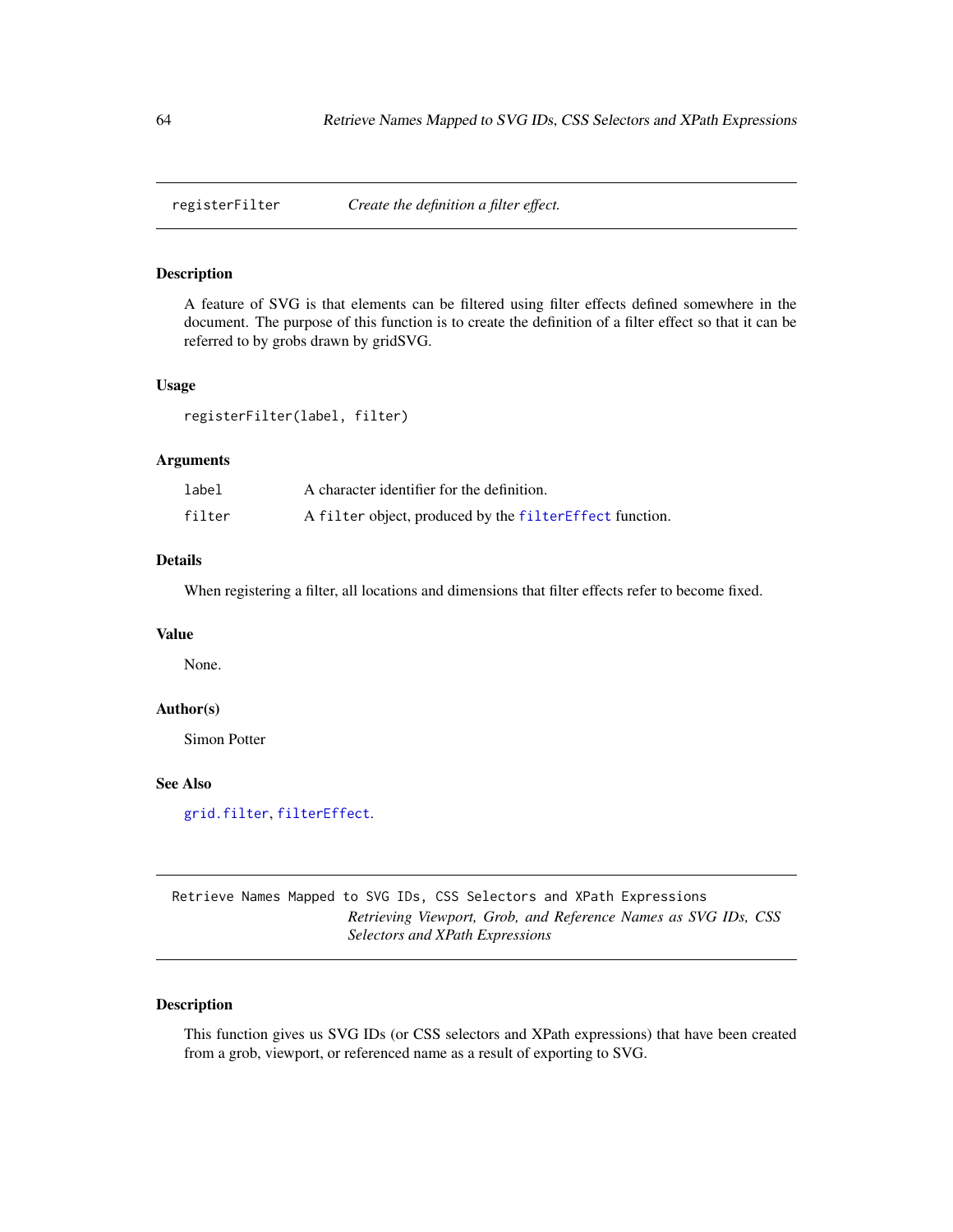# <span id="page-64-0"></span>setSVGoptions 65

#### Usage

getSVGMappings(name, type, result = "id")

#### **Arguments**

| name   | A single element character vector. This should be the name of a grob or viewport<br>(as determined by type) present as the grid plot was exported.                                                  |
|--------|-----------------------------------------------------------------------------------------------------------------------------------------------------------------------------------------------------|
| type   | A single element character vector, must be one of vp, grob or ref. This deter-<br>mines whether we are trying to get the IDs of a grob or a viewport or a referenced<br>object like a fill pattern. |
| result | The type of output we want. id gives us SVG element IDs. selector gives us<br>CSS selectors. xpath gives us XPath expressions.                                                                      |

# Details

In order to generate unique names for SVG IDs, gridSVG output will not produce the same names as are visible on the grid display list. This function retrieves the SVG IDs associated with grob and viewport names. To use this function first requires importing mapping information, see [gridSVGMappings](#page-55-1).

To make using results easier with existing JavaScript libraries and R packages, CSS selectors and XPath expressions can be returned. This is the case when result is specified as one of selector or xpath. These are targeted to match just the SVG element itself, nothing more.

#### Value

A character vector representing values that can target specific SVG output.

#### Author(s)

Simon Potter

setSVGoptions *Get and Set Global Options*

#### Description

Provides access to a predefined set of global options for the gridSVG package.

# Usage

```
getSVGoption(name)
getSVGoptions()
setSVGoptions(...)
```

| name                    | The name of one option.                                             |
|-------------------------|---------------------------------------------------------------------|
| $\cdot$ $\cdot$ $\cdot$ | Named arguments giving a name, value pair for a new option setting. |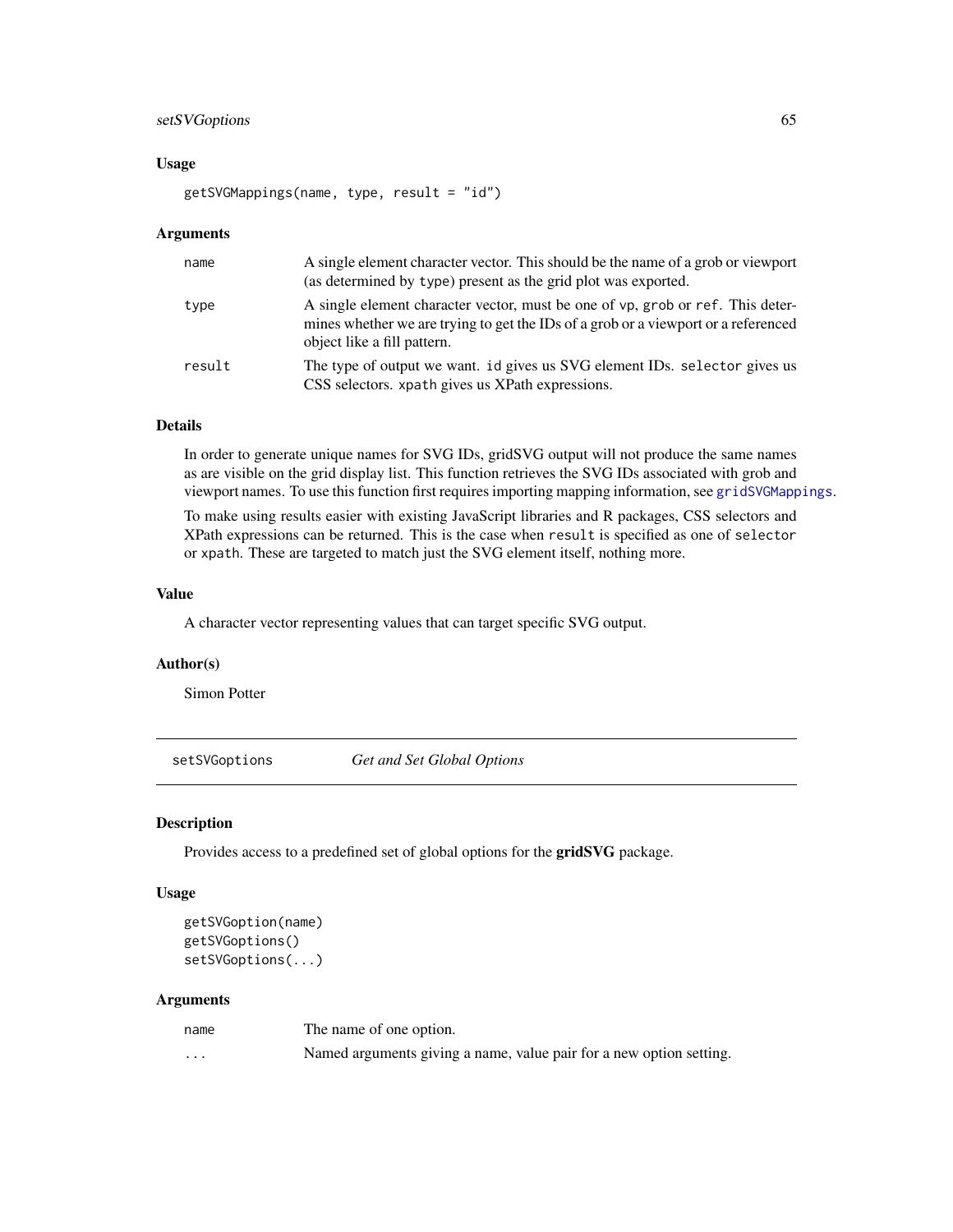# <span id="page-65-0"></span>Details

The options currently available are:

- id.sep which controls the separator used between the grob name and the suffix number when gridSVG generates id values for SVG elements.
- gPath.sep which controls the separator used between elements of a grid gPath.
- vpPath.sep which controls the separator used between elements of a grid vpPath.

# Value

getSVGoption() returns at most one option setting. getSVGoptions() returns all option settings. setSVGoptions() returns a list of previous option settings for the options that were changed.

#### Author(s)

Paul Murrell

# See Also

[grid.export](#page-40-1)

viewportCreate *Recreate a viewport from imported coordinate information.*

#### Description

Creates a viewport object that is positioned in the same location as a previously exported viewport.

The purpose of this function is so that we can recreate content for later manipulation.

#### Usage

```
viewportCreate(vpname, newname = NULL,
               vpPath.sep = getSVGoption("vpPath.sep"))
```

| vpname     | The name of the viewport to be recreated, as stored in coordinate information.<br>This is most likely a viewport path.                                                                                                  |
|------------|-------------------------------------------------------------------------------------------------------------------------------------------------------------------------------------------------------------------------|
| newname    | The name that is going to be assigned to the viewport as it is re-created. If this<br>parameter is NULL, then the name is taken to be the last viewport in listed in<br>vpname (because it is usually a viewport path). |
| vpPath.sep | The viewport path separator that was used for vpname.                                                                                                                                                                   |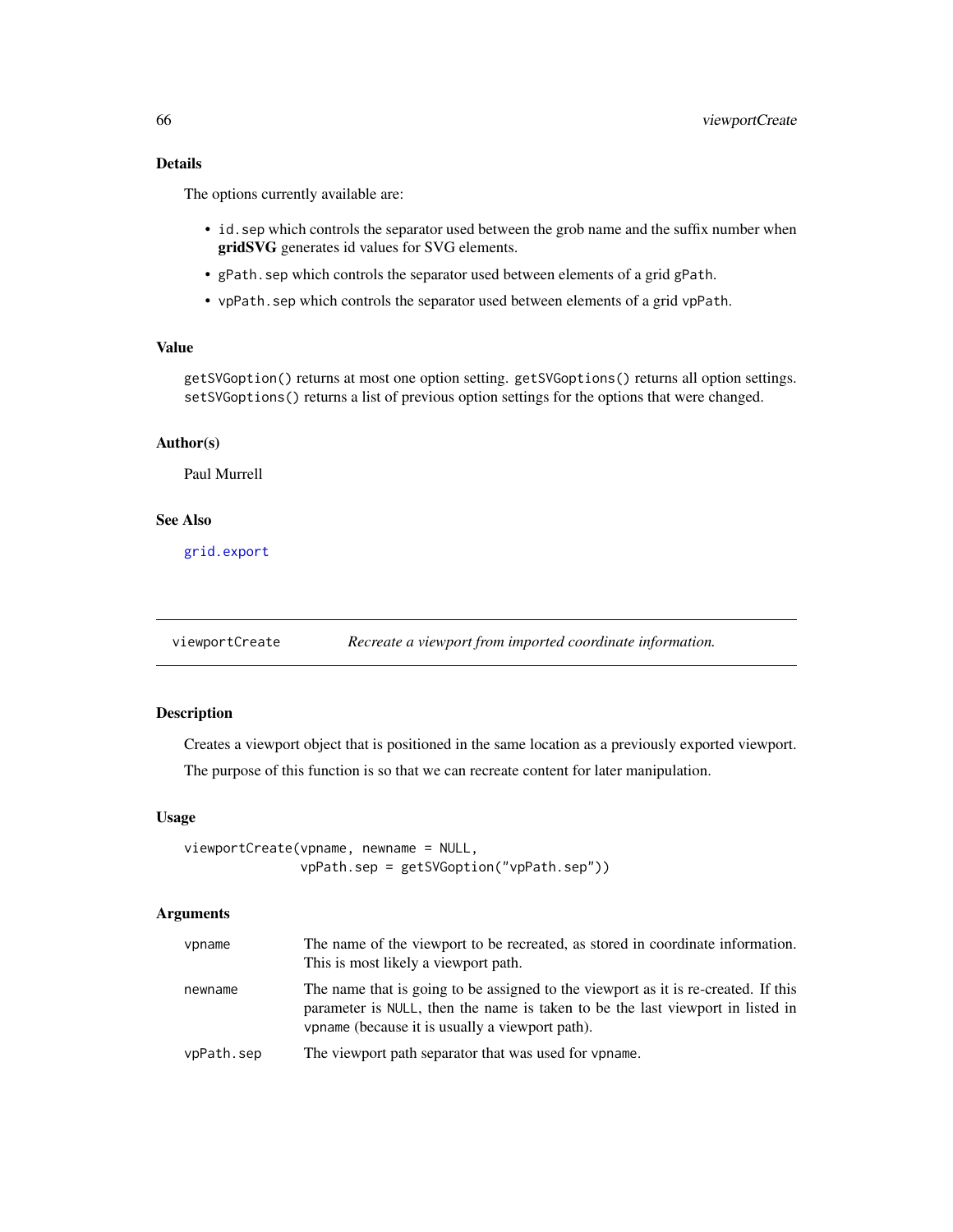# <span id="page-66-0"></span>viewportCreate 67

# Details

In order to use this function, coordinate information must be available to gridSVG. This means that viewport information must be imported using [gridSVGCoords](#page-6-1).

The ROOT viewport must also have coordinate information imported because the created viewport is positioned relative to this.

#### Value

A viewport object.

#### Author(s)

Simon Potter

# Examples

```
## Not run:
 require(grid)
 grid.newpage()
 # Pushing a new VP to draw a rect within
 pushViewport(viewport(x = unit(0.3, "npc"), y = unit(0.2, "npc"),
                        width = unit(0.1, "npc"), height = unit(0.3, "npc"),
                        xscale = c(0, 20), yscale = c(0, 10),name = "testVP"))
 grid.rect()
 grid.export("create-test.svg", exportCoords = "file")
 # Importing coordinate information
 gridSVGCoords(readCoordsJS("create-test.svg.coords.js"))
 # This should appear to be the same rect
 grid.newpage()
 pushViewport(viewportCreate("testVP.1"))
 grid.rect()
 # Let's see if the scales are accurate, should be:
 # xscale: [0, 20]
 # yscale: [0, 10]
 current.viewport()$xscale
 current.viewport()$yscale
## End(Not run)
```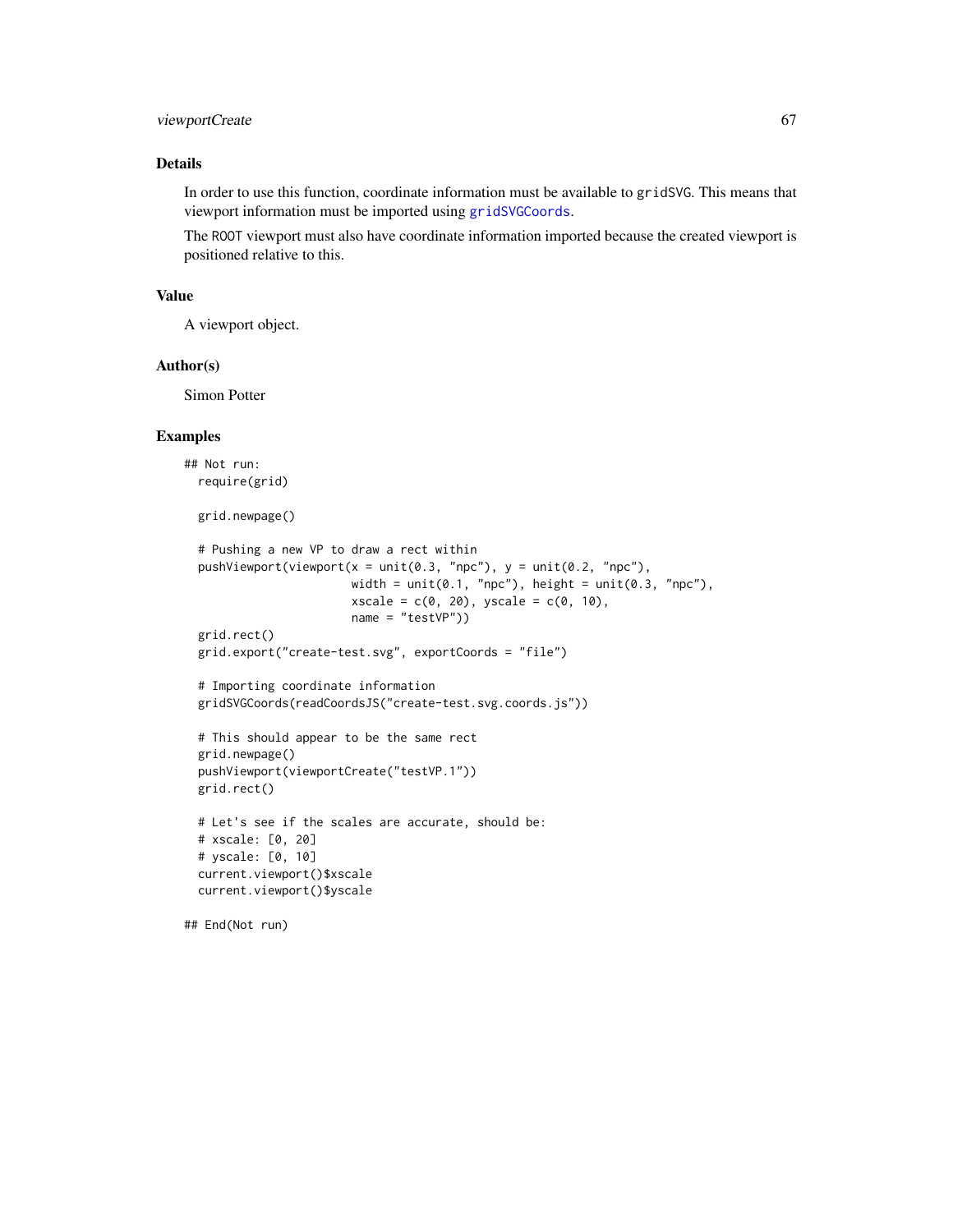# <span id="page-67-0"></span>**Index**

∗ dplot animate, [3](#page-2-0) animUnit, [3](#page-2-0) garnish, [33](#page-32-0) getSVGFonts, [34](#page-33-0) grid.animate, [37](#page-36-0) grid.comment, [39](#page-38-0) grid.element, [40](#page-39-0) grid.export, [41](#page-40-0) grid.garnish, [45](#page-44-0) grid.hyperlink, [48](#page-47-0) grid.script, [51](#page-50-0) grobToDev, [54](#page-53-0) primToDev, [61](#page-60-0) setSVGoptions, [65](#page-64-0) addComponentFunction *(*feComponentTransfer*)*, [11](#page-10-0) addFilterEffect *(*filterEffect*)*, [32](#page-31-0) addMergeNode, *[22](#page-21-0)* addMergeNode *(*feMerge*)*, [22](#page-21-0) animate, [3](#page-2-0) animateGrob *(*grid.animate*)*, [37](#page-36-0) animUnit, [3](#page-2-0) animValue *(*animUnit*)*, [3](#page-2-0) as.animUnit *(*animUnit*)*, [3](#page-2-0) as.animValue *(*animUnit*)*, [3](#page-2-0)

clipPath, *[5](#page-4-0)* clipPath *(*Clipping Paths*)*, [5](#page-4-0) clipPathGrob *(*grid.clipPath*)*, [38](#page-37-0) Clipping Paths, [5](#page-4-0) commentGrob *(*grid.comment*)*, [39](#page-38-0) Coordinate Conversion Functions, [6](#page-5-0) Coordinate System Import/Export, [7](#page-6-0)

dev.off, *[52](#page-51-0)* dev.off *(*gridsvg*)*, [52](#page-51-0)

elementGrob *(*grid.element*)*, [40](#page-39-0)

fe, [8,](#page-7-0) *[9–](#page-8-0)[13](#page-12-0)*, *[15](#page-14-0)[–30](#page-29-0)* feBlend, [9](#page-8-0) feColorMatrix, [10](#page-9-0) feComponentTransfer, *[11](#page-10-0)*, [11](#page-10-0) feComposite, [12,](#page-11-0) *[26](#page-25-0)* feConvolveMatrix, [13](#page-12-0) feDiffuseLighting, *[12](#page-11-0)*, [15,](#page-14-0) *[18](#page-17-0)*, *[25](#page-24-0)*, *[27,](#page-26-0) [28](#page-27-0)* feDisplacementMap, [17](#page-16-0) feDistantLight, *[16](#page-15-0)*, [18,](#page-17-0) *[26,](#page-25-0) [27](#page-26-0)* feFlood, [19](#page-18-0) feGaussianBlur, [20,](#page-19-0) *[32,](#page-31-0) [33](#page-32-0)* feImage, [21](#page-20-0) feMerge, *[22](#page-21-0)*, [22](#page-21-0) feMergeNode, *[22](#page-21-0)* feMergeNode *(*feMerge*)*, [22](#page-21-0) feMorphology, [23](#page-22-0) feOffset, [24](#page-23-0) fePointLight, *[16](#page-15-0)*, [25,](#page-24-0) *[26,](#page-25-0) [27](#page-26-0)* feSpecularLighting, *[12](#page-11-0)*, *[18](#page-17-0)*, *[25](#page-24-0)*, [26,](#page-25-0) *[27,](#page-26-0) [28](#page-27-0)* feSpotLight, *[16](#page-15-0)*, *[26,](#page-25-0) [27](#page-26-0)*, [27](#page-26-0) feTile, *[28](#page-27-0)*, [28](#page-27-0) feTurbulence, [29](#page-28-0) Filter Inputs, [30](#page-29-0) filterEffect, *[9](#page-8-0)*, *[11](#page-10-0)[–13](#page-12-0)*, *[15,](#page-14-0) [16](#page-15-0)*, *[18](#page-17-0)[–21](#page-20-0)*, *[23](#page-22-0)[–25](#page-24-0)*, *[27](#page-26-0)[–30](#page-29-0)*, [32,](#page-31-0) *[45](#page-44-0)*, *[64](#page-63-0)* filterGrob *(*grid.filter*)*, [44](#page-43-0) filterInputs, *[9](#page-8-0)[–12](#page-11-0)*, *[14](#page-13-0)*, *[16,](#page-15-0) [17](#page-16-0)*, *[20](#page-19-0)*, *[22](#page-21-0)[–24](#page-23-0)*, *[26](#page-25-0)*, *[29](#page-28-0)* filterInputs *(*Filter Inputs*)*, [30](#page-29-0) fromJSON, *[55](#page-54-0)* garnish, [33](#page-32-0)

garnishGrob *(*grid.garnish*)*, [45](#page-44-0) getSVGFonts, [34](#page-33-0) getSVGMappings, *[57](#page-56-0)* getSVGMappings *(*Retrieve Names Mapped to SVG IDs, CSS Selectors and XPath Expressions*)*, [64](#page-63-0) getSVGoption *(*setSVGoptions*)*, [65](#page-64-0) getSVGoptions *(*setSVGoptions*)*, [65](#page-64-0)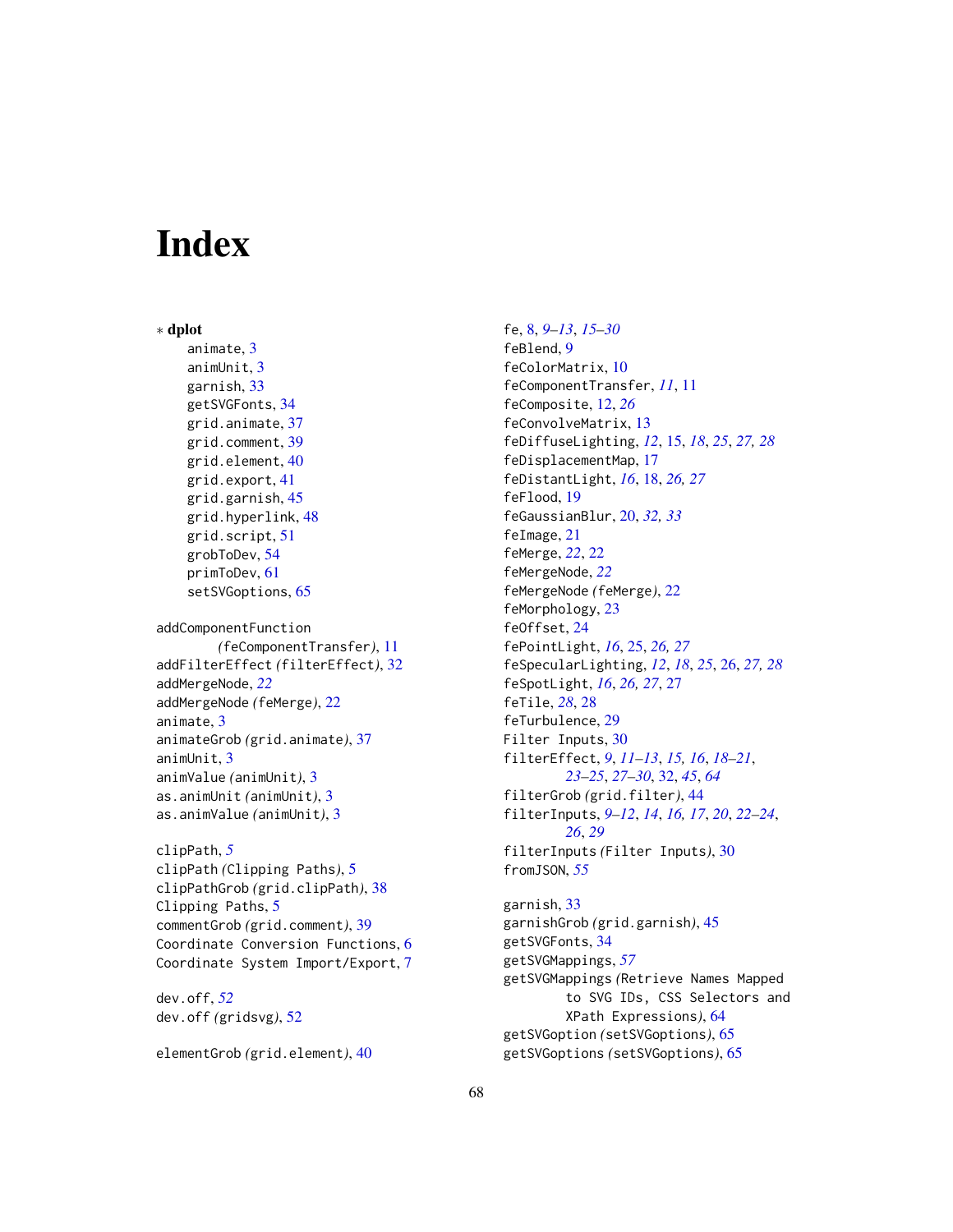#### $I$ NDEX 69

gpar, *[58](#page-57-0)* Gradient Fills, [35](#page-34-0) Gradient Objects, [35](#page-34-0) gradientFillGrob *(*grid.gradientFill*)*, [46](#page-45-0) grid.animate, *[4](#page-3-0)*, [37,](#page-36-0) *[44](#page-43-0)* grid.clip, *[6](#page-5-0)*, *[62,](#page-61-0) [63](#page-62-0)* grid.clipPath, *[6](#page-5-0)*, [38,](#page-37-0) *[61,](#page-60-0) [62](#page-61-0)* grid.comment, [39](#page-38-0) grid.element, [40,](#page-39-0) *[43](#page-42-0)* grid.export, *[7](#page-6-0)*, *[38](#page-37-0)*, *[40,](#page-39-0) [41](#page-40-0)*, [41,](#page-40-0) *[46](#page-45-0)*, *[48](#page-47-0)*, *[51–](#page-50-0)[56](#page-55-0)*, *[66](#page-65-0)* grid.filter, [44,](#page-43-0) *[64](#page-63-0)* grid.garnish, *[43,](#page-42-0) [44](#page-43-0)*, [45](#page-44-0) grid.gradientFill, *[35](#page-34-0)*, [46](#page-45-0) grid.hyperlink, *[44](#page-43-0)*, [48](#page-47-0) grid.mask, [49,](#page-48-0) *[59](#page-58-0)*, *[61](#page-60-0)*, *[63](#page-62-0)* grid.patternFill, [50,](#page-49-0) *[60](#page-59-0)* grid.script, [51](#page-50-0) grid.textNode *(*grid.element*)*, [40](#page-39-0) gridsvg, [52](#page-51-0) gridSVG.newpage, [53](#page-52-0) gridSVGCoords, *[6](#page-5-0)*, *[54](#page-53-0)*, *[67](#page-66-0)* gridSVGCoords *(*Coordinate System Import/Export*)*, [7](#page-6-0) gridSVGMappings, *[55](#page-54-0)*, *[65](#page-64-0)* gridSVGMappings *(*Mapping Names to IDs*)*, [56](#page-55-0) gridToSVG *(*grid.export*)*, [41](#page-40-0) grobToDev, [54](#page-53-0) gTree, *[40](#page-39-0)*

hyperlinkGrob *(*grid.hyperlink*)*, [48](#page-47-0)

Import Coordinate JS, [54](#page-53-0) Import Mappings JS, [55](#page-54-0)

linearGradient, *[35](#page-34-0)*, *[47](#page-46-0)* linearGradient *(*Gradient Objects*)*, [35](#page-34-0) listSVGDefinitions, [56](#page-55-0)

Mapping Names to IDs, [56](#page-55-0) mask, *[49,](#page-48-0) [50](#page-49-0)*, *[58](#page-57-0)*, *[63](#page-62-0)* mask *(*Opacity Masks*)*, [57](#page-56-0) maskGrob *(*grid.mask*)*, [49](#page-48-0)

nullGrob, *[39](#page-38-0)*

Opacity Masks, [57](#page-56-0)

pattern *(*Pattern Fills*)*, [59](#page-58-0)

Pattern Fills, [59](#page-58-0) patternFillGrob *(*grid.patternFill*)*, [50](#page-49-0) pdf, *[52,](#page-51-0) [53](#page-52-0)* popClipPath *(*pushClipPath*)*, [62](#page-61-0) popContext, *[5,](#page-4-0) [6](#page-5-0)*, *[57](#page-56-0)*, *[59](#page-58-0)*, [60,](#page-59-0) *[62,](#page-61-0) [63](#page-62-0)* popMask *(*pushMask*)*, [63](#page-62-0) primToDev, [61](#page-60-0) pushClipPath, *[6](#page-5-0)*, *[39](#page-38-0)*, [62](#page-61-0) pushMask, *[50](#page-49-0)*, *[59](#page-58-0)*, [63](#page-62-0)

radialGradient, *[35](#page-34-0)*, *[47](#page-46-0)* radialGradient *(*Gradient Objects*)*, [35](#page-34-0) readCoordsJS *(*Import Coordinate JS*)*, [54](#page-53-0) readMappingsJS *(*Import Mappings JS*)*, [55](#page-54-0) registerClipPath, *[39](#page-38-0)*, *[62](#page-61-0)* registerClipPath *(*Clipping Paths*)*, [5](#page-4-0) registerFilter, *[44,](#page-43-0) [45](#page-44-0)*, [64](#page-63-0) registerGradientFill, *[47](#page-46-0)* registerGradientFill *(*Gradient Fills*)*, [35](#page-34-0) registerMask, *[50](#page-49-0)*, *[63](#page-62-0)* registerMask *(*Opacity Masks*)*, [57](#page-56-0) registerPatternFill, *[50,](#page-49-0) [51](#page-50-0)*, *[56](#page-55-0)* registerPatternFill *(*Pattern Fills*)*, [59](#page-58-0) registerPatternFillRef *(*Pattern Fills*)*, [59](#page-58-0) Retrieve Names Mapped to SVG IDs, CSS Selectors and XPath Expressions, [64](#page-63-0)

```
scriptGrob (grid.script), 51
setSVGFonts (getSVGFonts), 34
setSVGoptions, 65
```

```
textNodeGrob (grid.element), 40
transferFunction, 11
transferFunction (feComponentTransfer),
        11
```
viewportConvertDim *(*Coordinate Conversion Functions*)*, [6](#page-5-0) viewportConvertHeight *(*Coordinate Conversion Functions*)*, [6](#page-5-0) viewportConvertPos *(*Coordinate Conversion Functions*)*, [6](#page-5-0) viewportConvertWidth *(*Coordinate Conversion Functions*)*, [6](#page-5-0) viewportConvertX *(*Coordinate Conversion Functions*)*, [6](#page-5-0)